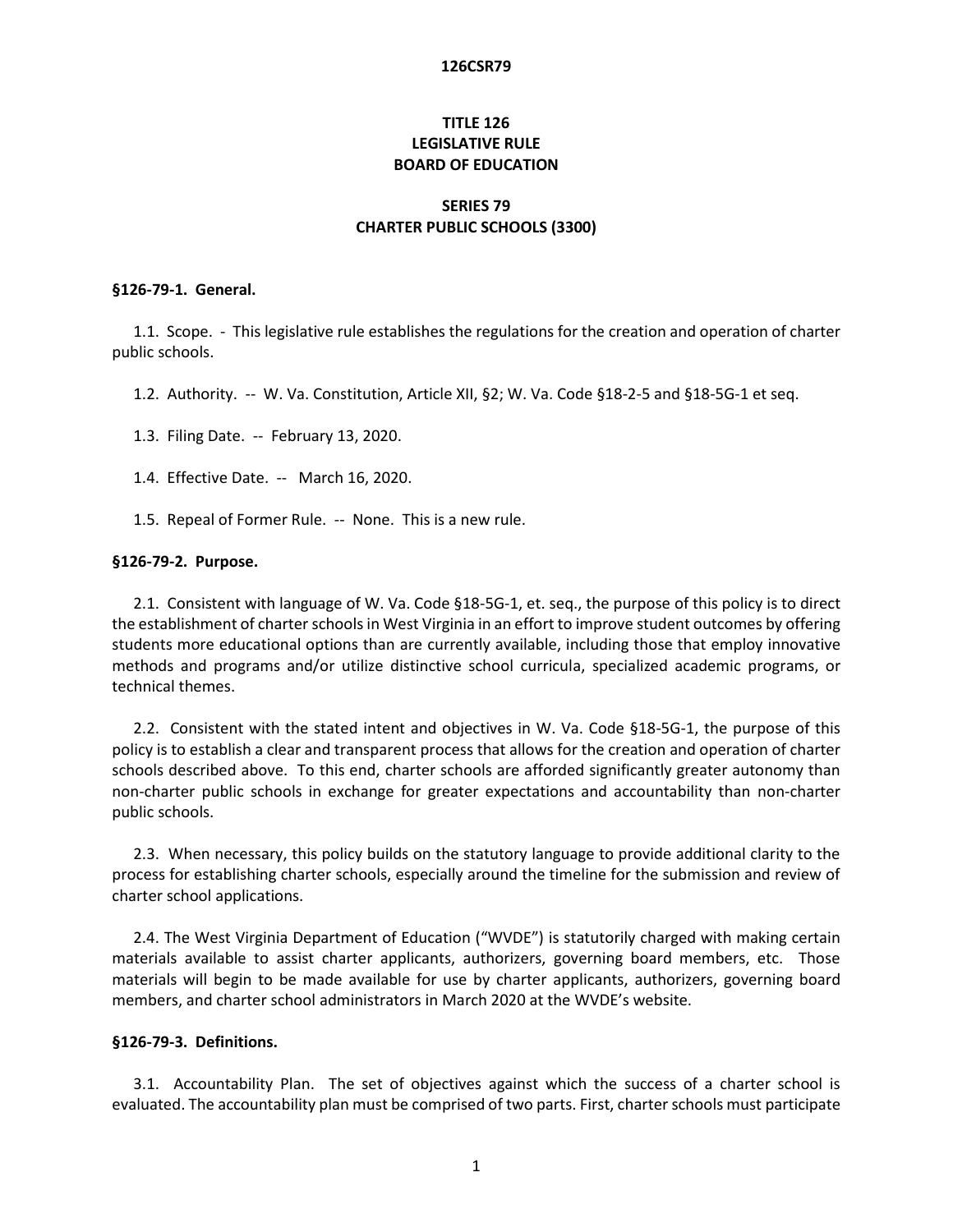in the state accountability system, pursuant to W. Va. Code §18-5G-3(a)(1) and §18-5G-8(b)(10). Second, charter schools are accountable to a performance framework defined in the charter contract that includes a set of student outcome goals and specific measures aligned to the educational mission of the charter school, pursuant to W. Va. Code §§18-5G-4(a)(4), 18-5G-6(h), and 18-5G-9(c). Authorizers will use success in meeting the goals of the accountability plan in evaluating the status of charter contracts.

3.2. Authorizer. Pursuant to W. Va. Code §18-5G-2(2), the entity that reviews charter school applications, determines whether to approve or reject charter school applications, enters into charter contracts with approved charter school applicants, oversees the charter public school the entity has authorized, and determines whether to renew, not renew, or revoke a charter contract.

3.2.a. Authorizers include (1) a county board of education when the application includes a primary recruitment area, as defined in section 9 of this policy, that is wholly within the county over which the county board has jurisdiction, or (2) two or more county boards of education when the application includes a primary recruitment area that encompasses territory in the two or more counties over which the respective boards have jurisdiction. The West Virginia Board of Education (WVBE) may serve as an authorizer in a county where the WVBE is currently intervening pursuant to W. Va. Code §18-2E-5 or when an authorizer has approved an application and then submits a request to the WVBE to perform all other authorizer duties and responsibilities demonstrating that the authorizer lacks the capacity to fulfill the authorizing duties and responsibilities set forth in law and policy.

3.2.b. Authorizers serve as the local education agency (LEA) for charter schools. As such, they shall receive federal and state funding on behalf of authorized charter schools. Authorizers are responsible for distributing funds as specified by W. Va. Code §18-5G-5 and section 12 of this policy. Throughout this policy, the term authorizer is used in place of LEA for consistency. When the provision relates to federal law and regulations governing LEAs, the term authorizer shall be understood to mean LEA.

3.3. Charter Applicant or Applicant. Pursuant to W. Va. Code §18-5G-2(1), any one or more combination of parents/guardians, community members, teachers, school administrators, or institutions of higher education in this state who are interested in organizing a charter school, have obtained or applied to obtain 26 U.S.C. §501(c)(3) (501(c)(3)) tax-exempt status, and have developed and submitted a charter school application to an authorizer. Notwithstanding any other provision of this policy, an applicant must obtain  $501(c)(3)$  status before operation of any charter school commences.

3.4. Charter Contract. Pursuant to W. Va. Code §18-5G-2(3), the fixed-term, renewable contract between a charter school's governing board and an authorizer. The required components of a charter contract are detailed in section 6 of this policy.

3.5. Charter Public School or Charter School. Pursuant to W. Va. Code §18-5G-2(11), a public school that is authorized in accordance with W. Va. Code §18-5G-1, et seq. and this policy. References to the entity of a charter school encompass the governing board, administration, and staff of the charter school in question, except where specific reference is made to one group. In all cases, the governing board of a charter school is ultimately responsible for the actions and performance of the charter school.

3.6. Conditional Approval. Approval given by an authorizer after thoroughly reviewing a charter school application based upon the representations and commitments made by the applicant in the application. Satisfaction of those representations and commitments will result in final approval of the charter school application by the authorizer.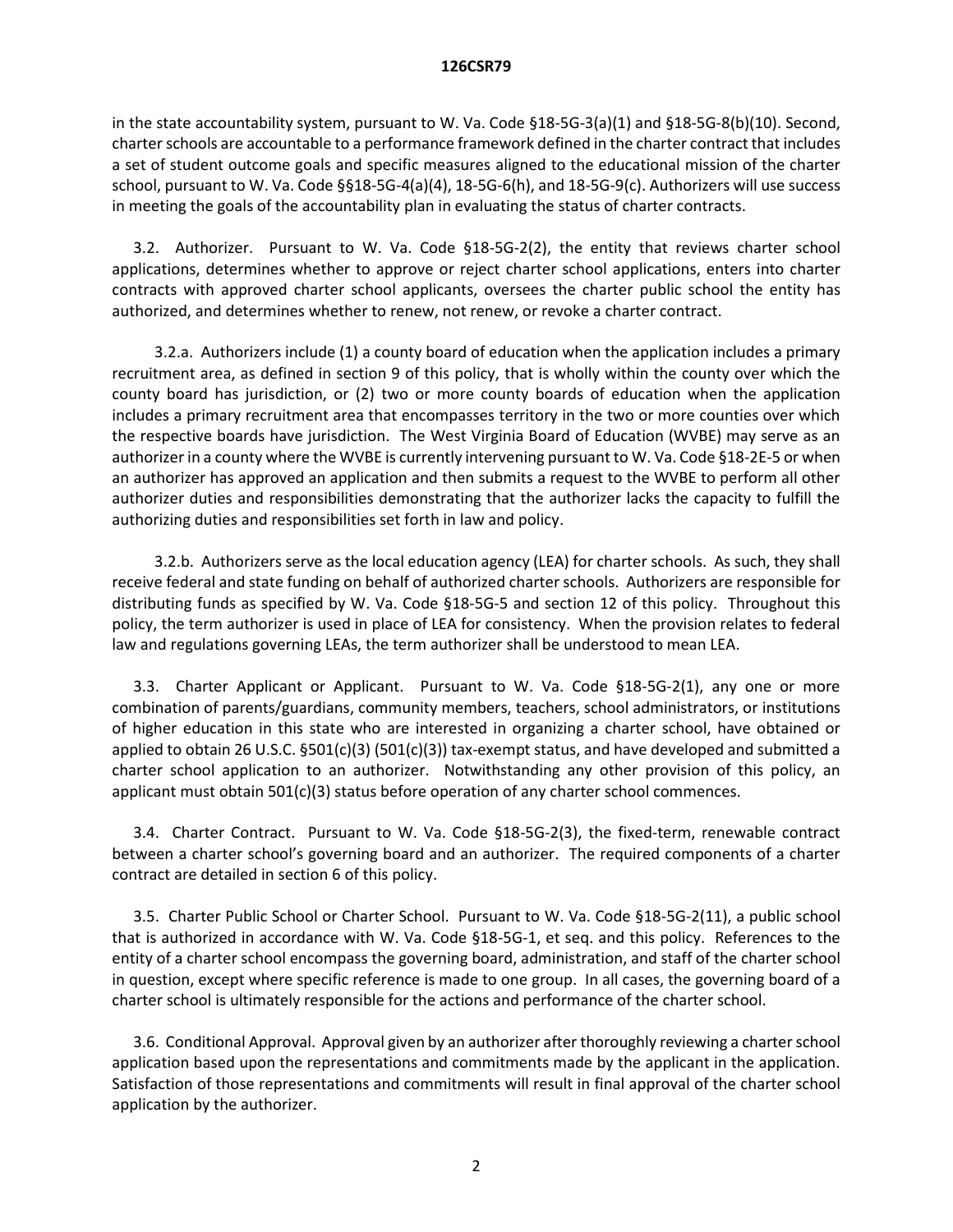3.7. Conversion Charter School. Pursuant to W. Va. Code §18-5G-2(5), a public school that existed as a non-charter public school prior to being authorized to operate as a charter school. Applicants seeking to establish a conversion charter school can only apply to the county board of education where the school is located. In accordance with W. Va. Code §18-5G-1(e), existing private, parochial, and nonpublic schools are not permitted to apply as a conversion charter school.

3.8. Education Service Provider (ESP). An entity that manages the day-to-day delivery of education to students in a charter school and meets and adheres to the requirements set forth in W. Va. Code §18-5G-2(7) and section 11 of this policy.

3.9. Governing Board. An entity that meets the requirements of W. Va. Code §18-5G-7 and is party to a charter contract with an authorizer. Specific references to the governing board in this policy indicate where the governing board has a specific duty to perform certain acts. The governing board is the entity responsible for the actions and performance of charter schools.

3.10. Non-charter Public School. Pursuant to W. Va. Code §18-5G-2(9), a public school or multicounty career technical education (CTE) center other than a charter school.

3.11. Start-up Charter School. Pursuant to W. Va. Code §18-5G-2(13), a charter school that did not exist as a non-charter public school prior to becoming a charter school. In accordance with W. Va. Code §18-5G-1(e), existing private, parochial, and nonpublic schools are not permitted to apply as start-up charter schools.

3.12. Student. Pursuant to W. Va. Code §18-5G-2(15), any person who is eligible to attend a public school in West Virginia.

3.13. Student with Special Needs. A student who has a documented need that may require additional focus, support, and resources to successfully educate the student. Such students include, but are not limited to, at-risk students, English learners, students with severe disciplinary problems at a non-charter public school, or students involved with the juvenile justice system, pursuant to W. Va. Code §18-5G-3(b)(4)(B). A student with disabilities, with an individualized education program (IEP), and/or a plan that meets the requirements of Section 504 of the Rehabilitation Act of 1973, Pub.L. 93-112, 87 Stat. 394 (1973) (Section 504) also qualifies as a student with special needs. The explicit inclusion of specific needs does not limit the inclusion of other needs that meet the spirit and intent of this definition and W. Va. Code §18-5G-1 et seq.

3.14. Virtual, Asynchronous Instruction. Instruction that a student receives that is:

3.14.a. Virtual instruction is delivered via digitally transmitted class materials, often in an online environment such as a learning management system; and

3.14.b. Asynchronous instruction is non-real time communication with the instructor, often through online messaging or email.

# **§126-79-4. Charter School Application.**

4.1. Charter school applications require applicants to provide information and evidence about a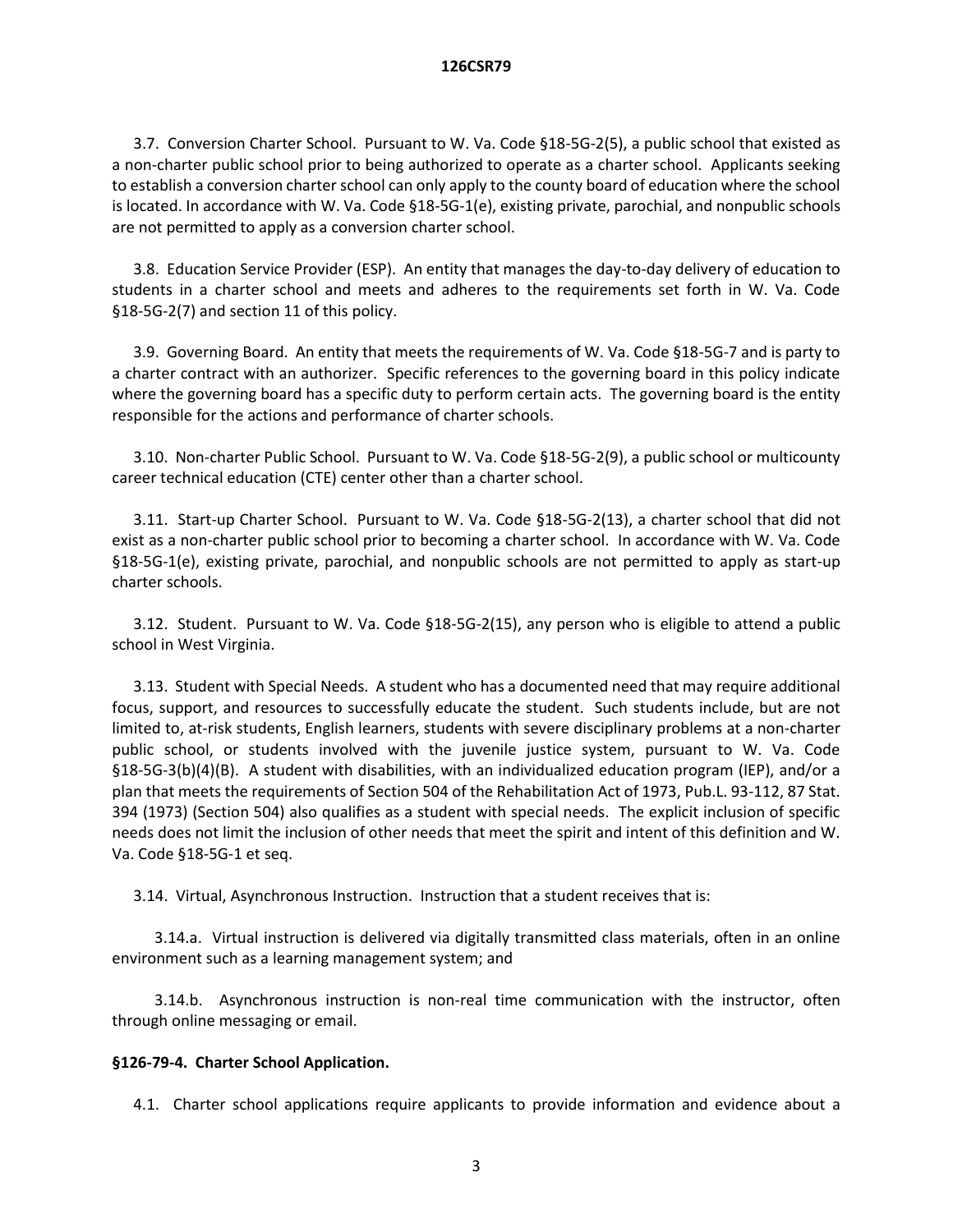charter applicant's ability to open and operate a charter school that expands educational options and improves student outcomes. Well-designed charter school applications ensure that such evidence is sufficient to enable authorizers to make well-informed decisions regarding the approval status of charter school applications.

4.2. To assist and support both charter applicants and authorizers, the WVDE will develop and maintain a standard charter school application, available on the WVDE's website. Authorizers must use the standard, statewide application. In addition to the statewide application, authorizers may issue addenda to the application so long as, at a minimum, the resulting combined application materials contain the items and acknowledgments outlined in this section and do not contradict anything in this policy. Authorizers shall either make this application and any addenda available on their websites no later than May 31, 2020, or direct charter applicants to the WVDE website to access the standard application.

4.3. In accord with W. Va. Code §18-5G-3 and §18-5G-8, the following items must be addressed in a charter school application:

4.3.a. Pursuant to W. Va. Code §18-5G-8(b)(1), a mission statement and a vision statement for the charter school, inclusive of any specialized focus to be advanced through the establishment of the charter school.

4.3.b. Pursuant to W. Va. Code §18-5G-8(b)(2) and §18-5G-8(14), a description of the charter school's proposed educational program, including the grades and ages the charter school seeks to serve. While the charter school may include virtual learning opportunities as part of its proposed program, enrolled students shall not receive a majority of instruction through virtual, asynchronous instruction.

4.3.c. Pursuant to W. Va. Code §18-5G-8(b)(5), an explanation of how the proposed program is likely to improve achievement of traditionally underperforming students in the county, meaning students or student subgroups with outcomes that are consistently lower than other students or subgroups.

4.3.d. Proposed accountability plan, including but not limited to:

4.3.d.1. Pursuant to W. Va. Code §18-5G-8(b)(3), student achievement goals for the proposed program and the method to evaluate whether students have attained the skills and knowledge specified for those goals;

4.3.d.2. Pursuant to W. Va. Code §18-5G-8(b)(4), the charter school's plan for using data derived from student evaluations and assessments to drive instruction and promote continued school improvement;

4.3.d.3. Pursuant to W. Va. Code §18-5G-8(b)(4), an acknowledgement that the charter school will participate in the state's accountability system and an explanation for how the charter school will consider the state accountability results in its specific accountability plan; and

4.3.d.4. For charter schools seeking to enroll high school students, the proposed requirements for graduation.

4.3.e. Pursuant to W. Va. Code §18-5G-8(b)(6), the proposed governance structure, inclusive of at least:

4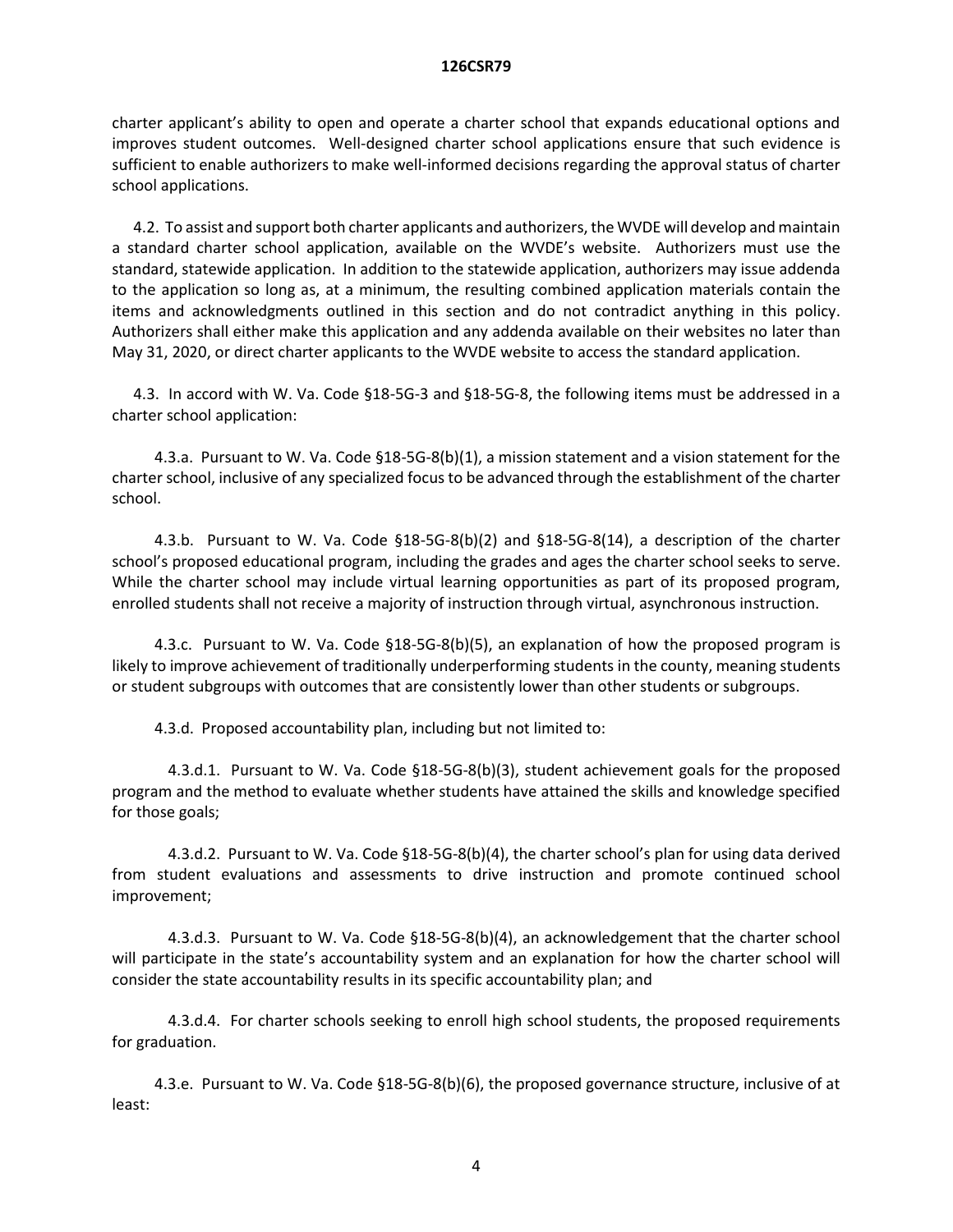4.3.e.1. List of initial governing board members. For the initial governing board members, the applicant shall identify any education-related lawsuits in which such individuals have been involved, either directly or indirectly. Pursuant to W. Va. Code §18-5G-7(a), the initial governing board shall consist of no fewer than five members elected or selected in a manner specified in the charter school application, including at least the following:

4.3.e.1.A. Two parents of students attending the charter school. These members may be identified after enrollment has occurred; and

4.3.e.1.B. Two members who reside in the community served by the charter school.

4.3.e.1.C. No board member shall count as both a parent representative and community representative.

4.3.e.2. Bylaws, which shall include description of the qualifications, terms, and methods of appointment or election of governing board members, subject to W. Va. Code §18-5G-7(b), which requires members of governing boards:

4.3.e.2.A. Not be employees of the charter school administered by the governing board;

4.3.e.2.B. Not be employees of an ESP that provides services to the charter school;

4.3.e.2.C. File a full disclosure report to the authorizer identifying potential conflicts of interest, relationships with management organizations, and relationships with family members who are employed by the school or have other business dealings with the school, the management organization of the school, or any other charter public school;

4.3.e.2.D. Participate in training for new governing board members provided by the WVDE;

4.3.e.2.E. Collectively possess documented expertise in leadership, curriculum and instruction, law, human resources, and finance;

4.3.e.2.F. Be considered an officer of a school district under the provisions of W. Va. Code §6-6-7 and removal from office shall be in accordance with the provisions of that section;

4.3.e.2.G. Not be a member of the authorizing county board of education; and

4.3.e.2.H. Provide documentation of and explanation for any education-related actions taken, legal or otherwise, against them for academic, financial, or ethical concerns. These actions may relate to education generally and/or the operation of charter schools specifically.

4.3.e.3. Organizational structure of the charter school, which shall include clear lines of authority and reporting between the governing board, school administrators, staff, any advisory bodies or parent and teacher councils, and any external individuals or organizations that will play a role in managing the charter school, including, but not limited to education service providers (ESPs).

4.3.f. Pursuant to W. Va. Code §18-5G-8(b)(7), the plans and timelines for student enrollment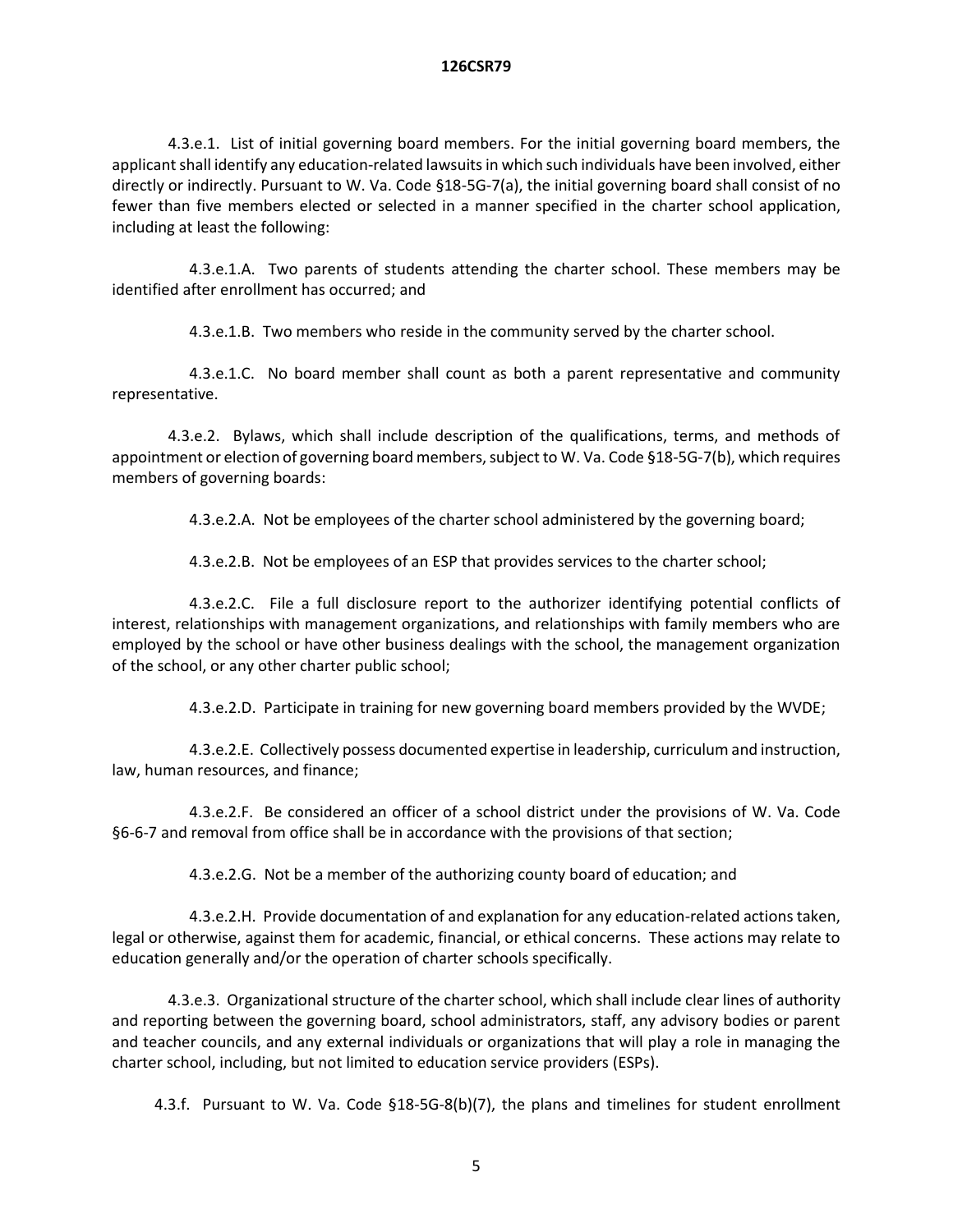application to and enrollment in the charter school, inclusive of the school's primary recruitment area and process for conducting a transparent and random admission lottery when necessary, subject to W. Va. Code §18-5G-11 and section 9 of this policy. The primary recruitment area shall be based on the charter school's estimated facility and program capacity, pursuant to W. Va. Code §18-5G-11(a)(5). The applicant shall also identify any student enrollment preferences, as defined in section 9 of this policy and in ranked order, it plans to use should student enrollment applications exceed capacity. The use of agreed upon preferences in any lottery conducted for admission to the charter school shall conform to the requirements of W. Va. Code §18-5G-11 and section 9 of this policy.

4.3.g. Pursuant to W. Va. Code §18-5G-8(b)(8), a proposed five-year budget, including the start-up year and projections for four additional years with clearly stated assumptions.

4.3.h. Pursuant to W. Va. Code §18-5G-8(b)(9), the proposed fiscal and internal control policies of the charter school.

4.3.i. A staffing plan that outlines a strategy for hiring the professional and service personnel necessary to reasonably achieve the charter school's education mission who meet the hiring criteria identified in the charter school application. The staffing plan must include, but is not limited to, an explanation of how the governing board plans to establish requisite qualifications and any associated certification and/or licensure necessary for administrators, teachers, and other instructional and support staff to be employed at the charter school and a method for verifying that these requirements are met, pursuant to W. Va. Code §18-5G-3(b)(8). At a minimum, the proposed criteria for hiring qualified teachers and other instructional staff shall demonstrate that individuals have relevant documented academic or occupational qualifications or experiences that reasonably indicate they will be competent to fill the positionsin which they would be employed. Documentation of such relevant qualifications or experiences may include a four-year undergraduate degree or higher in a subject related to those the individual will teach, a professional certification in a field related to the one the individual will teach, and/or other comparable documentation deemed acceptable by the authorizer; and

4.3.j. Pursuant to W. Va. Code §18-5G-8(b)(11), a proposed handbook outlining the charter school's personnel policies, which, at a minimum, shall include:

4.3.j.1. A description of staff responsibilities;

4.3.j.2. Performance management processes and plans for administrators, teachers, other instructional personnel, and other staff at the charter school; and

4.3.j.3. Employment practices and policies including those covering disputes and due-process procedures for staff.

4.3.k. Pursuant to W. Va. Code §18-5G-8(b)(12) and consistent with section 9 of this policy, an explanation of proposed student discipline procedures, allowing for appropriate due process for all students including students with disabilities. The discipline procedures shall provide for appropriate due process protections for students with disabilities and be consistent with state and federal laws and regulations governing the placement of students with disabilities.

4.3.l. Pursuant to W. Va. Code §18-5G-8(b)(13), a description of the facilities to be used by the charter school and how the facility supports the implementation of the school's program and meets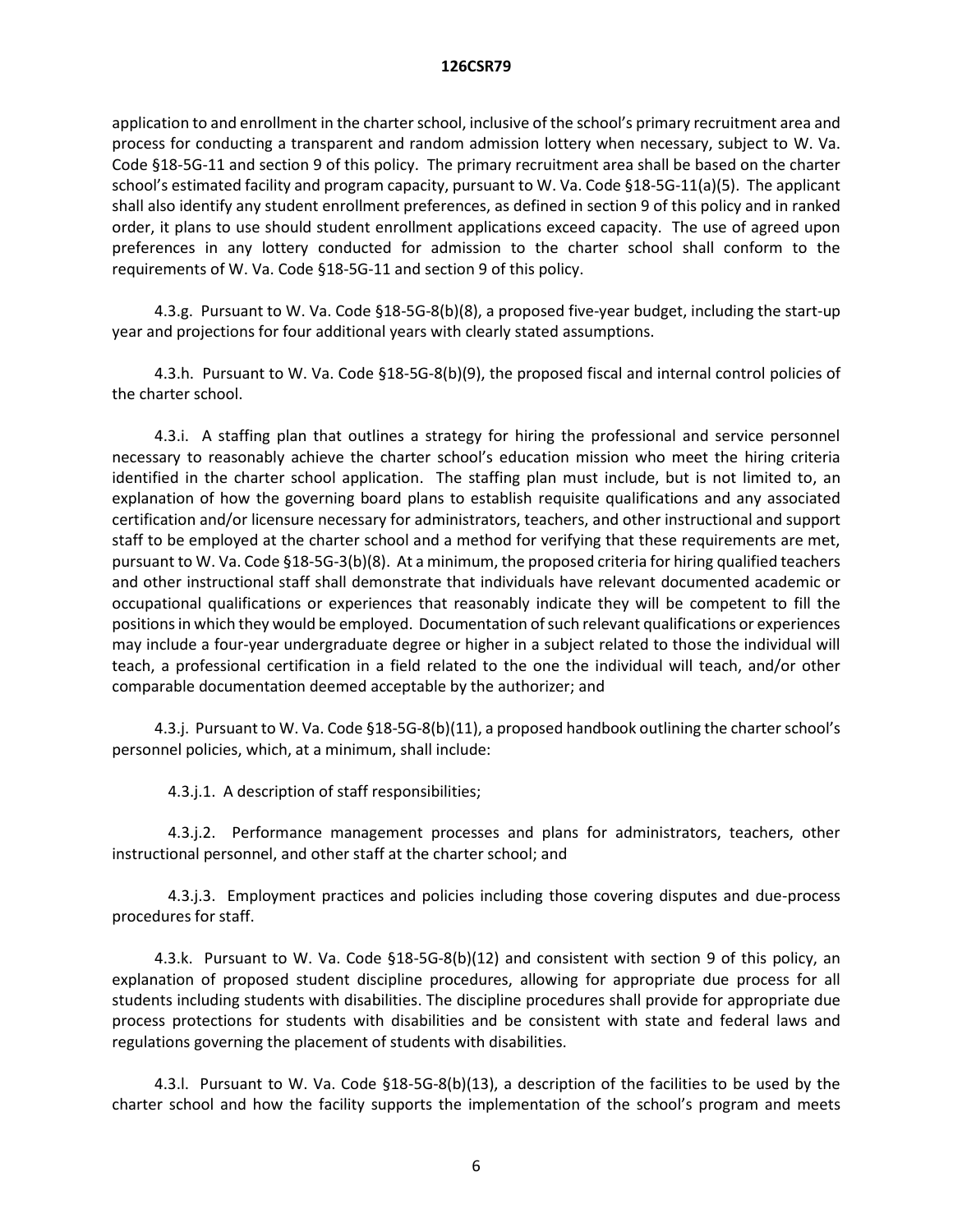zoning, building, and safety requirements established for non-charter public schools, pursuant to W. Va. Code §18-5G-3(c)(12) and §18-5G-3(c)(13).

4.3.m. Pursuant to W. Va. Code §18-5G-8(b)(14), the projected minimum and maximum enrollment per grade per year throughout the duration of the contract.

4.3.n. Pursuant to W. Va. Code §18-5G-8(b)(15), the school calendar and school day schedule.

4.3.o. Pursuant to W. Va. Code §18-5G-8(b)(16), the types and amounts of insurance coverage the charter school will obtain, which shall include adequate insurance for liability, property loss, and the personal injury.

4.3.p. Pursuant to W. Va. Code §18-5G-8(b)(17), a description of food services to be provided to students attending the school and how those services shall meet federal nutrition standards or state nutritional standards when they are stricter, pursuant to W. Va. Code §18-5G-3(c)(1).

4.3.q. Pursuant to W. Va. Code §18-5G-8(b)(19), the ethics standards for the school as well as governing board, officers, and school employees.

4.3.r. Pursuant to W. Va. Code §18-5G-8(b)(20), the plan for serving students with disabilities, English Learners, bilingual students, students who are academically behind, and students who are gifted. At a minimum, this plan must comply with applicable state and federal laws and regulations. To the extent known, the application shall identify the specific areas and services where the charter school will seek to contract with the authorizer and/or other service providers.

4.3.s. Pursuant to W. Va. Code §18-5G-8(b)(21), a description of co-curricular and extracurricular programs to be offered and how such programs will be funded and delivered. All extracurricular programs offered by the charter school are subject to Secondary Schools Activities Commission (SSAC) rules.

4.3.t. Pursuant to W. Va. Code §18-5G-8(b)(22), a clear, articulated proposed process for resolving disputes with the authorizer.

4.3.u. Pursuant to W. Va. Code §18-5G-8(b)(23), a detailed start-up plan, including financing, tasks, timelines, and individuals responsible for carrying out the plan.

4.3.v. Pursuant to W. Va. Code §18-5G-8(b)(24), the charter school's plan to notify students, parents, and others in the school's primary recruitment area of the school as an option available for students and the process for applying for enrollment in the charter school.

4.3.w. Pursuant to W. Va. Code §18-5G-8(b)(25), the charter school's plan for parental and community involvement.

4.3.x. Pursuant to W. Va. Code §18-5G-8(c), if the charter school intends to contract with an ESP, the information included in section 11 of this policy must be included in the charter school application.

4.3.y. Pursuant to W. Va. Code§18-5G-3(c)(11), the process the charter school will use to obtain a criminal history check for charter school personnel and governing board members. Charter applicants may rely on any criminal history check performed by the WVDE in conjunction with the issuance of a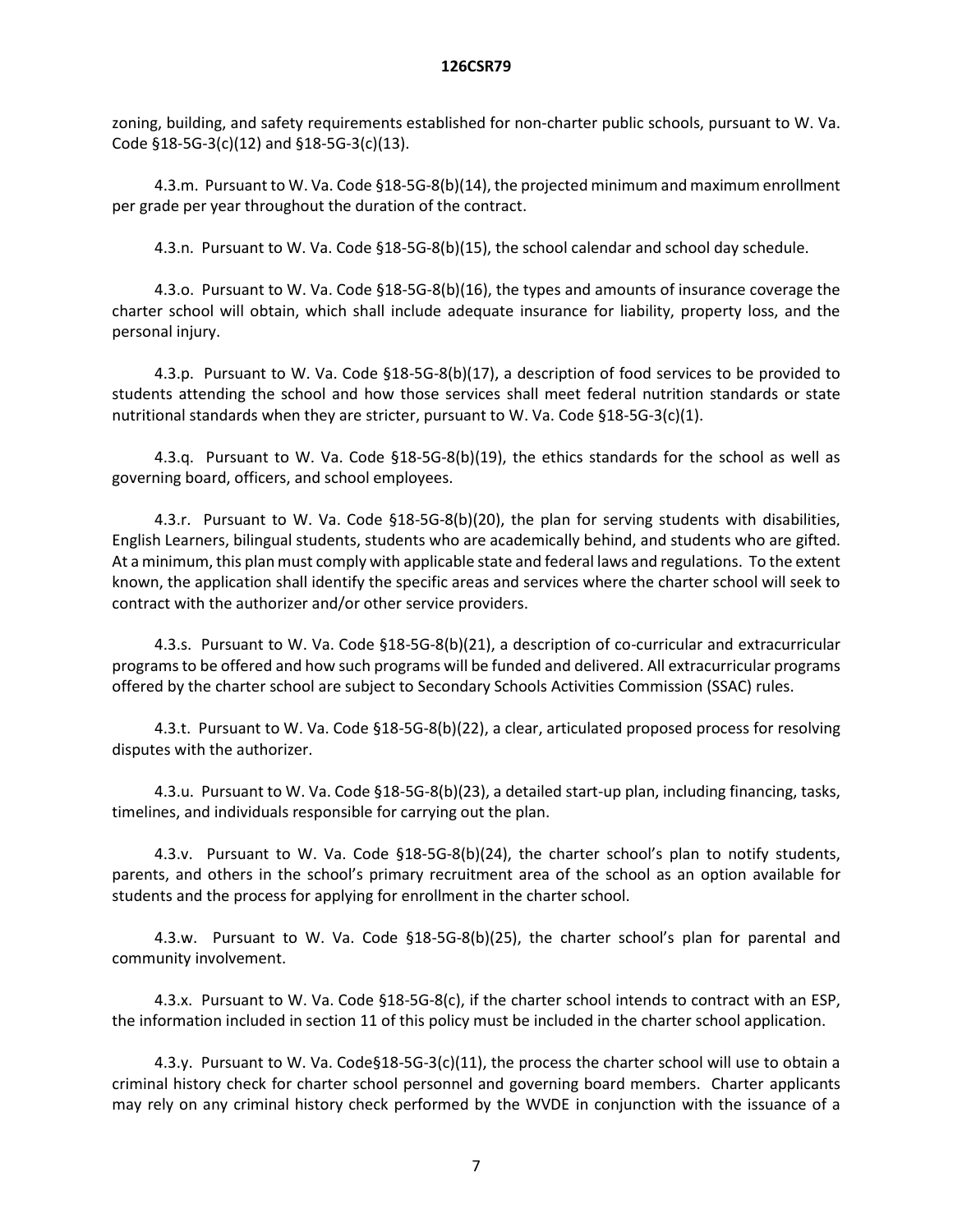license or other credential to work in the public schools in this state as required in section 7 of this policy.

4.3.z. Any additional information the authorizer includes as part of the charter school application.

4.3.aa. Pursuant to W. Va. Code §18-5G-8(b)(18), the proposed process and procedures to be followed in the case of closure or dissolution of the charter school for any reason. At a minimum, the proposed process shall:

4.3.aa.1. Explain the method for notifying interested students, parents, staff, and stakeholders of reasons and timeline for closure;

4.3.aa.2. Describe the process for the transfer of students, student records, staff/human resource records, and administrative and financial documents and information to the appropriate county board of education;

4.3.aa.3. Provide assurance and agreement to return net assets or equity to authorizer after payment of debts;

4.3.aa.4. Detail the process for reporting any outstanding data and completing necessary auditing;

4.3.aa.5. Establish a timeline for performing and completing all tasks related to the closure; and

4.3.aa.6. Comply with the provisions of section 8 of this policy.

4.4. The following items must also be addressed in a charter school application seeking to establish a conversion charter school:

4.4.a. The level of support from staff, students, and families of students enrolled in the non-charter public school for the filing of the application to convert the non-charter public school to a charter school.

4.4.b The charter school's plans for leasing and using the facilities and equipment of the existing non-charter public school, including but not limited to existing school buildings, information technology (IT) equipment, athletic facilities and equipment, etc., pursuant to W. Va. Code §18-5G-12.

4.5. All charter applicants must agree to the following terms and include these terms with affirmative acknowledgements in the charter school application:

4.5.a. Pursuant to W. Va. Code §18-5G-2(1), the applicant is a 501(c)(3) organization or has applied for such status.

4.5.b. Pursuant to W. Va. Code §18-5G-3(a)(1) and §18-5G-3(c)(6), charter schools will administer the same required general summative assessments using the same protocols as non-charter public schools.

4.5.c. Pursuant to W. Va. Code §18-5G-3(a)(3), the charter school will not be home school- or virtual school-based.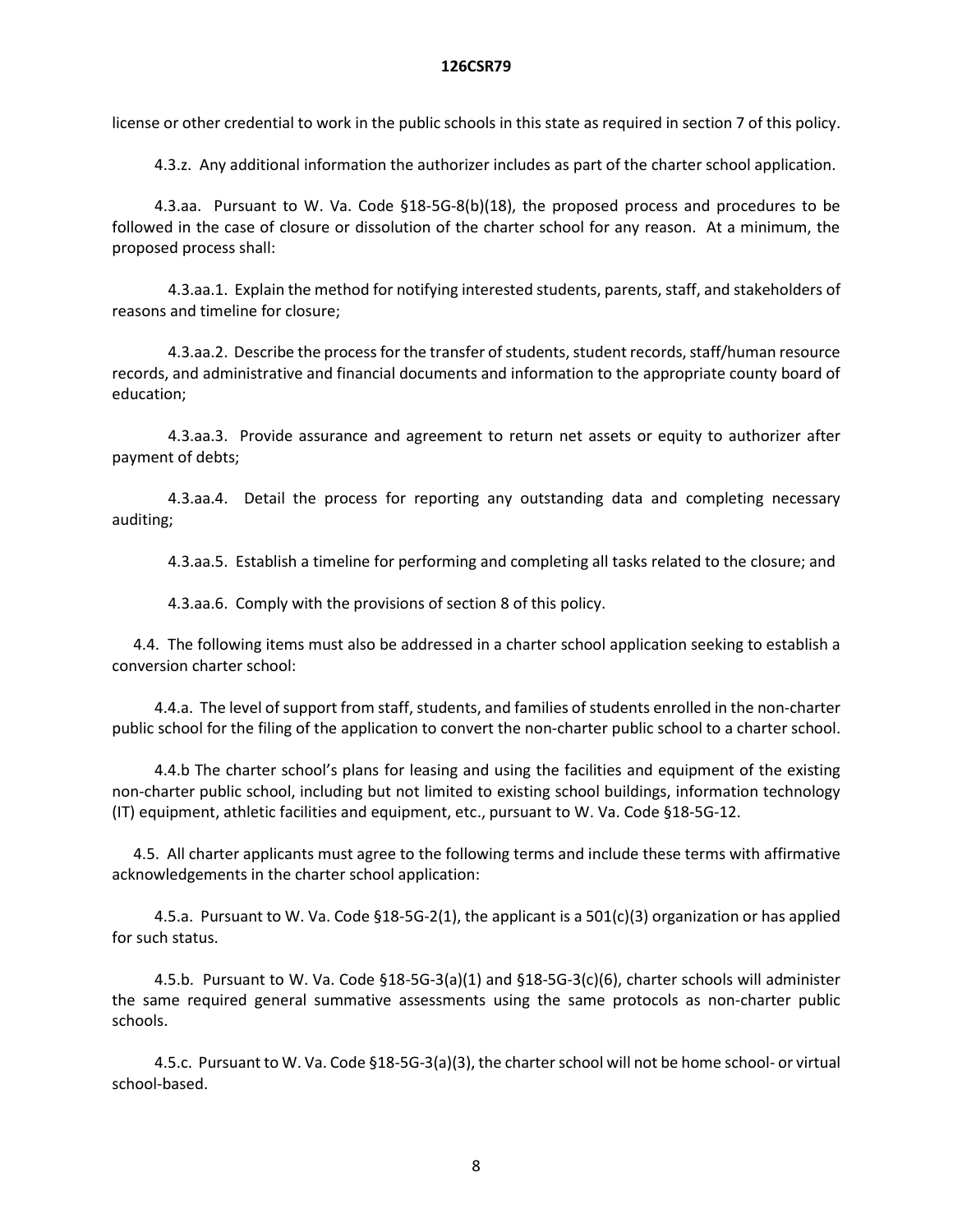4.5.d. Pursuant to W. Va. Code  $\S$ 18-5G-3(a)(4) and  $\S$ 18-5G-3(a)(5), the charter school is not affiliated with any religious organization and will not espouse any religious preference or promote/engage in any religious practices in their educational program, admissions, employment policies, or operations.

4.5.e. Pursuant to W. Va. Code §18-5G-3(a)(7), the charter school will not charge tuition and will only charge fees as may be imposed by non-charter local public schools.

4.5.f. Pursuant to W. Va. Code §18-5G-3(a)(8), the charter school will not, whether through the enrollment process or general operation of the school, put in place requirements or practices that would exclude any child from enrollment at the charter school who would not be excluded at a non-charter public school.

4.5.g. Pursuant to W. Va. Code  $\S$ 18-5G-3(c)(1), the charter school will comply with all federal requirements, including but not limited to federal nutrition standards, the Civil Rights Act of 1964 (Pub.L. 88-352, 78 Stat. 241 (1964); the McKinney Vento Homeless Assistance Act, U.S.C. 11431 et seq.; the Individuals with Disabilities Education Improvement Act of 2004 (IDEA), Pub.L. 108-446; the Americans with Disabilities Act of 1990 (ADA), Pub.L. 101-336, 104 Stat. 328 (1990); and Section 504.

4.5.g.1. In accordance with IDEA, charter schools shall comply with its provisions, including its mandate that students with disabilities covered by its protections receive a free, appropriate public education (FAPE) with access to the general curriculum in the least restrictive environment (LRE) appropriate for their needs. Charter schools shall develop, implement, and monitor an IEP for each such student eligible under the provisions of IDEA and W. Va. 126CSR16, Policy 2419, Regulations for the Education of Students with Exceptionalities.

4.5.g.2. In accordance with Section 504 and the ADA, no otherwise qualified individual with a disability seeking to engage in a major life activity shall, solely by reason of her or his disability, be excluded from participation in, be denied the benefits of, or be subjected to discrimination by a charter school. Charter schools shall create, maintain, and implement a service plan and provide accommodations for each student determined to be eligible for such services.

4.5.h. Pursuant to W. Va. Code §18-5G-3(c)(2), the charter school will timely comply and respond to requests received pursuant to the Freedom of Information Act (W. Va. Code §29B-1-1, et seq.).

4.5.i. Pursuant to W. Va. Code §18-5G-3(c)(2), the governing board will conduct its business in compliance with The Open Governmental Meetings Act (W. Va. Code §6-9A-1, et seq.).

4.5.j. Pursuant to W. Va. Code §18-5G-3(c)(3), the charter school will adhere to the same immunization requirements that are applicable to non-charter public schools.

4.5.k. Pursuant to W. Va. Code §18-5G-3(c)(4), the charter school will adhere to the same compulsory school attendance requirements that are applicable to non-charter public schools.

4.5.l. Pursuant to W. Va. Code §18-5G-3(c)(5), students attending the charter school will receive the same minimum number of days or an equivalent amount of instructional time per year as required of students attending non-charter public schools under W. Va. Code §18-5-45.

4.5.m. Pursuant to W. Va. Code §18-5G-3(c)(7), the charter school will comply with the West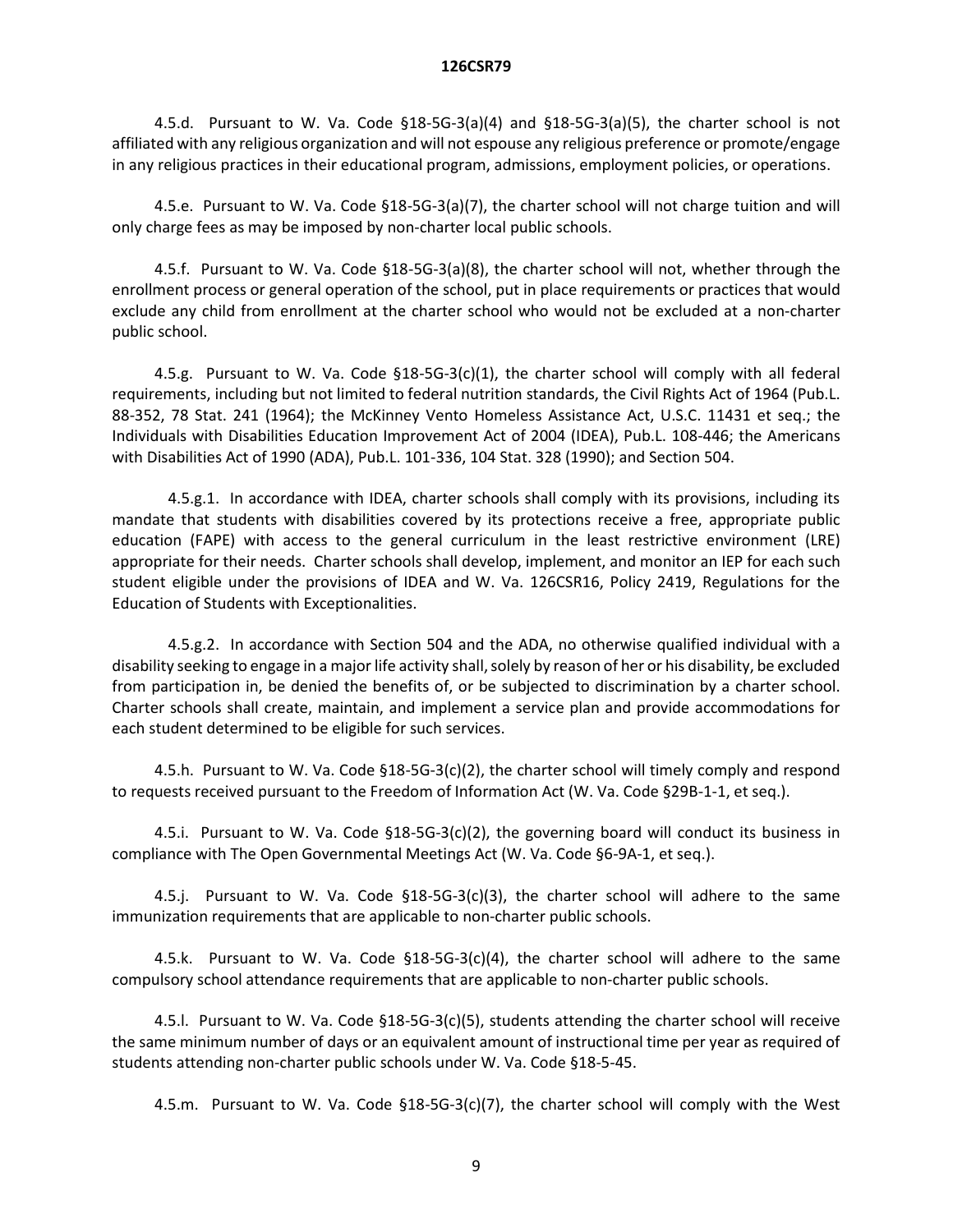Virginia Student Data Accessibility, Transparency and Accountability Act as set forth in W. Va. Code §18-2-5h and W. Va. 126CSR94, Policy 4350, Procedures for the Collection, Maintenance and Disclosure of Student Data (Policy 4350).

4.5.n. Pursuant to W. Va. Code §18-5G-3(c)(11), contractors and service providers, and employees of the same, will be prohibited from making direct contact with students and will not be permitted unaccompanied access to school grounds when students are present until it can be verified that such individuals have not previously been convicted of a qualifying offense pursuant to W. Va. Code §18-5-5(c).

4.5.o. Pursuant to W. Va. Code §18-5G-1(f), no elected official is receiving, or will receive, monetary compensation or otherwise profit from the approval or operation of the proposed charter school. Provided, that this prohibition does not prohibit the employment of an elected official by a charter school once it has been authorized.

4.5.p. Pursuant to W. Va. Code  $$18-5G-3(c)(8)$ , the charter school will use the West Virginia Education Information System (WVEIS) to report all data required by statute or policy or the charter contract.

4.5.q. Pursuant to W. Va. Code §18-5G-3(c)(10), the charter school will meet the same accounting and financial reporting requirements required of non-charter public schools, including but not limited to participation in the State Auditor's financial transparency website.

4.5.r. Pursuant to W. Va. Code §18-5G-8(b)(13) and §18-5G-3(c)(13), the charter school will adhere to the same building codes, occupancy requirements, regulations, and facility fees that apply to non-charter public schools under Chapter 18 of the W. Va. Code, including but not limited to West Virginia State Fire Marshal inspections and certificate of occupancy certificate requirements. The charter school shall further acknowledge that it will obtain all required occupation and operation certificates and licenses prior to the first instructional day for students.

4.5.s. Pursuant to W. Va. Code §18-5G-11(a)(6), the charter school shall not discriminate against any person on any basis which would be unlawful, under state or federal law, for non-charter public schools in the school district. Provided, this prohibition shall not be construed to limit a charter school from establishing any of the limited set of enrollment preferences allowed in W. Va. Code §18-5G-1 et seq. and this policy.

# **§126-79-5. Charter School Application Process.**

5.1. A transparent, clearly defined process for evaluating charter school applications will help build public confidence that approval or denial decisions are fairly rendered based on consistent criteria. Defining such a process will also help applicants submit substantive applications that provide authorizers with the evidence necessary to make decisions that best serve the interests of students.

5.2. Application forms.

5.2.a. Pursuant to W. Va. Code §18-5G-4(b)(1), the WVDE will develop and maintain standard charter school application forms, based on consultation with nationally recognized charter school organizations and West Virginia education stakeholders and the requirements of W. Va. Code §18-5G-1, et seq. These forms shall be available on the WVDE's website.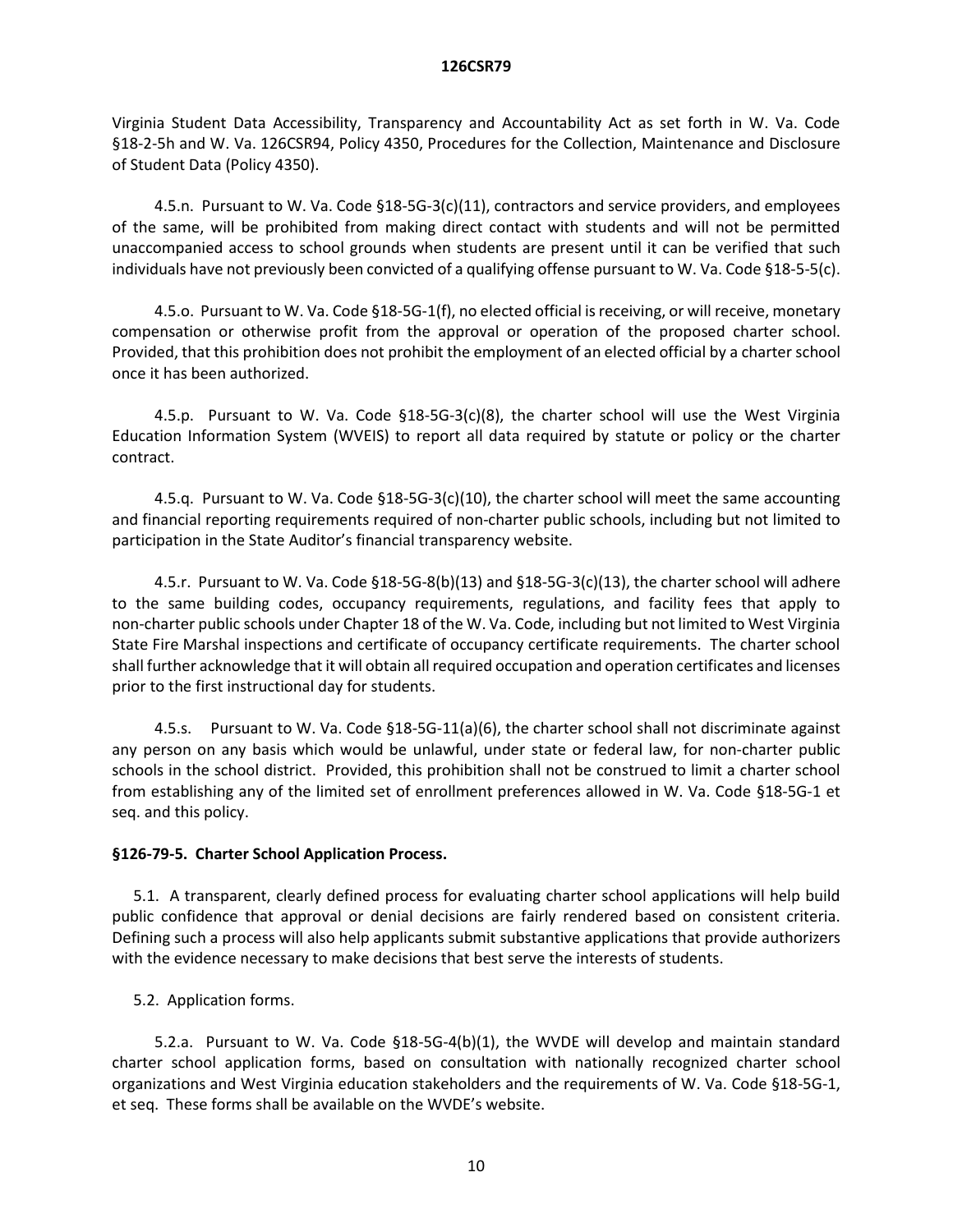5.2.b. Authorizers are permitted to issue addenda to modify the standard charter school application form for charter applicants to complete in accordance with section 4 of this policy. Authorizers shall only add addenda in good faith that create criteria that are reasonably related to the purpose of this policy.

5.2.b.1. Prior to submitting application, charter school applicants should verify whether its potential authorizers has issued an addendum to the standard charter school application.

5.2.b.2. If an addendum has been issued, the charter school applicant must complete and timely submit the addendum with the standard charter school application form.

5.2.c. Pursuant to W. Va. Code §18-5G-6(a)(3), authorizers have the responsibility to solicit high-quality applications for charter schools.

5.2.c.1. To fulfill this duty, authorizers must use the charter school application and accompanying materials developed by the WVDE and disseminated on the WVDE's website.

5.2.c.2. Authorizers have the option to go beyond the materials developed by the WVDE and release requests for applications (RFAs) or other forms of active solicitation for charter school applications to fulfill the legislative intent outlined in W. Va. Code §18-5G-1 to provide options that expand educational opportunities not currently available to students in their jurisdiction. These RFAs may specify additional application requirements, forms, and criteria, but authorizers are required to use the statewide application as the core of the application. Authorizers may also highlight specific unmet educational needs or demands in their RFAs. RFAs may include but are not limited to, the following preferences for schools that:

5.2.c.2.A. Serve students with a specific special need (e.g., students with a specific disability, students not on track to graduate due to insufficient credit accumulation, etc.);

5.2.c.2.B. Serve a geographic area/community where students are poorly served by current educational options;

5.2.c.2.C. Serve students in a specific set of grades or programmatic level(s);

5.2.c.2.D. Serve students with particular academic or career interests, so long as the school does not exclude students based on prior achievement or performance in the focus area;

5.2.c.2.E. Serve students using a specific pedagogy or educational philosophy not otherwise available to students in the community; and

5.2.c.2.F. Meet educational needs or demands expressed by local students and/or community members.

5.3. Evaluation of Charter School Applications.

5.3.a. Pursuant to W. Va. Code §18-5G-6(a)(2), authorizers are to establish and maintain policies and practices consistent with professional standards for authorizers relating to the evaluation of charter school applications. To fulfill this requirement and so charter applicants are aware of the criteria to be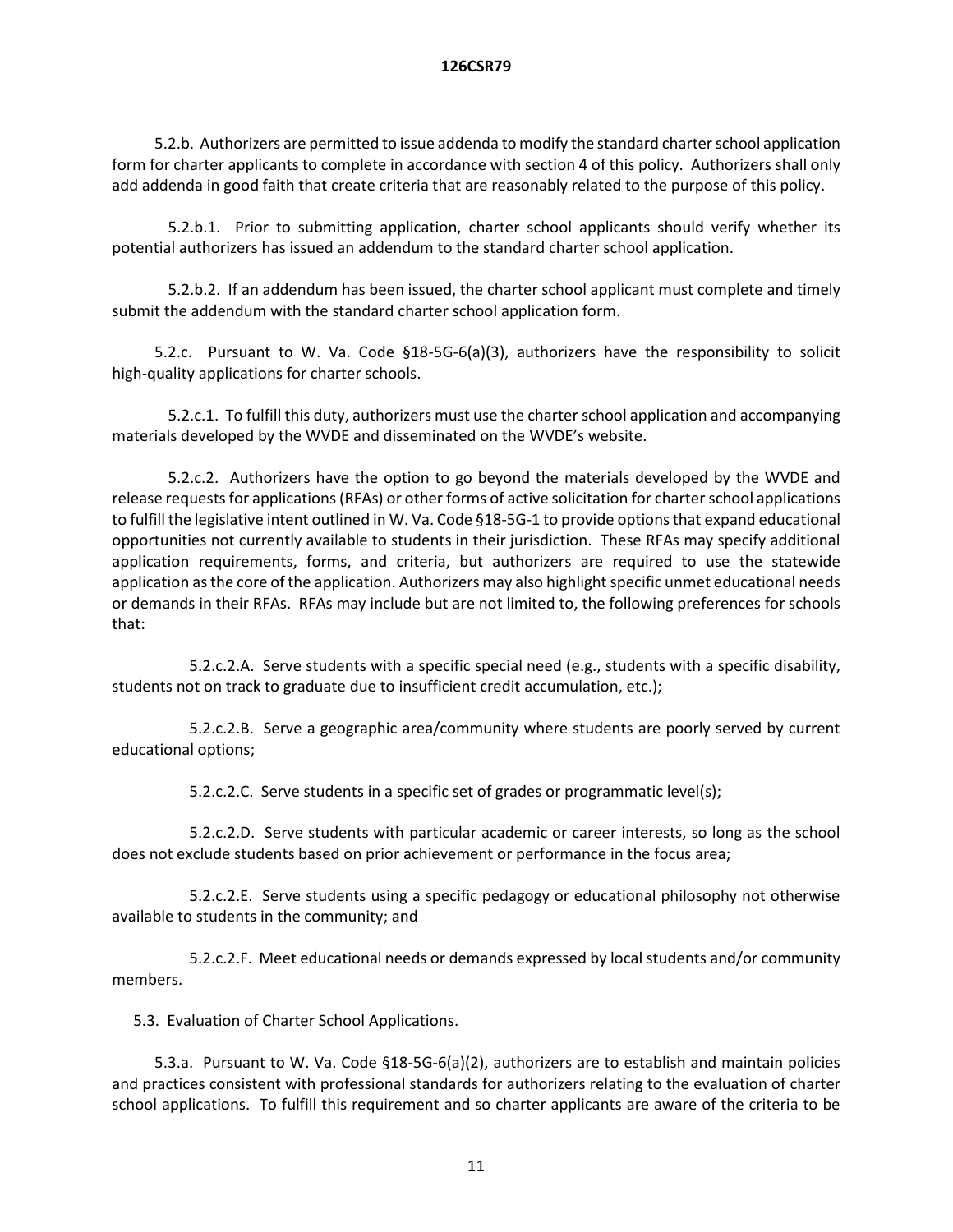used in evaluating applications, authorizers shall either:

5.3.a.1. Use the evaluation criteria in this policy, which were developed based on consultation with nationally recognized charter school organizations, in accordance with W. Va. Code §18-5G-4(a), and education stakeholders; or

5.3.a.2. Adopt a policy outlining evaluation criteria, no later than May 31, 2020, that is consistent with the intent of W. Va. Code §18-5G-1 and recognized standards for charter school authorizers.

5.3.b. As part of its review of a charter school application and prior to rendering a decision on the application, in accord with W. Va. Code §18-5G-6(b), a potential authorizer shall:

5.3.b.1. Thoroughly review the contents of the application;

5.3.b.2. Conduct an in-person interview with the applicant or applicants;

5.3.b.3. Provide an opportunity in a public forum for local residents and stakeholders to provide input and learn about the proposed charter school described in the charter school application; and

5.3.b.4. Identify any deficiencies in an application and allow an applicant 15 days after receipt of identified deficiencies to provide additional materials, clarifications, and amendments to its application to address the deficiencies. The authorizer need only identify deficiencies and is not required to suggest appropriate steps to address application deficiencies. This is the responsibility of the charter school applicant. The authorizer shall only provide a single 15-day revision period after providing feedback on the initial application. This application, including any revisions, shall be deemed final at the end of the 15 day revision period. Furthermore, the authorizer is not required to provide the 15-day response period if the initial application is:

5.3.b.4.a. Obviously and intentionally incomplete such that evaluation of major components of the application against the specified criteria is not possible. Applicants may not submit incomplete applications to gain additional time to complete the application through the 15-day response window. However, authorizers shall not use this clause to deny applications with missing information that may be reasonably deemed to be an oversight or error.

5.3.b.4.b. Grossly deficient in numerous areas that indicates an applicant currently is not prepared to move forward with the operation of a charter school. Applications with major deficiencies may be rewritten and resubmitted in subsequent application cycles.

5.4. Evaluation Criteria.

5.4.a. The evaluation criteria included in this policy were developed after consultation with nationally recognized charter organizations and education stakeholders. The model materials published by such organizations form the basis of the evaluation criteria in this policy. They are rooted in best practices, and aim to ensure charter schools meet the intent and requirements outlined in W. Va. Code §18-5G-1 et seq. The criteria below are summarized at a high level. As required by W. Va. Code §18-5G-4, the WVDE will provide guidance, forms, detailed rubrics, and training on how to evaluate each application factor listed below.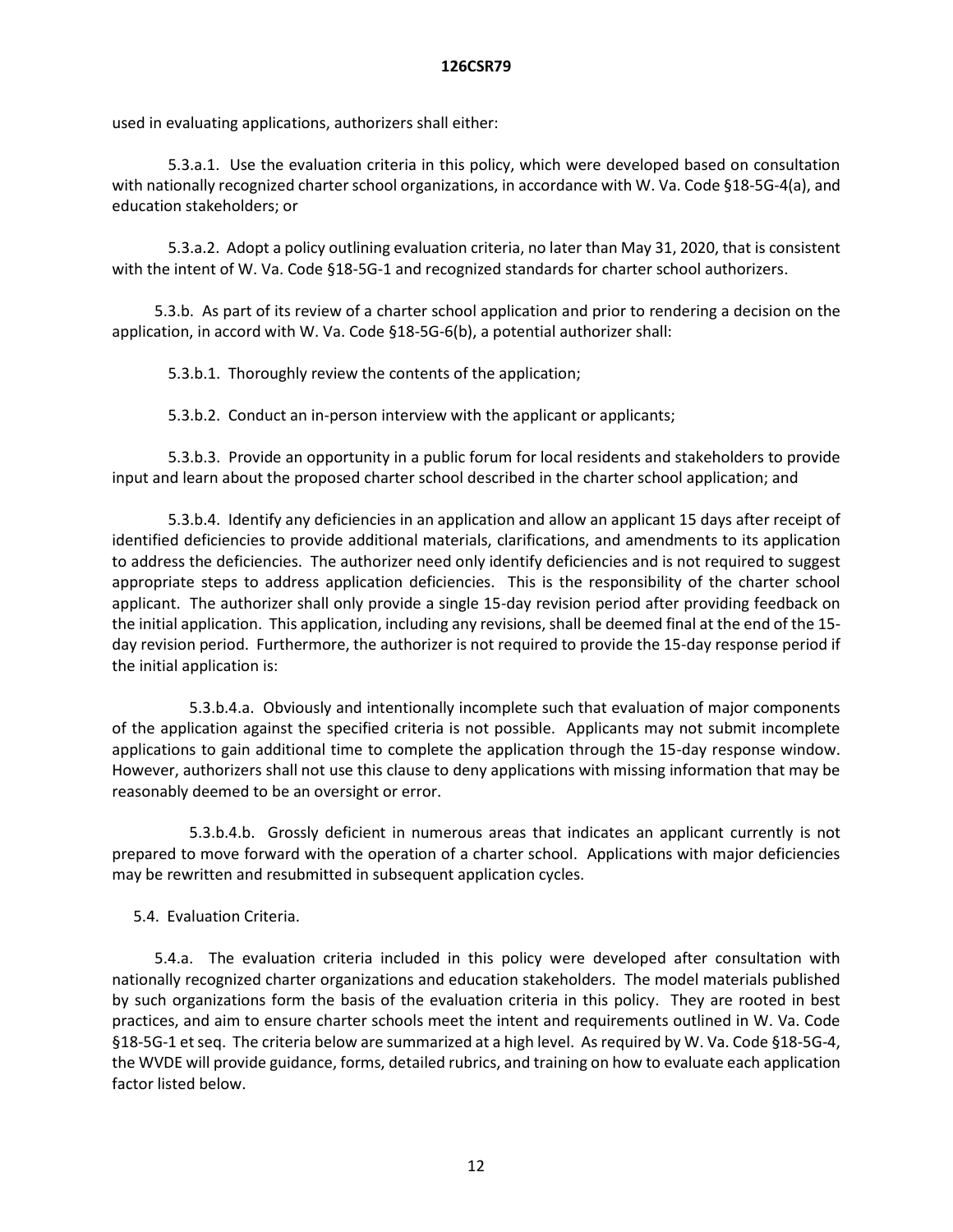5.4.b. Authorizers relying on this policy to evaluate charter school applications shall consider the following criteria at a minimum:

5.4.b.1. Educational Design Program and Capacity.

5.4.b.1.A. Education Program.

5.4.b.1.A.1. Program overview. A concise summary of the education program offered by the charter school and how it will achieve the charter school's educational mission and vision.

5.4.b.1.A.2. Curriculum and instructional design. An outline of the curricula and instructional philosophy and strategies that the charter public school plans to implement, including justification for their selection in relation to student population, educational mission, and mastery of the West Virginia College- and Career-Readiness Standards.

5.4.b.1.A.3. Pupil performance standards. An overview of the learning standards for students at the charter school and detailed explanation for how deviation from the West Virginia College- and Career-Readiness Standards exceed the rigor of those standards.

5.4.b.1.A.4. High school graduation requirements and postsecondary readiness (high schools only). A clear definition of the requirements to graduate from the charter school and how those requirements prepare a student for college, career, or other postsecondary opportunities.

5.4.b.1.A.5. School calendar and schedule. A description of the school calendar and how the charter school will meet minimum instructional time requirements, pursuant to W. Va. Code §18-5G-3(c)(5).

5.4.b.1.A.6. School culture. An explanation of the routines that the charter school will employ to establish the envisioned school culture and create an environment that promotes academic, social, and emotional well-being.

5.4.b.1.A.7. Supplemental programming. A thoughtful proposal for providing extracurricular and co-curricular programming, enrichment activities, and student supports, including but not limited to, interscholastic athletics, student-led clubs, summer school, and afterschool, if the charter school elects to offer such programming.

5.4.b.1.A.8. Special populations and at-risk students. A comprehensive plan for serving students with special needs and for meeting related federal and state law, regulations, rules, and policies.

5.4.b.1.A.9. Student recruitment and enrollment. A context-specific outreach strategy that ensures the charter school expands educational options for students in the primary recruitment area and is aligned with the status of the school as a start-up or conversion charter school.

5.4.b.1.A.10. Student discipline. A thorough discipline policy that promotes strong school culture, outlines disciplinary procedures and consequences, and protects the rights of students.

5.4.b.1.A.11. Parent and community involvement. A thoughtful set of strategies for engaging with parents and the community, including local elected officials, community leaders, and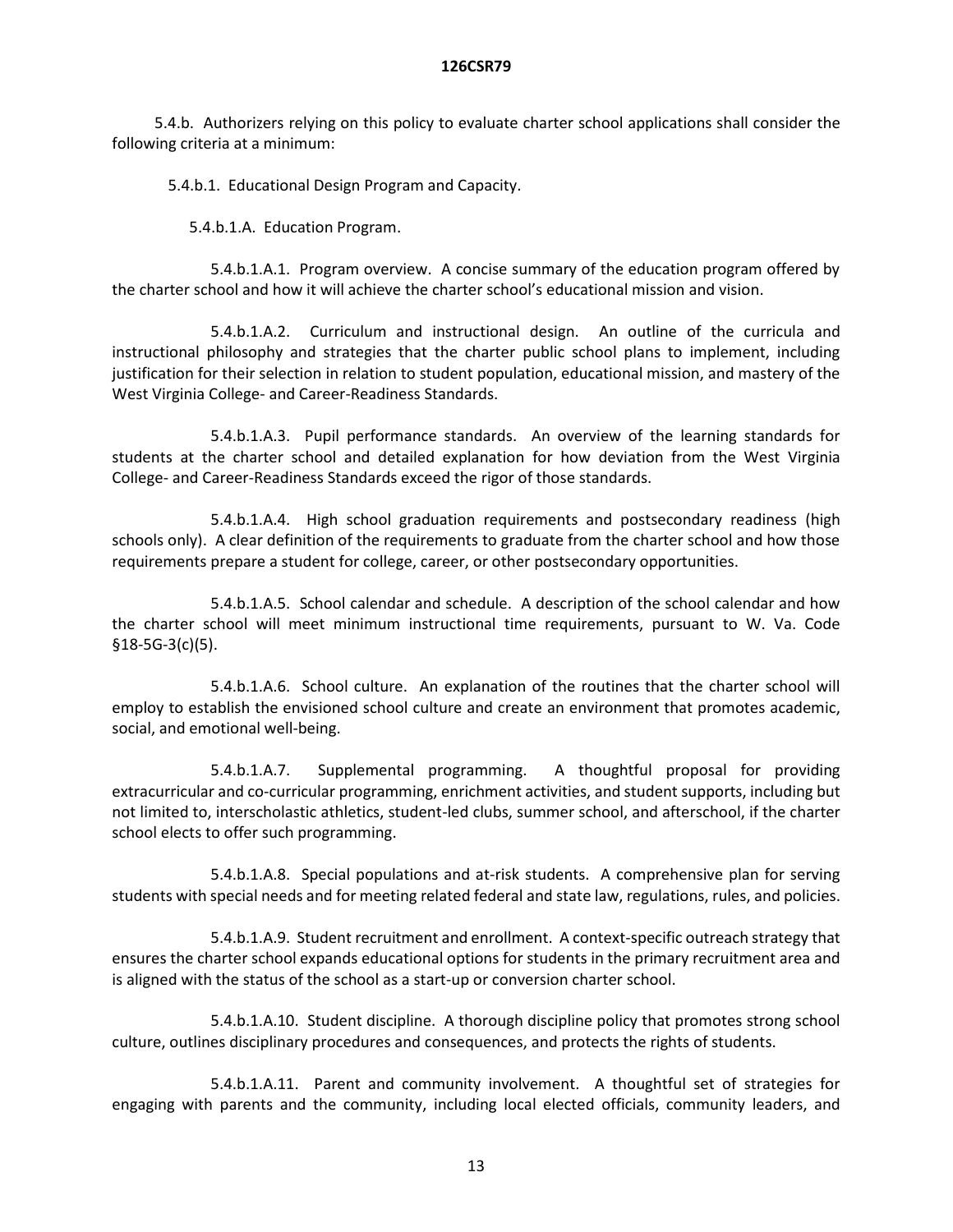business partners, around the development, opening, and operation of the charter school.

5.4.b.1.A.12. Educational program capacity. A well-crafted plan for recruiting and retaining a school leader, with the documented background and experience necessary to be an instructional leader, as well as other key instructional staff, support staff, and operational managers with appropriate backgrounds and experience.

5.4.b.1.A.13. Conversion planning. A proposal for executing a successful conversion that offers students enrolled at the existing non-charter public school expanded educational options and is reasonably likely to result in improved student outcomes.

5.4.b.1.B. Operations Plan and Capacity.

5.4.b.1.B.1. Governance.

5.4.b.1.B.1.(a). Legal Status and Governing Documents. A proposed legal status and structure that complies with state law and policy in accordance with W. Va. Code §18-5G-7.

5.4.b.1.B.1.(b). Governing Board. A detailed plan for ensuring that board members meet the ethics and expertise requirements established in W. Va. Code §18-5G-1 et seq. and this policy.

5.4.b.1.B.1.(c). Dispute Resolution Process. A clearly defined process for dispute resolution that is fair to parents, students, and staff.

5.4.b.1.B.2. Human Capital.

5.4.b.1.B.2.(a). School Staff Structure. A proposal for organizing school staff that establishes clear roles, responsibilities, and relationships among school administrators and staff.

5.4.b.1.B.2.(b). Staffing Plans, Hiring, Management, and Evaluation. A comprehensive strategy for recruiting, developing, and retaining the high-quality staff necessary to achieve the educational mission of the charter school.

5.4.b.1.B.2.(c). Professional Learning. A thoughtful approach for the induction and professional learning of school leaders, teachers, and staff to support strong and improving instruction.

5.4.b.1.B.3. Performance Management. An overview of a mission-aligned, individually-tailored performance management system that holds the charter school, its governing board, and all staff accountable and provides for continuous improvement.

5.4.b.1.B.4. Facilities.

5.4.b.1.B.4.(a). Public Facilities. A description of the facilities needed to achieve the charter school's educational mission and how available public facilities meet those needs.

5.4.b.1.B.4.(b). Independent Facilities. A description of the facilities needed to achieve the charter school's educational mission and how the charter school will obtain independent facilities that meet requirements.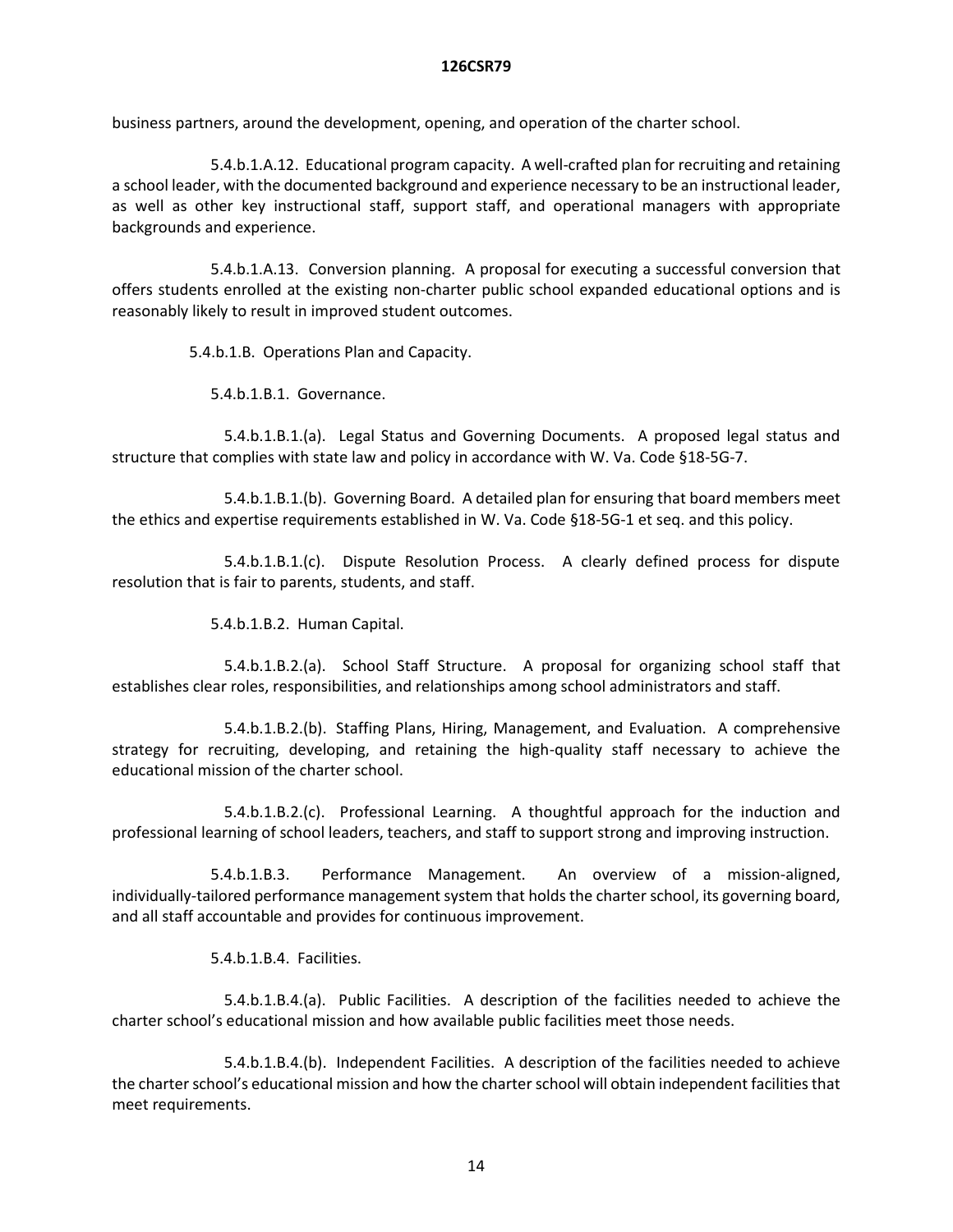5.4.b.1.B.5. Start-up and Ongoing Operations. A sound, detailed plan for executing start-up of the charter school and maintaining smooth school operations, including, but not limited to, areas such as school and student safety, transportation (if applicable), and insurance coverage.

5.4.b.1.B.6. Operations Capacity. A description of individual and team qualifications for executing a comprehensive operations plan that includes, but is not limited to, topics such as staffing, performance management, facilities management, professional learning, start-up plans, and general operations.

5.4.b.1.B.6.(a). ESP (if applicable). A detailed explanation of how any proposed ESPs meet the requirements of section 11 of this policy.

5.4.b.1.C. Financial Plan and Capacity.

5.4.b.1.C.1. Financial Plan. A detailed proposal for start-up and multi-year operating budgets necessary to achieve the educational mission of the charter school as well as the standard operating procedures, roles and responsibilities, and contingency plans to realize sound financial management across the term of the contract.

5.4.b.1.C.2. Financial Capacity. A clear demonstration of the capacity of the governing board and school administration to execute the financial plan.

5.4.c. In evaluating charter school applications, authorizers shall consider the following criteria based on the intent outlined in W. Va. Code §18-5G-1:

5.4.c.1. Overall Purpose and Mission of School. A clear, thorough explanation for how the educational mission and plan of the charter school will promote unique, innovative, and/or flexible educational options not available in the non-charter public schools that are accessible to students in the primary recruitment area, pursuant to W. Va. Code §18-5G-1(b) by:

5.4.c.1.A. Creating more public-school options with high standards for student performance, pursuant to W. Va. Code §18-5G-1(b)(1);

5.4.c.1.B. Allowing innovative educational methods, practices, and programs that result in higher student achievement, pursuant to W. Va. Code §18-5G-1(b)(2);

5.4.c.1.C. Establishing a distinctive theme, curriculum, or mode of instruction, pursuant to W. Va. Code §18-5G-1(b)(3) and §18-5G-1(b)(4)(C);

5.4.c.1.D. Providing parents with options to best serve the interests or needs of their children, pursuant to W. Va. Code §18-5G-1(b)(4);

5.4.c.1.E. Providing for expanded student, parent, and community involvement, pursuant to W. Va. Code §18-5G-1(b)(5);

5.4.c.1.F. Utilizing exceptional levels of self-direction and flexibility to meet the robust levels of accountability expectations, pursuant to W. Va. Code §18-5G-1(b)(6);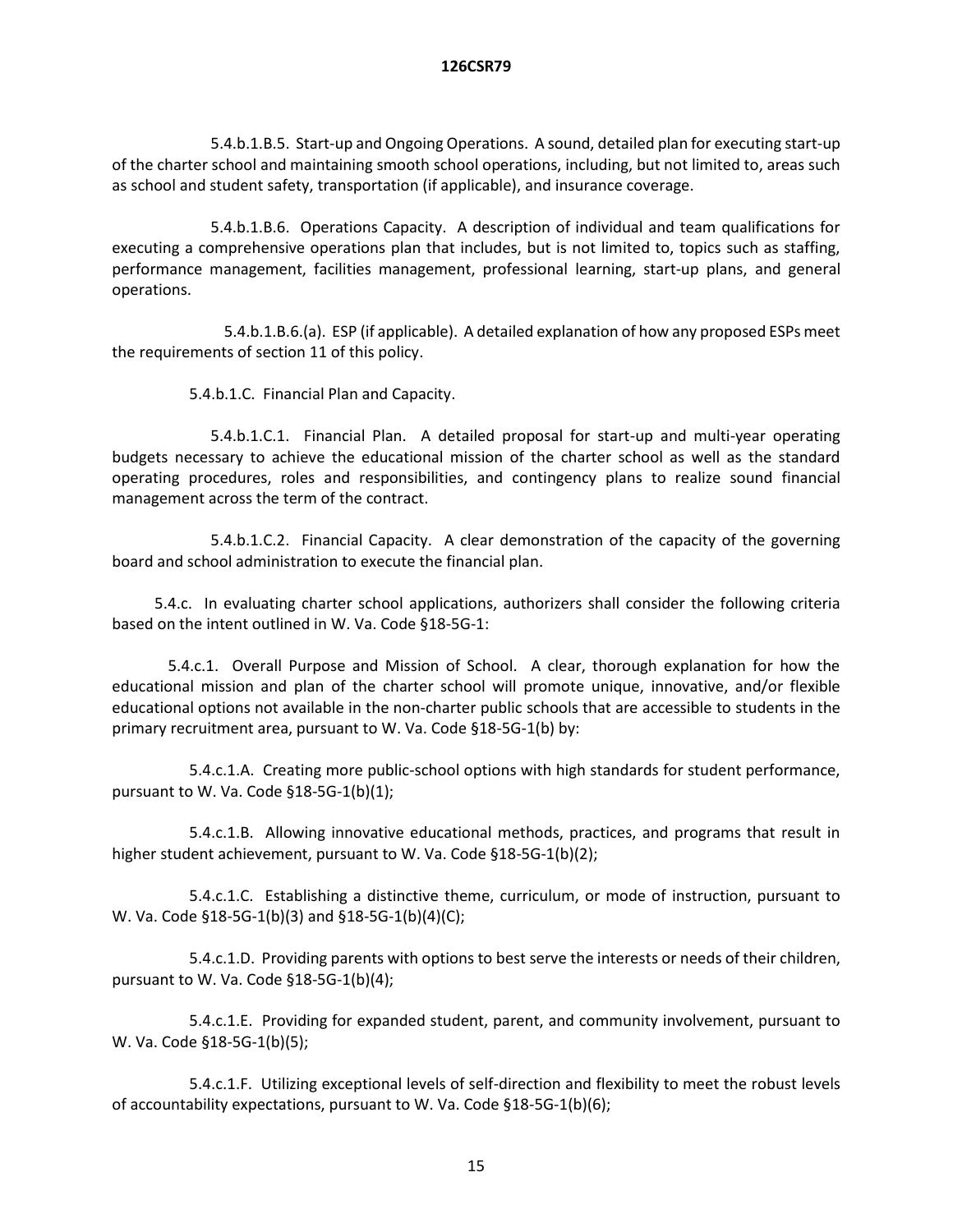5.4.c.1.G. Encouraging the replication of research-based successful strategies for improving student learning pursuant to W. Va. Code §18-5G-1(b)(7); and/or

5.4.c.1.H. Offering targeted strategies that specifically focus on students with special needs, pursuant to W. Va. Code §18-5G-3(b)(4)(B).

5.4.c.2. Identified need.

5.4.c.2.A. A rationale for establishing the charter school that aims to better serve groups of students – characterized by geography, socio-economic state, other demographic attributes, special needs, etc. – in the local school district(s) who have been historically underserved and/or are traditionally underperforming.

5.4.c.2.B. A clear explanation of how the educational mission and plan of the school will address the needs of these students, pursuant to W. Va. Code §18-5G-8(b)(5).

5.4.c.3. Demonstrated Demand. An analysis of the sustainability of the charter school based on the current and future size of the population of school-aged children that the charter school aims to serve and the demand among this population for additional educational options beyond existing non-charter public schools. This analysis must provide reasonable evidence of sustainability, as in any business plan, and may, but is not required to, include:

5.4.c.3.A. Evidence of sufficient demand among parents and school-aged children in the local school district, primary recruitment area, and/or target underserved or underperforming student population, including surveys of school-aged children and parents and data on school-aged children currently pursuing educational options besides existing non-charter public schools; and

5.4.c.3.B. Projections of changes in demand based on factors including, but not limited to, population and demographic changes, local economic outlook, enrollment changes in surrounding non-charter public schools, interest in additional educational options, etc. that provide evidence of sufficient enrollment for the charter school to operate sustainably.

5.4.c.4. Additional criteria for conversion charter schools.

5.4.c.4.A. A survey of the interest of students, staff, and families in converting the school from a non-charter public school to a charter school; and

5.4.c.4.B. The capacity of the conversion charter school and authorizer to develop a plan and timeline for determining which students and staff will remain at the conversion charter school. The authorizer and charter school must consider how students who do not remain at the conversion charter school, for reasons including but not limited to lack of transportation, etc., will enroll in other schools. Students who do not remain at the conversion charter school must have reasonable alternative educational options. The authorizer and charter school must also develop a plan for how staff who do not remain at the conversion charter school are to be reassigned in a manner that meets personnel law, policy, and deadlines.

5.5. Initial Application Timeline.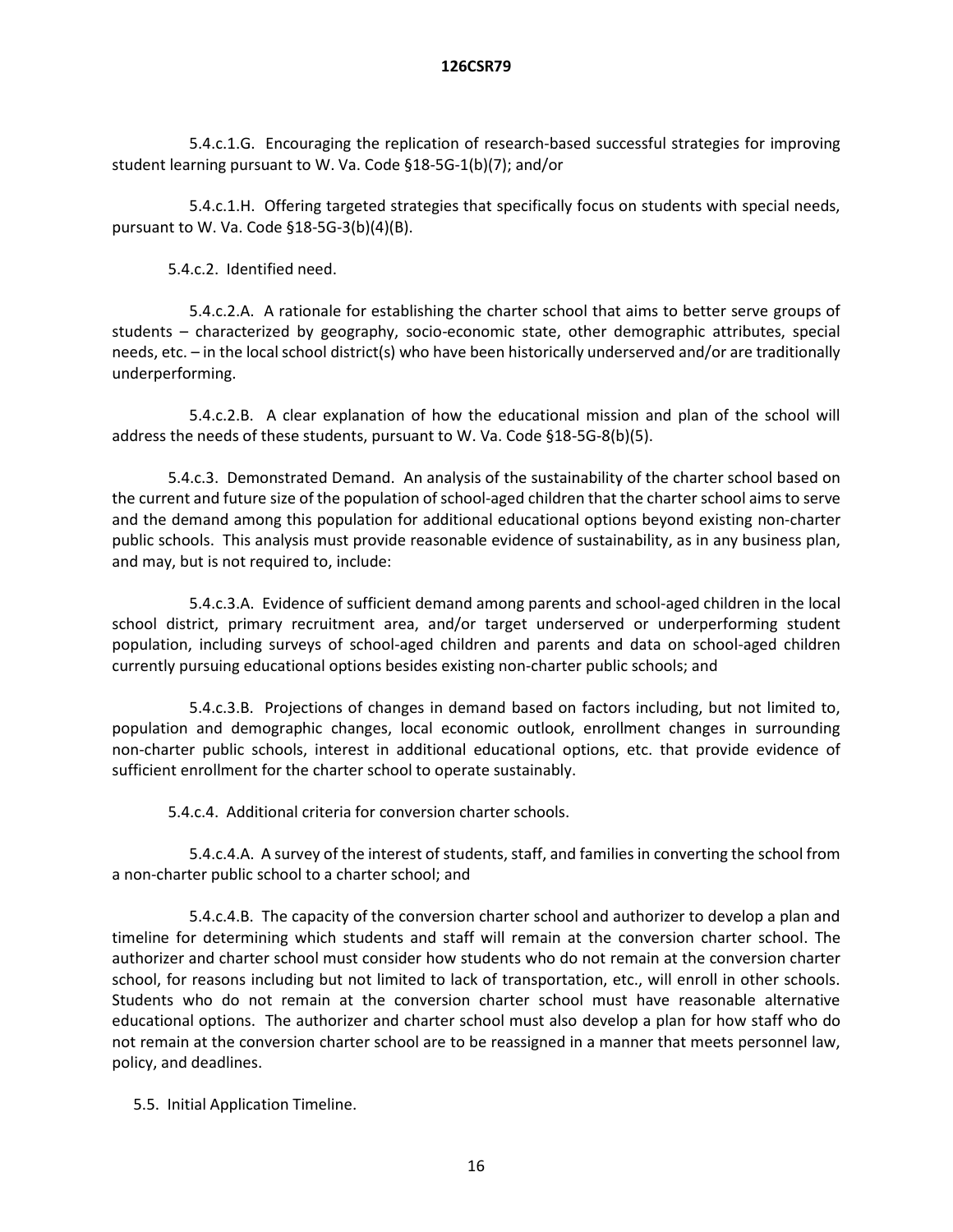5.5.a. Training for Potential Applicants and Authorizers. Timeframe: March-May 2020. Pursuant to W. Va. Code §18-5G-3(b)(2), the WVDE will, under direction of the WVBE, organize and provide training opportunities for potential charter school applicants, administrators, and governing board members as well as potential authorizers. While primary training will occur by May, training and support activities for authorizers and applicants will continue throughout the process.

5.5.b. Release of Active Solicitation by Potential Authorizers. Deadline: May 31, 2020. Authorizers must release any RFAs, other active application solicitations, and additional application requirements or forms they choose to adopt, no later than May 31, 2020, to allow potential applicants sufficient time to address such requirements.

5.5.c. Submission of Charter School Application. Deadline: August 31, 2020. Pursuant to W. Va. Code §18-5G-4(b)(1), charter applicants must complete applications and submit materials to authorizers no later than August 31, 2020. Materials must be submitted in a single submission with signed confirmation that the submission is complete.

5.5.d. Identification of Application Deficiencies. Deadline: October 31, 2020. Authorizers must provide feedback to the applicant that identify application deficiencies by October 31, 2020, as described in subsection 5.3.b.4 of this policy and pursuant to W. Va. Code §18-5G-6(b)(5).

5.5.e. Revision of Charter School Application. Deadline: November 15, 2020. Applicants must provide revisions, responses, additional materials, and amendments to their original application in response to deficiencies identified by authorizers by November 15, 2020.

5.5.f. Conditional Approval or Denial Decision by Authorizer. Deadline: November 30, 2020. Any authorizer receiving a charter school application shall issue a decision conditionally approving or denying all applications received no later than November 30, 2020.

5.5.f.1. Decisions on status of charter school applications shall be based on objective criteria, as defined in subsection 5.4 of this policy. The WVBE established these criteria pursuant to W. Va. Code §18-5G-4 and W. Va. Code §18-5G-6(b)(6).

5.5.f.2. The decision shall be rendered in an open public meeting, , in compliance with The Open Governmental Meetings Act (W. Va. Code §6-9A-1, et seq.) (open public meeting), and shall include a detailed explanation stating the reasons for the approval or denial.

5.5.f.3. The decision on a charter school application shall be reduced to writing, inclusive of a detailed explanation for the decision. The written decision, as well as the charter school applications conditionally approved by virtue of lack of action by the authorizer, shall promptly be provided to the charter applicant and the WVDE.

5.5.f.4. Pursuant to W. Va. Code §18-5G-6(d), failure of a potential authorizer to render a decision on a charter school application by the November 30, 2020, deadline is statutorily deemed a conditional approval of the application.

5.5.f.5. Upon satisfaction of any incomplete items in a conditionally approved charter school application or resulting charter contract, an authorizer shall issue final approval of the charter school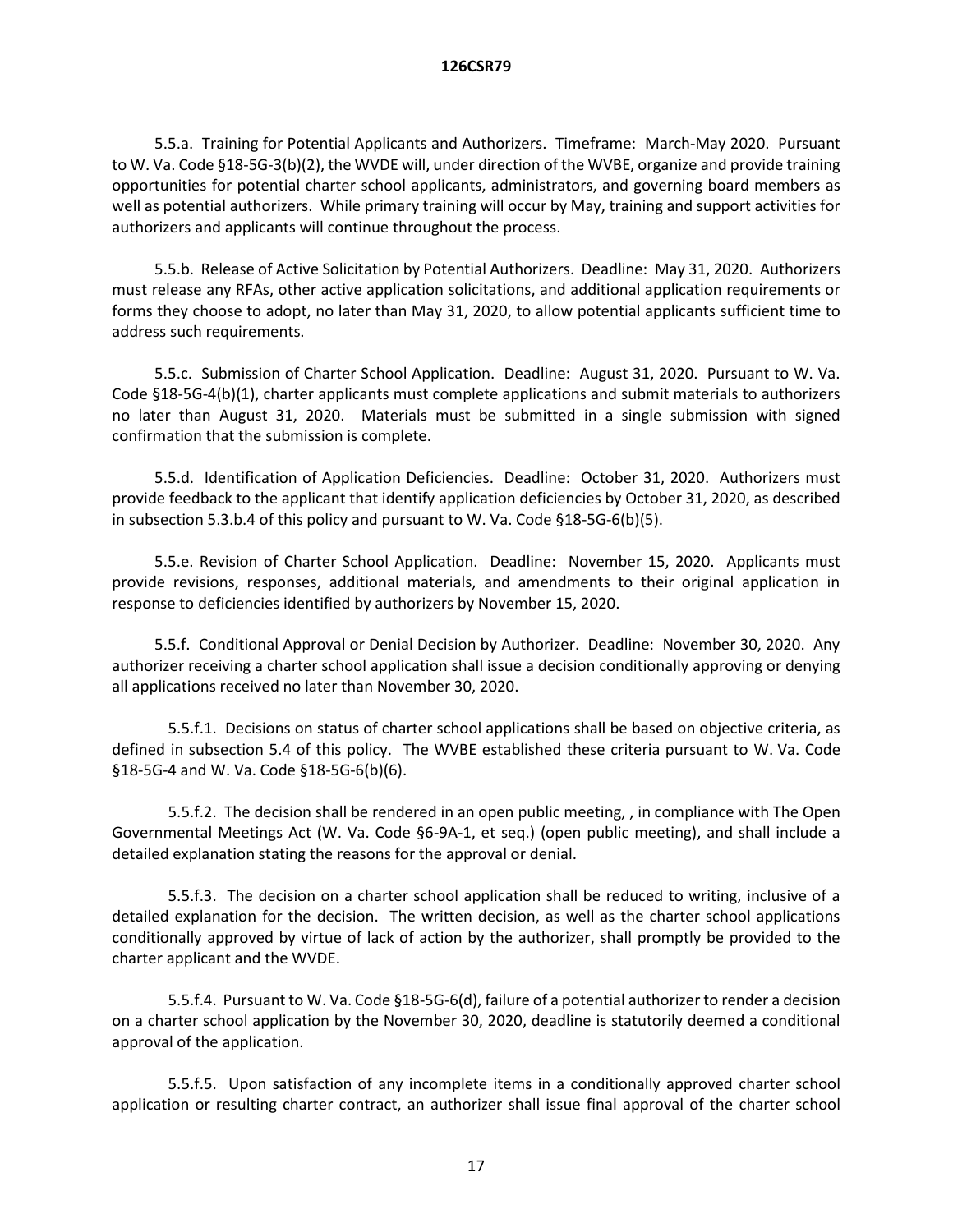application. It is the responsibility of the applicant and/or governing board to promptly notify the authorizer once all such items are complete.

5.5.g. Execution of Charter Contract. Deadline: March 15, 2021 (or March 1, 2021, if three or fewer applications are approved statewide). Authorizers and charter applicants receiving conditional approval, subject to any additional review required, are to work diligently to negotiate, agree, and execute a charter contract satisfying the requirements of W. Va. Code §18-5G-9 and section 6 of this policy no later than March 15, 2021, or March 1, 2021, under the conditions described below.

5.5.g.1. Pursuant to W. Va. Code §18-5G-9(a), the governing board and the authorizer shall negotiate and enter into a charter contract within 90 days of charter school application approval. However, additional time has been added to this final deadline in case the number of approved applications would cause the number of charter schools to exceed the statutory limit (three until July 1, 2023 and three additional on that date and every three years thereafter). If the number of approved applications does not exceed the statutory limit, the deadline for executing a charter contract to open a school in 2021-2022 is March 1, 2021.

5.5.g.2. So long as both parties are negotiating in good faith, contract negotiations may continue beyond the deadline unless both parties agree to cease negotiations. However, if the charter contract is executed after the deadline of March 1, 2021, the approved charter school cannot open until the 2022-2023 school year.

5.5.g.3. Prior to the start date for students for any charter school in this state, a charter contract must be executed by the authorizer and the charter school's governing board.

5.6. Timeline After Initial Application Cycle.

5.6.a. After the first cycle of charter school applications outlined in subsection 5.5 above, the charter school application process will begin earlier to provide additional time for charter schools to prepare to begin operations.

5.6.b. Training for Potential Applicants and Authorizers. Timeframe: July-January. Pursuant to W. Va. Code §18-5G-4(b)(2), the WVDE will, under direction of the WVBE, organize and provide training opportunities for potential charter school applicants, administrators, and governing board members as well as potential authorizers.

5.6.c. Release of Active Solicitation by Potential Authorizers. Deadline: January 1. Potential authorizers must release any requests for applications (RFAs), other active application solicitations, and additional application requirements or forms they choose to adopt no later than January 1 in the calendar year prior to opening (e.g., January 1, 2021, for schools seeking to open in the 2022-23 school year). Any changes to application evaluation criteria must be adopted by January 1 as well.

5.6.d. Submission of Charter School Application. Deadline: April 30. Charter applicants must complete applications and submit materials to potential authorizer(s) no later than April 30 in the calendar year prior to opening. Materials must be submitted in a single submission with signed confirmation that the submission is complete.

5.6.e. Identification of Application Deficiencies. Deadline: June 30. Authorizers must provide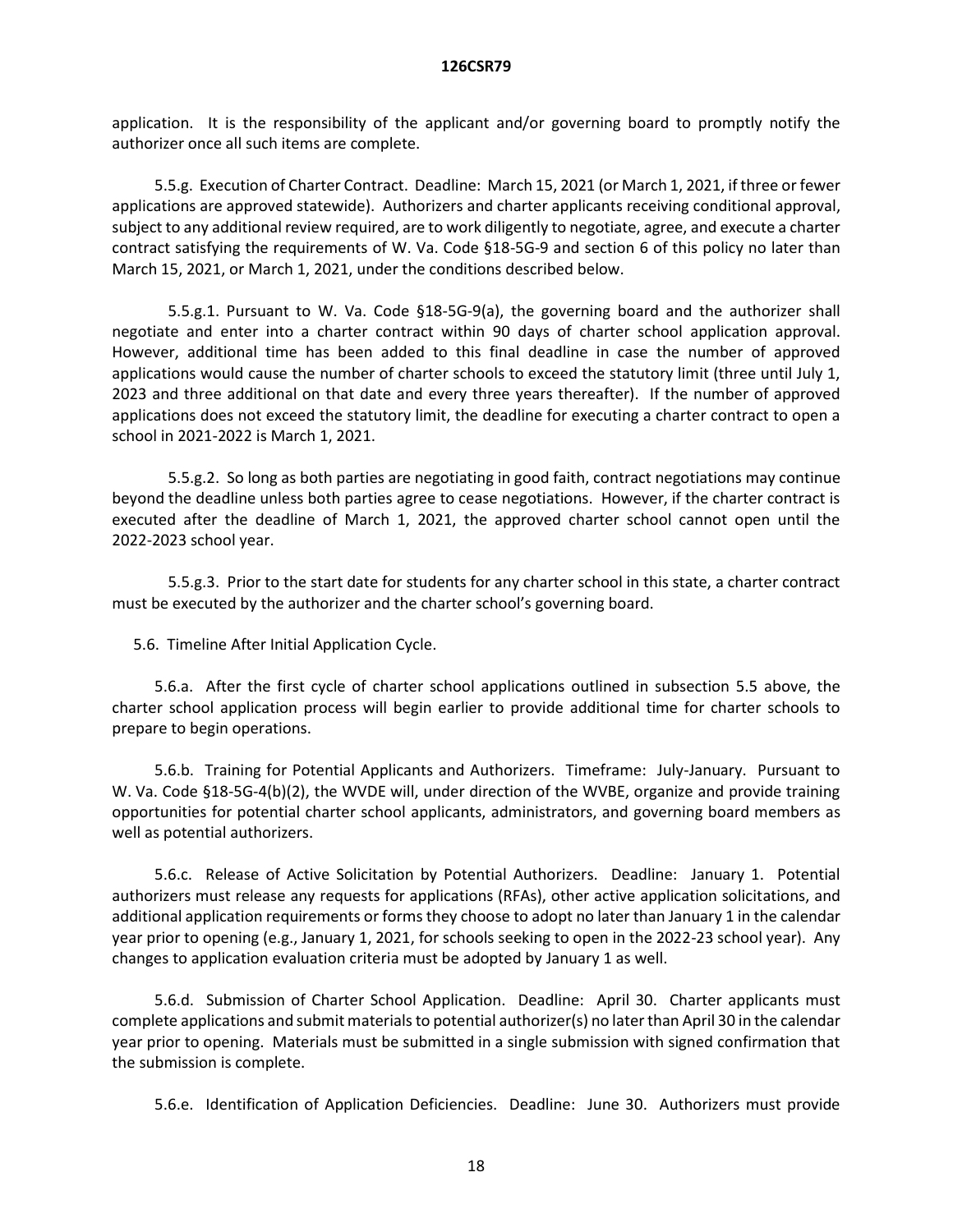feedback to the applicant that identify application deficiencies by June 30, as described in subsection 5.3.b.4 of this policy and pursuant to W. Va. Code §18-5G-6(b)(5).

5.6.f. Revision of Charter School Application. Deadline: July 15. Applicants must provide revisions, responses, additional materials, and amendments to their original application in response to deficiencies identified by authorizers by July 15.

5.6.g. Conditional Approval or Denial Decision by Authorizer. Deadline: July 31. Any potential authorizer receiving a charter school application shall issue a decision, no later than July 31, in the year prior to opening conditionally approving or denying all applications received.

5.6.g.1. Decisions on status of charter school applications shall be based on objective criteria, as defined in subsection 5.4 of this policy. The WVBE established these criteria pursuant to W. Va. Code §18-5G-4 and §18-5G-6(b)(6).

5.6.g.2. Pursuant to W. Va. Code §18-5G-6(d), failure of a potential authorizer to render a decision on a charter school application by the July 31 deadline is statutorily deemed a conditional approval of the application.

5.6.g.3. The decision shall be rendered in an open public meeting and shall include a detailed explanation stating the reasons for the approval or denial.

5.6.g.4. The decision on a charter school application shall be reduced to writing, inclusive of a detailed explanation for the decision. The written decision, as well as charter school applications conditionally approved by virtue of lack of action by a county board of education, shall promptly be provided to the charter applicant and the WVDE.

5.6.g.5. Upon satisfaction of any incomplete items (e.g., obtaining 501(c)3 status) in a conditionally approved charter school application or resulting charter contract, an authorizer shall issue final approval of the charter school application. It is the responsibility of the applicant and/or governing board to promptly notify the authorizer once all such items are complete.

5.6.h. Execution of Charter Contract. Deadline: November 15. Authorizers and charter applicants receiving conditional approval, subject to any additional review required, are to work diligently to negotiate in good faith, agree, and execute a charter contract satisfying the requirements of W. Va. Code §18-5G-9 and section 6 of this policy no later than November 15 in the year prior to opening.

5.6.h.1. Pursuant to W. Va. Code §18-5G-9(a), the governing board and the authorizer shall negotiate and enter into a charter contract within 90 days of charter school application approval. However, additional time has been added to this final deadline in case the number of approved applications would cause the number of charter schools to exceed the statutory limit (three charter schools until July 1, 2023, three additional charter schools, for a total of six, on that date, and three additional every three years thereafter).

5.6.h.2. So long as both parties are negotiating in good faith, contract negotiations may continue beyond November 15 unless both parties agree to cease negotiations. However, if the charter contract is executed after December 15, the approved charter school cannot open until the following school year. For example, if the contract is executed in January 2022, the school cannot open until the 2023-2024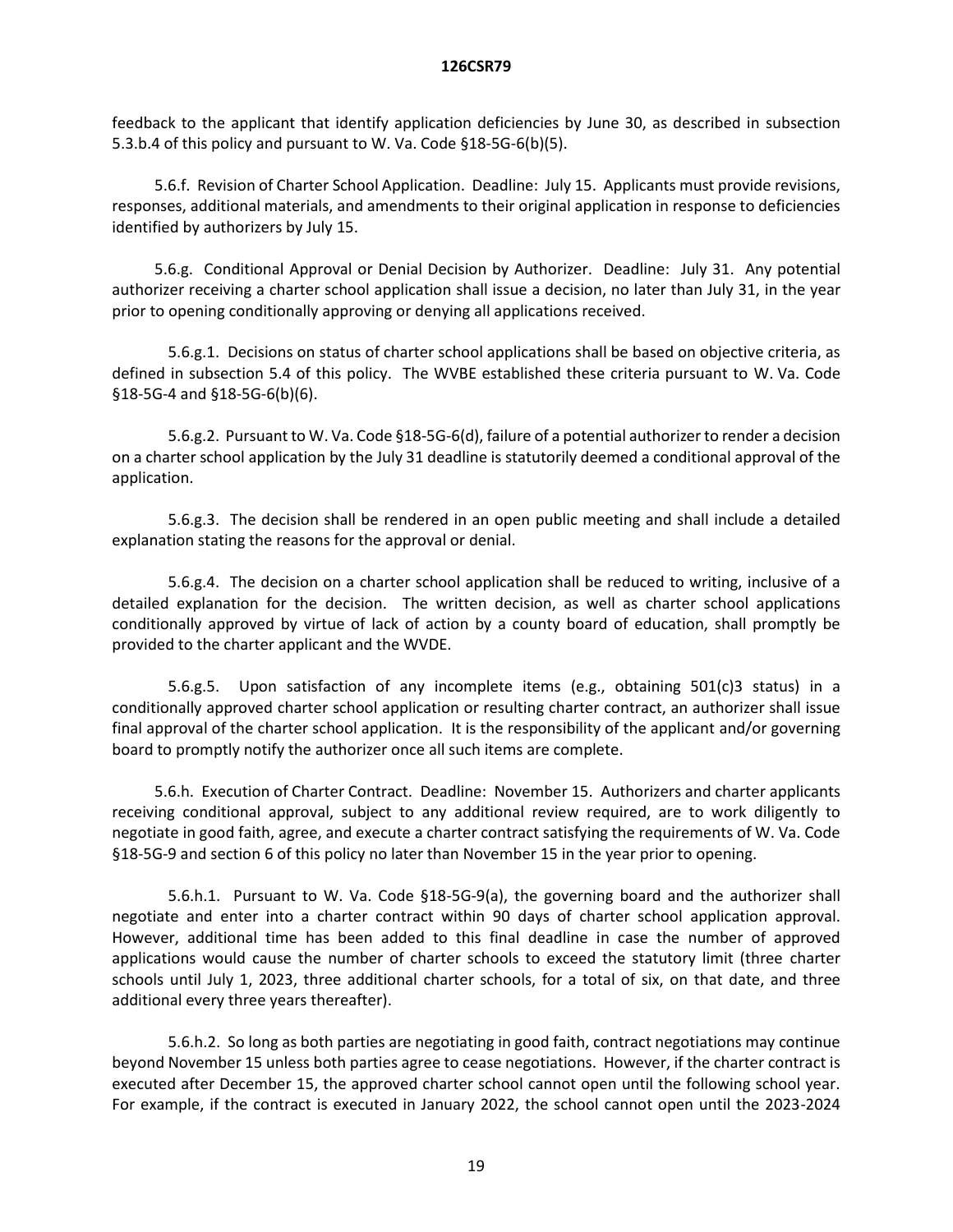school year.

5.6.h.3. Prior to the start date for students for any charter school in this state, a charter contract must be executed by authorizer and the charter school's governing board.

5.7. Authorized Schools in Excess of Statutory Limit.

5.7.a. If the number of conditionally approved charter schools statewide exceeds statutory limit (three until July 1, 2023, and three additional on that date and every three years thereafter), the WVDE will assemble a neutral, impartial panel to review each of the conditionally approved applications and rank the applications based on the merits of the program proposed and the student population to be served. For the initial cycle, the ranking will be made available to approved charter applicants and authorizers no later than December 15, 2020. The first three charter school applications listed in such rankings may begin the contract negotiation process as outlined in W. Va. Code §18-5G-9 and section 6 of this policy. Conditionally approved charter school applications in excess of the statutory limit that are not selected by the panel may be resubmitted in future years for consideration.

5.7.b. For subsequent annual application cycles, the ranking will be made available no later than August 15. In subsequent cycles, the number of conditionally approved charter school applications that can begin contract negotiations is not necessarily three. Instead, it depends on how many charter schools may be opened without exceeding the statutory limit. Starting from the top of the rankings, a conditionally approved charter school application may proceed to contract negotiations so long as that charter school application would not cause the total number of charter schools in the state to exceed the statutory limit. Charter school applications meeting these criteria may begin the contract negotiation process as outlined in W. Va. Code §18-5G-9 and section 5 of this policy. Conditionally approved charter school applications in excess of the statutory limit that are not selected by the panel may be resubmitted in future years for consideration.

# **§126-79-6. Charter Contract.**

6.1. Purpose.

6.1.a. The charter contract outlines the expectations of both the charter school and the authorizer. It delineates the working relationship between the charter school and its authorizer.

6.1.a.1. A charter contract should provide clear boundaries around the authority and influence that an authorizer has over the day-to-day operations of a charter school. By doing so, it affords the charter school the autonomy necessary to offer students new and diverse educational options.

6.1.a.2. At the same time, a charter contract must define the expectations that a charter school must meet to continue operating. These expectations include the areas over which the charter school does not have autonomy (e.g., providing legally required services to students with disabilities). Contracts should define the immediate consequences for failing to meet these expectations. The contract should also define expectations for student outcomes that define a charter school's long-term success and help the authorizer determine whether the charter contract warrants renewal.

6.2. Pursuant to W. Va. Code §18-5G-9, the charter contract must be negotiated, agreed to, and executed by the authorizer and the charter applicant prior to the commencement of any charter school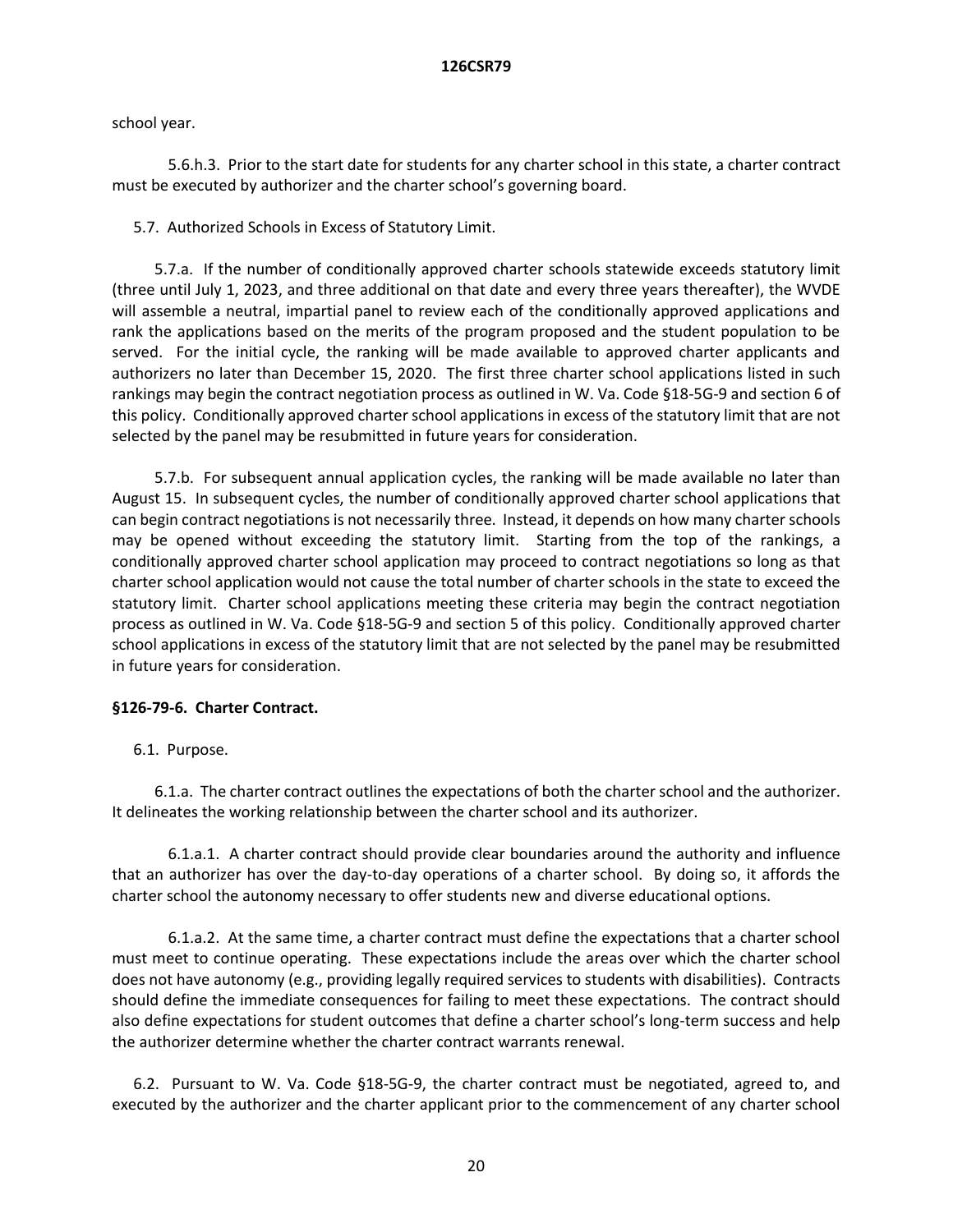operations. At a minimum, the following items must be addressed in the charter contract. A template charter contract will be available on the WVDE's website. The template contract may be modified as deemed appropriate by the parties to a charter contract, so long as the required items below are addressed;

6.2.a. The term of the initial contract which shall be no longer than five years.

6.2.b. The agreements relating to each specific item required in the charter school application identified in section 4 of this policy.

6.2.c. The acknowledgments included in the charter school application identified in section 4 of this policy.

6.2.d. A shared understanding of the charter school's plans for contracting with ESPs and descriptions of the specific services that any ESPs will provide.

6.2.e. The rights and duties of the parties to the charter contract, which shall not contradict section 7 of this policy.

6.2.f. The administrative relationship between the authorizer and the charter school.

6.2.g. The process the authorizer will use to provide ongoing oversight, consistent with professional standards.

6.2.h. The specific commitments of the authorizer relating to its obligations to oversee, monitor the progress of, and supervise the charter school. The contract should specifically identify the evaluation tools and oversight activities the authorizer will use to measure student outcomes and ensure compliance with applicable statutes and terms of the charter contract.

6.2.i. The agreement of how the charter school and the authorizer will collaborate to provide special education and related services to eligible students required by applicable state and federal laws and policies as outlined in section 4 of this policy. The agreement shall specify the roles and responsibilities of both the authorizer and the charter school to ensure students receive FAPE in the LRE. The agreement shall also define a process for allocating resources appropriately to the party administering or delivering the required services. The WVDE will provide additional information to help the parties come to an agreement that complies with federal and state law and policy.

6.2.j. The process and criteria the authorizer will use to annually monitor and evaluate the overall academic, operating, and fiscal conditions of the charter school, including the process and timeline the authorizer will use to oversee the correction of any deficiencies found.

6.2.k. The recourse available should either of the parties fail to adhere to their contractual duties or responsibilities outlined in this policy or state code.

6.2.l. The process the authorizer, governing board, and charter school will follow in the event of closure of the charter school, subject to section 8 of this policy.

6.2.m. The process for any revisions or amendments to the terms of the charter contract agreed to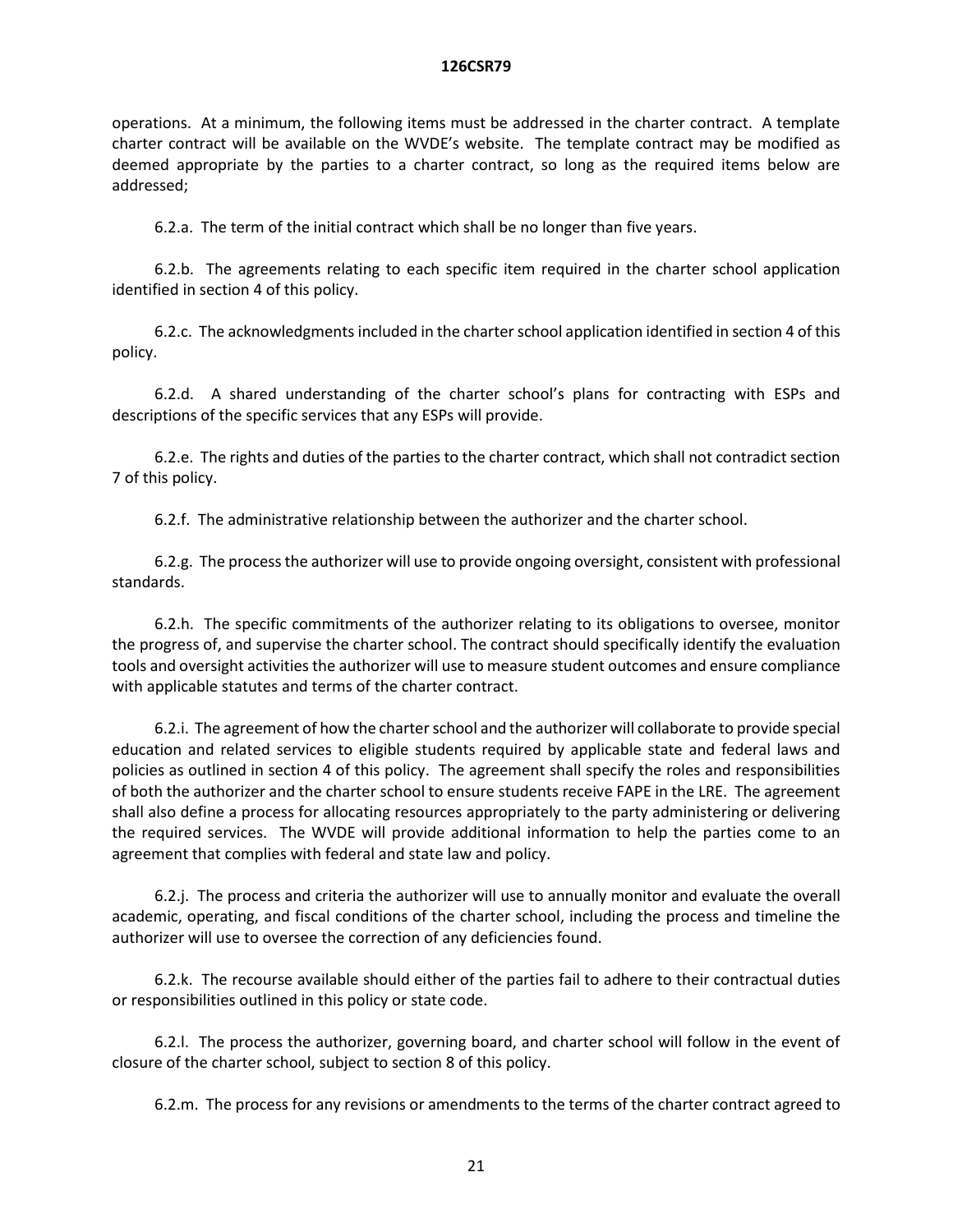by the authorizer and the governing board.

6.2.n. The process agreed to by the authorizer and the governing board, that identifies how disputes between the authorizer and the governing board will be handled.

6.2.o. The indicators, measures, and metrics that comprise the Accountability Plan defined in section 3 of this policy. The authorizer will use the Accountability Plan to measure the performance of the charter school and inform renewal decisions. Pursuant to W. Va. Code §18-5G-9(c), the contractual performance measures may build upon those outlined in the charter school application and must include, at a minimum, the following:

6.2.o.1. The indicators included in state accountability for all public schools in West Virginia, including disaggregated indicators for student subgroups;

6.2.o.2. Student proficiency or overall achievement, if not included in state accountability;

6.2.o.3. Student growth or progress, if not included in state accountability;

6.2.o.4. The achievement gaps in both student proficiency or achievement and student growth between student subgroups, including race, sex, socioeconomic status, and areas of exceptionality, if not included in state accountability;

6.2.o.5. Student attendance, if not included in state accountability;

6.2.o.6. Student suspensions, if not included in state accountability;

6.2.o.7. Student withdrawals;

6.2.o.8. Student retention/turnover within a year and from year to year;

6.2.o.9. Governing board's performance and stewardship, including compliance with all applicable statutes and terms of charter contract; and

6.2.o.10. Demographic makeup in comparison to the demographics of the community the charter school aims to serve as defined by non-charter public schools overlapping the primary recruitment area of the charter school, non-charter public schools under the jurisdiction of the authorizing county board(s) of education, and/or another reasonable and agreed upon definition.

6.2.p. The authorizer and governing board may also agree to include any other additional valid and reliable indicators as necessary or desired.

6.2.q. Any other terms and conditions agreed upon by the authorizer and the governing board, including preopening conditions for the charter school.

6.3. Amendments to a duly executed charter contract must be in writing and agreed upon by all parties to the charter contract.

# **§126-79-7. Responsibilities of Parties to a Charter Contract.**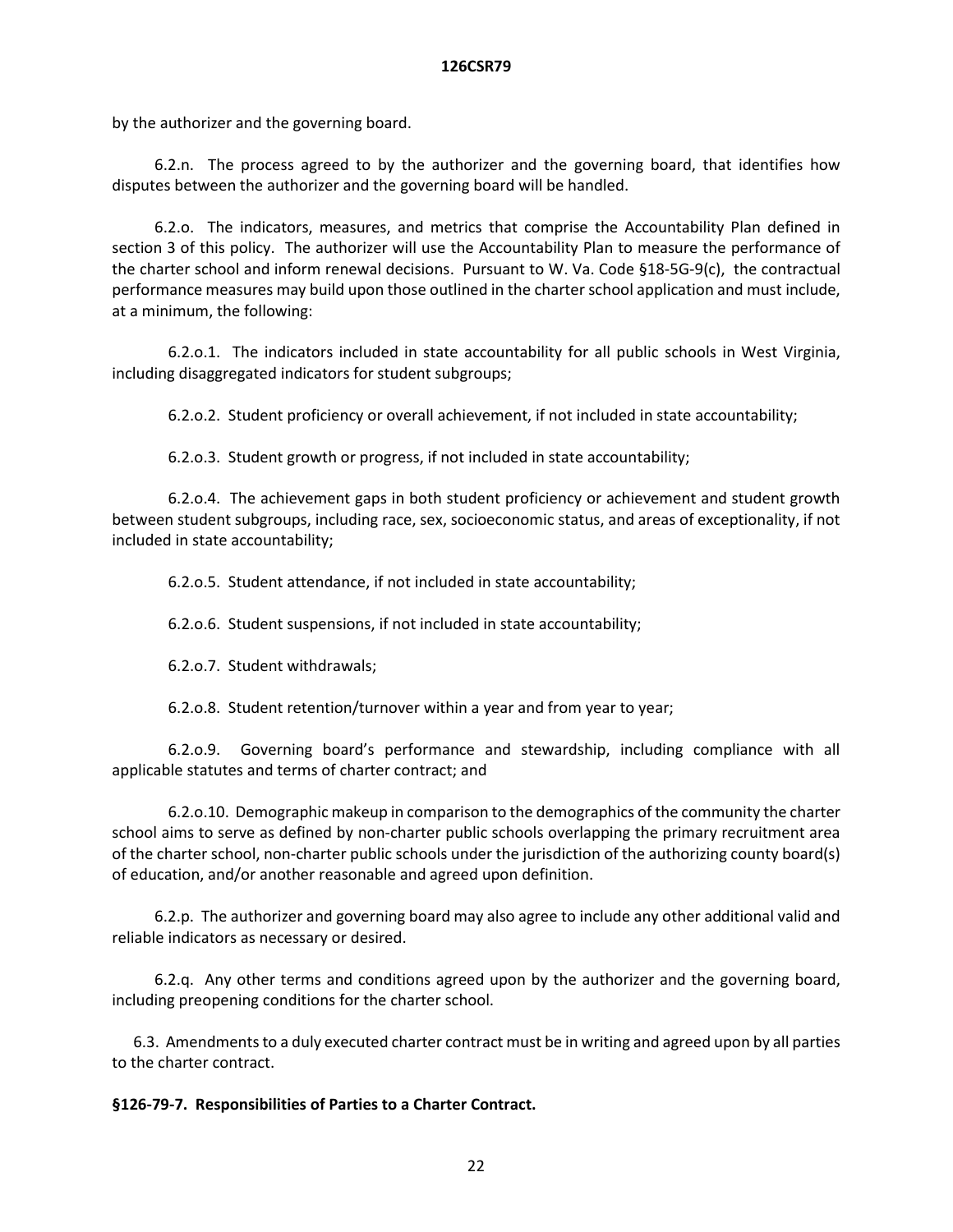7.1. Authorizer Responsibilities.

7.1.a. Authorizers are responsible for ensuring the conditions necessary for charter schools to offer diverse educational options not available in non-charter public schools and to help improve student outcomes in the community served. To fulfill its duty, an authorizer shall carry out its duties and responsibilities with an aim to achieve the following goals and objectives:

7.1.a.1. Tailor charter school flexibility outlined in W. Va. Code §18-5G-1 et seq. appropriately to the educational mission of the charter school and needs of the students and community it aims to serve;

7.1.a.2. Provide adequate accountability to require that charter schools it oversees are making reasonable progress towards achieving their educational mission;

7.1.a.3. Conduct necessary oversight to ensure students in charter schools it oversees receive legally required services in a safe and healthy learning environment, including, but not limited to, oversight of special education services, school nutrition, ADA compliance, etc.

7.1.a.4. Consider how charter schools enrich and otherwise impact the educational opportunities in its jurisdiction in present and future years.

7.1.b. In addition to any duties and responsibilities outlined in the charter contract, an authorizer is responsible, in part pursuant to W. Va. Code §18-5G-6, for adhering to the following duties and responsibilities. Unless specifically addressed in state law, this policy, or the charter contract, the authorizer is responsible for determining the appropriate method for carrying out its duties and responsibilities.

7.1.b.1. Demonstration of public accountability and transparency. Authorizers must earn and maintain public trust around the operation of charter schools. Therefore, authorizers shall conduct meetings and business in an open and transparent manner consistent with the rules for conducting other business of county boards of education in West Virginia (or the WVBE in the case that the WVBE is acting as the authorizer).

7.1.b.2. Establishment of Authorizing Policies and Practices. Each authorizer shall affirmatively establish the written, nationally-benchmarked oversight policies and practices it will follow in its role. Policies and practices adopted by authorizers shall not contradict federal or state law or this policy. Authorizers that do not adopt a local policy relating to charter schools shall follow this policy. Authorizers may rely on processes (including deadlines) and systems (including electronic forms or other tools) established by the WVDE for the implementation of charter schools unless required by W. Va. Code §18-5G-1 et seq. or this policy to establish and publicize specific practices, processes, or systems.

7.1.b.3. Solicitation of High-Quality Charter School Applications. Authorizers have the responsibility to solicit high-quality charter school applications as outlined in section 5 of this policy.

7.1.b.4. Approval of Satisfactory Charter School Applications. Authorizers shall evaluate applications in accordance with the state law and this policy to create charter schools likely to improve student outcomes in West Virginia by expanding the educational options available to students. To promote transparency, in deciding on charter school applications, authorizers shall use the evaluation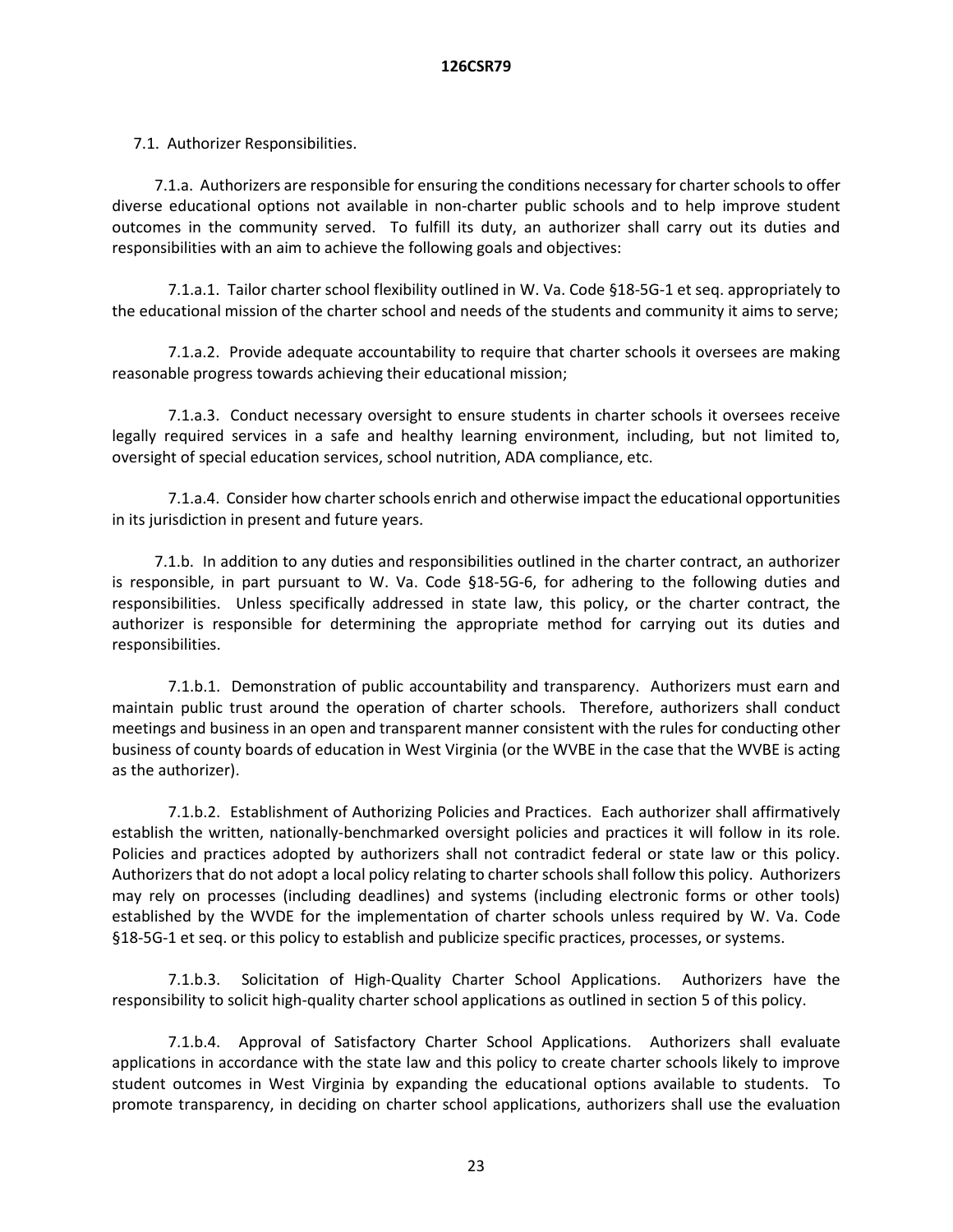criteria set forth in this policy or the evaluation criteria set forth in a properly adopted county board policy.

7.1.b.5. Denial of Unsatisfactory Charter School Applications. Authorizers shall deny applications for charter schools that do not meet specified criteria as outlined above. To promote transparency, in deciding on charter school applications, authorizers shall use the evaluation criteria set forth in this policy or the evaluation criteria set forth in a properly adopted county board policy.

7.1.b.6. Negotiation of Charter School Contracts. Authorizers shall negotiate and execute charter contracts with approved applications in good faith. In such negotiations, authorizers shall adhere to the requirements of W. Va. Code §18-5G-9 and section 6 of this policy. In doing so, they shall aim to provide the charter school with the conditions necessary to succeed while safeguarding students under their jurisdictions.

7.1.b.7. Monitoring of Charter School Performance and Compliance. Authorizers shall ensure that charter schools comply with the terms of the charter contract and applicable federal law, state code, and WVBE policies. In performing its monitoring duties, the authorizer shall not unnecessarily inhibit the instructional and educational flexibility provided to charter schools by W. Va. Code §18-5G-1 et seq. and this policy.

7.1.b.7.A. In executing monitoring duties, authorizers will focus on whether the charter school is delivering on the spirit and intent of the educational plan and other components defined in the charter contract. These efforts will focus primarily on whether charter schools are meeting the goals set forth in the Accountability Plan. While authorizers must monitor the compliance of charter schools with federal and state law and policy, authorizers are not expected to undertake the same level of monitoring and compliance support they provide to non-charter public schools. Instead, authorizers are expected to safeguard students through more limited monitoring that may occur less frequently and rely more heavily on data reporting and review, though relying solely on annual reporting to ensure compliance with legal requirements will likely be insufficient. Authorizer monitoring stands in contrast to management by the charter school governing board, which maintains responsibility for personnel, curriculum, calendar, finances, and other decisions as outlined below and throughout this policy.

7.1.b.7.B. When authorizers identify instances where a charter school is not complying with the terms of the charter contract or applicable federal law, state code, and/or this policy, authorizers shall notify the governing board of the identified issues and provide reasonable opportunity for remediation as set forth in the charter contract. To avoid unduly inhibiting charter school autonomy, authorizers shall not require charter schools to take specific remediation as the result of performance monitoring, unless outlined otherwise in the charter contract. Authorizers may provide specific remediation if necessary to fulfill the responsibilities of authorizers under federal law, state code, and/or this policy such as when failing to provide specific steps would violate the authorizers' obligations under IDEA. However, authorizers may require charter schools to develop and execute a corrective action plan (CAP), pursuant to W. Va. Code §18-5G-6(g).

7.1.b.7.C. The above notwithstanding, if charter schools fail to comply with legal requirements or fails to adhere to the CAP, authorizers may intervene directly and prescribe specific action and/or require representatives of the charter school and its governing board to appear before the WVBE.

7.1.b.7.D. Pursuant to W. Va. Code §18-5G-5(b), authorizers are responsible for continually monitoring adherence to the charter school's Accountability Plan. Authorizers must ensure that standards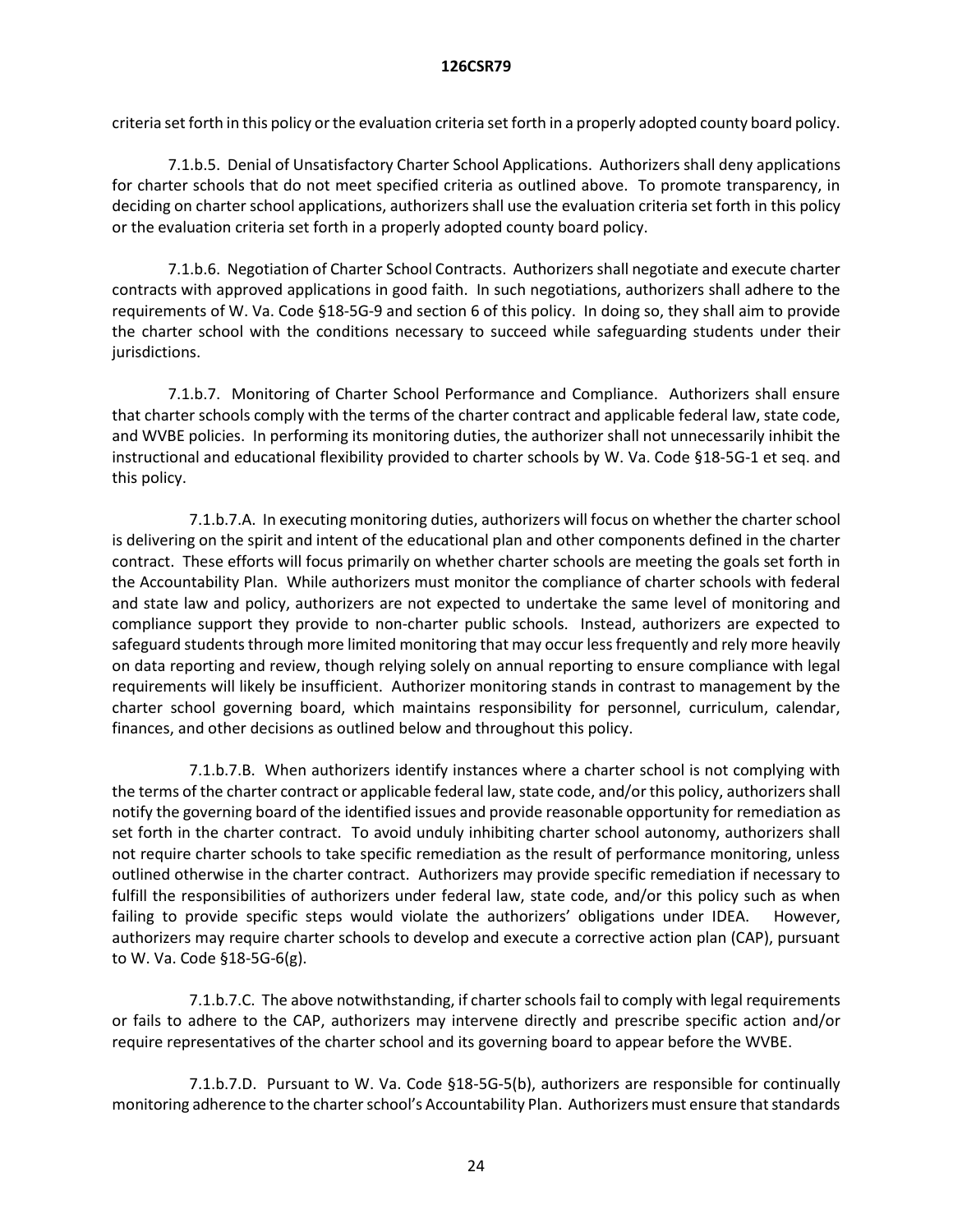and goals included in the Accountability Plan are met by each charter school along with other performance measures agreed upon in the charter contract. If monitoring activities reveal performance deficiencies, the authorizer may require charter schools to develop and execute a CAP. If charter schools do not execute the agreed upon CAP or the CAP provides insufficient to address the deficiencies, authorizers may require representatives of the charter school and its governing board to appear before the WVBE.

7.1.b.7.E. If an authorizer fails to take appropriate action in response to a charter school that does not meet the standards, including but not limited to issuing CAPs, denying a renewal application, and/or suspending or revoking a charter contract, the authorizer shall appear before the WVBE to justify its actions. The WVBE may uphold or overturn the authorizer's decision and may revoke the authority of the authorizer to authorize charter schools. When the WVBE revokes the authorizing authority of a county board, the WVBE shall serve as the authorizer for all charter schools previously authorized by that county board. The county board with revoked authorizing authority may only renew its authorizing authority by action of the WVBE, which shall review whether the efforts to address authorizing deficiencies are sufficient to warrant renewed authorizing authority at the request of the county board.

7.1.b.8. Determination of Charter Renewal or Revocation. As set forth in W. Va. Code §18-5G-1 et seq. and section 8 of this policy, authorizers shall perform a comprehensive review of charter school performance against the expectations set out in the charter contract to determine whether to renew the contract, or whether the current situation is such that immediate suspension or revocation of the charter contract is warranted.

7.1.b.9. Authorizers are the primary liaison between the WVDE and charter schools they authorize. While governing boards are ultimately responsible for complying with state reporting requirements, the authorizer shall facilitate reporting and other communication upon the request of the charter school. In this spirit, authorizers shall provide support to start-up charter schools in using WVEIS and other state or countywide reporting systems that the charter schools are required to use (e.g., online individualized education plan) upon request of the charter school. The authorizer shall also regularly update the WVDE with contact information for the governing board and key administrators of charter schools it authorizes.

7.1.b.10. Upon request of the charter school, authorizers shall provide additional support and oversight to help charter schools comply with state and federal laws in the first year of operation. Such help does not need to be explicitly negotiated as part of the charter contract. Authorizers are not required to complete compliance activities or reporting for charter schools, with the exception of responsibilities outlined in subsection 7.1.b.12 of this policy. Help from its authorizer(s) notwithstanding, the charter school has an affirmative duty to become familiar with its duties and responsibilities under state and federal law.

7.1.b.11. Authorizers shall timely adhere to all reporting requirements outlined in federal law, state code, or this policy.

7.1.b.12. Authorizers have the authority and responsibility to engage in oversight of charter school special education practices and to coordinate with the WVDE in order to ensure equitable access in these schools and compliance with applicable law. If an authorizer determines that a charter school is not ensuring that students with disabilities are receiving the benefits provided by IDEA, such as FAPE in the LRE, the authorizer shall work with the charter school to create a publicly available CAP that will modify practices and expand access and services on a specific timeframe. Creation and implementation of the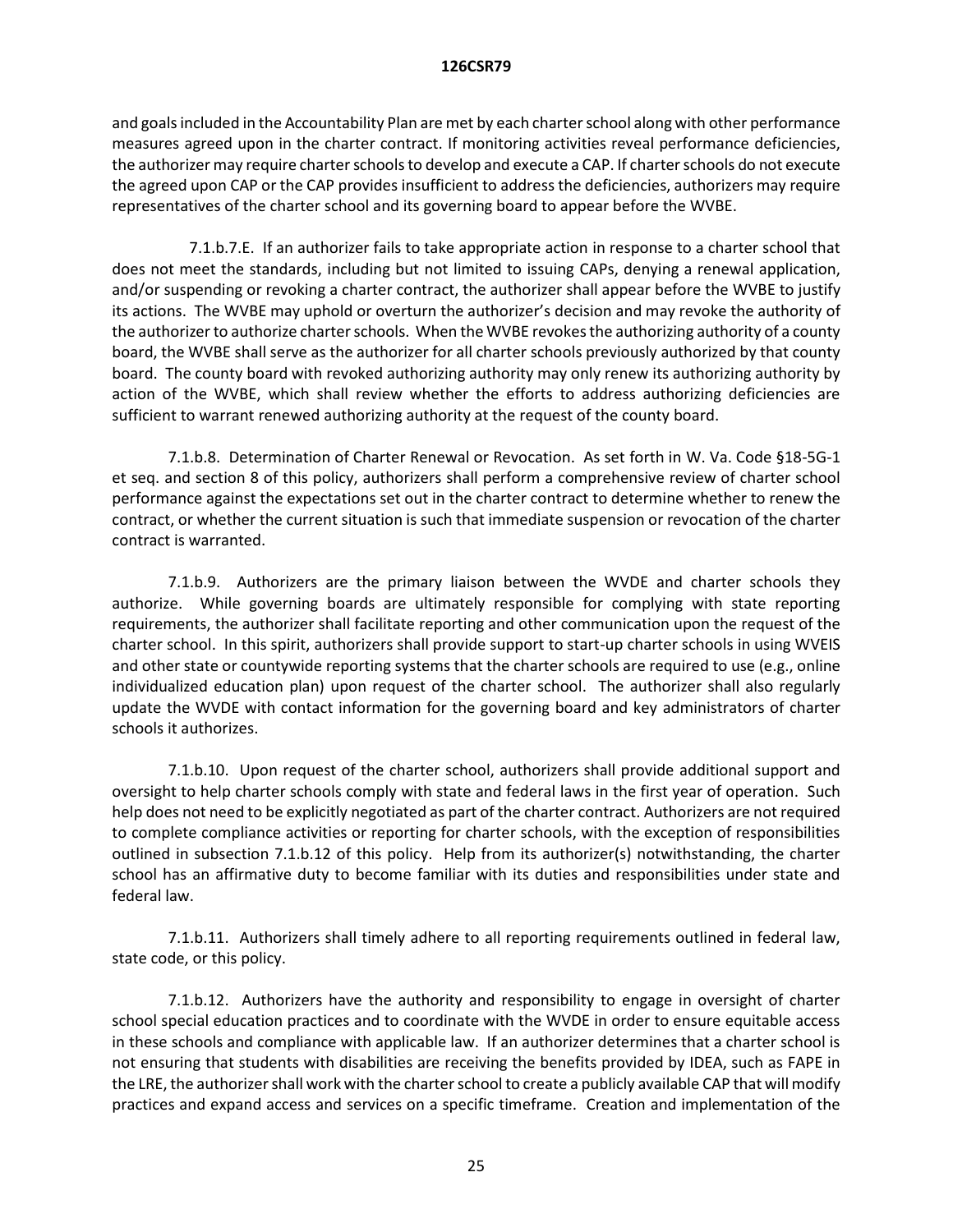CAP may inform expansion, replication, or renewal decisions. Authorizers shall be primarily responsible for requiring and overseeing such corrective steps, and failure on the part of the charter school to make progress toward goals articulated in the CAP could result in charter revocation.

7.1.b.13. Pursuant to 20 U.S.C. §1413(a)(5) and 34 CFR §§300.241, authorizers must provide information to the WVDE demonstrating that they will:

7.1.b.13.A. Serve students with disabilities attending charter schools in the same manner as the authorizer serves students with disabilities in non-charter public schools; and

7.1.b.13.B. Provide IDEA Part B funds to charter schools on the same basis and timeline as it provides Part B funds to its non-public charter schools.

7.1.b.1.4. Upon request of the governing board, an authorizer shall allow facilities within its control, in whole or in part, to be used by the charter school either under long-term occupancy lease agreements or rental agreements for individual events, subject to the following:

7.1.b.1.4.A. The facility being requested for use is safe and habitable for the purpose in which the charter school seeks to use the facility.

7.1.b.1.4.B. The facility is not being used by the authorizer for any non-charter public school at the time the charter school seeks to use or lease the facility, pursuant to W. Va. Code §18-5G-12(a).

7.1.b.1.4.C. If a charter school seeks to lease the whole or part of a public facility, the cost of the lease must be at or under the current market value, pursuant to W. Va. Code §18-5G-12(a).

7.1.b.1.4.D. If a charter school seeks to rent the whole or part of a public facility for an individual event, including, but not limited to, athletic events, theater performances, etc., the cost of the rental must be at or below the cost to the authorizer of making the facility available to the charter school.

7.1.b.1.5. The authorizer may lease or rent equipment (including athletic or information technology equipment) to a charter school. The parties must agree to standard lease or rental terms prior to lease or rental. The rental or lease rate may include additional costs borne by the authorizer due to increase usage of said equipment.

7.1.b.1.6. Pursuant to W. Va. Code §18-5G-3(b)(7), authorizers shall not harass, threaten, discipline, discharge, retaliate, or in any manner discriminate against any of its employees involved directly or indirectly with an application to establish a charter school.

7.1.b.1.7. Pursuant to W. Va. Code §18-5G-3(b)(7), authorizers shall ensure all personnel in a charter school who were previously employed by the county board of education shall continue to accrue seniority with the county board in the same manner that they would accrue seniority if employed in a non-charter public school in the county. County boards of education shall adapt their current processes and systems to allow for the proper maintenance of seniority for former county board of education personnel who move to a charter school authorized by the county.

7.1.c. County boards of education have an affirmative responsibility to develop their internal capacity to act as authorizers. The WVDE will provide training to help county boards accomplish this end.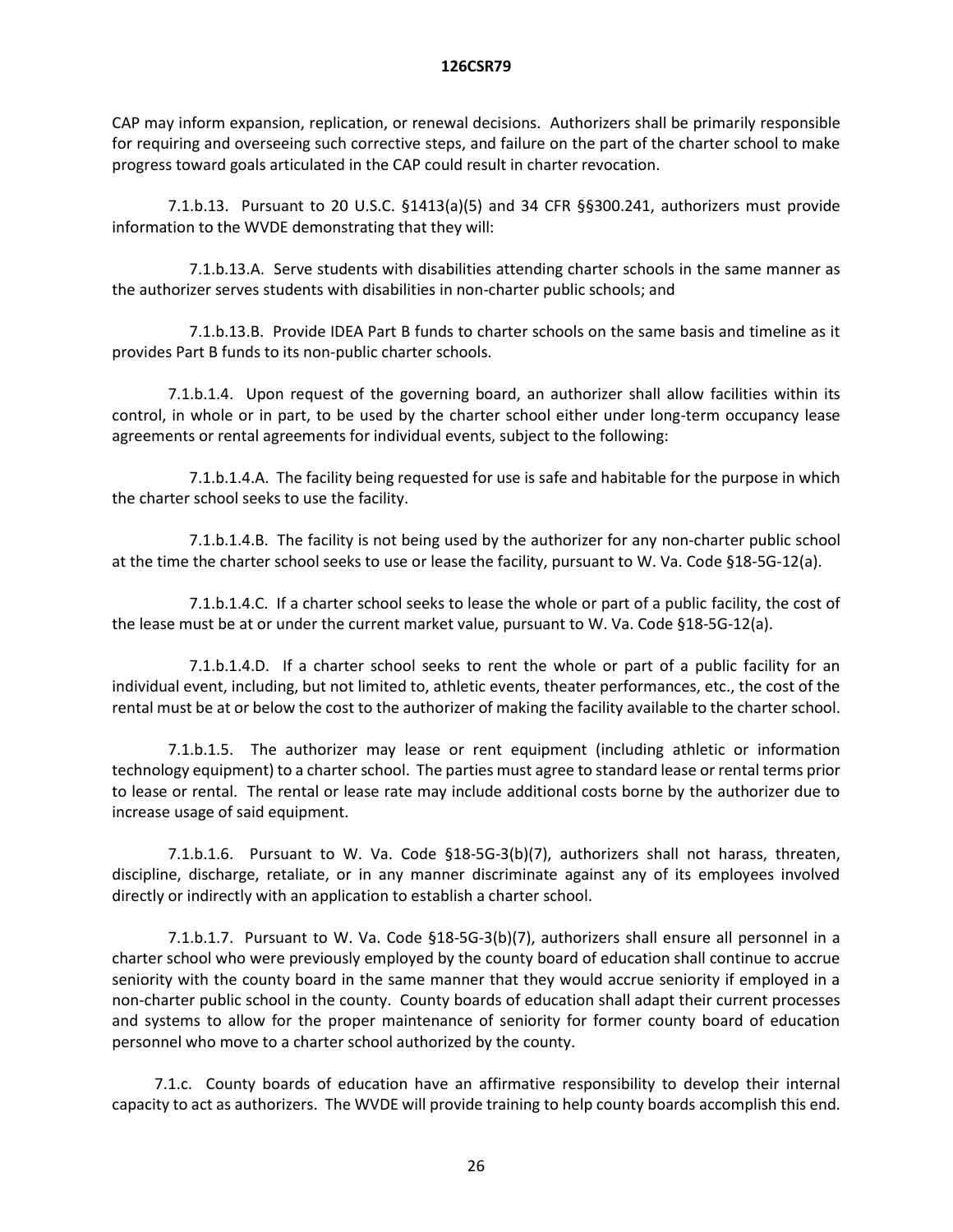County boards may also engage in additional capacity building as necessary. If a county board wants to forgo the WVDE training to use alternate organizations, trainings, or resources to build their authorizing capacity, they must demonstrate how their plan will adequately prepare them to act as authorizers.

7.1.d. In the case that an authorizer approves a charter school application but lacks the capacity to fulfill its ongoing authorizing duties and responsibilities, it may request that the WVBE act as authorizer, pursuant to W. Va. Code §18-5G-4(c). The WVBE shall only act as authorizer after the requesting county board of education has demonstrated its lack of capacity to fulfill the responsibilities of charter school authorizing to the satisfaction of the WVBE. In cases when the WVBE acts as authorizer, the county board of education that approved the application remains the LEA for the charter school and must make every effort possible to assist the WVBE with monitoring and oversight activities, especially those activities for which local knowledge or physical proximity are particularly advantageous.

7.1.e. Pursuant to W. Va. Code §18-5G-6(k), no civil liability shall attach to an authorizer or to any of its members or employees for any acts or omissions of the charter public school. Neither the county board of education nor the State of West Virginia shall be liable for the debts or financial obligations of a charter public school or any person or entity that operates a charter public school.

7.2. Governing Board/Charter School Responsibilities.

7.2.a. Pursuant to W. Va. Code §18-5G-5, the governing board is ultimately accountable and responsible for the actions of the charter school, the safety and security of enrolled students, and its ability to deliver the educational options and outcomes specified in the charter contract.

7.2.b. In addition to any duties and responsibilities outlined in the charter contract, a charter school and its governing board are responsible for adhering to the following duties and responsibilities:

7.2.b.1. Ensuring all instructional personnel employed at the charter school hold a valid and appropriate certification, as specified in the charter school application and contract.

7.2.b.2. Providing the information on personnel employed by the charter school to enable the WVDE and county boards of education to comply with the requirements of state code and this policy, specifically:

7.2.b.2.A. Adequate information for the WVDE to certify such individuals pursuant to the charter certification provided for in W. Va. 126CSR136, Policy 5202, Minimum Requirements for the Licensure of Professional/Paraprofessional Personnel and Advanced Salary Classifications, and the criteria agreed upon in the charter school application and/or contract as outlined in subsection 4.3.i of this policy; and

7.2.b.2.B. Sufficient information for county boards of education to track the seniority of former employees of the county board of education now employed by the charter school who continue to accrue seniority for the purpose of employment at non-charter public schools, pursuant to W. Va. Code §18-5G-3(b)(7) and subsection 7.1.b.15 of this policy.

7.2.b.3. The charter school is responsible for documenting its students' progress towards achieving the defined graduation requirements and certifying completion of requirements for the purpose of reporting graduation outcomes to the authorizer and the WVDE. Charter schools will have the ability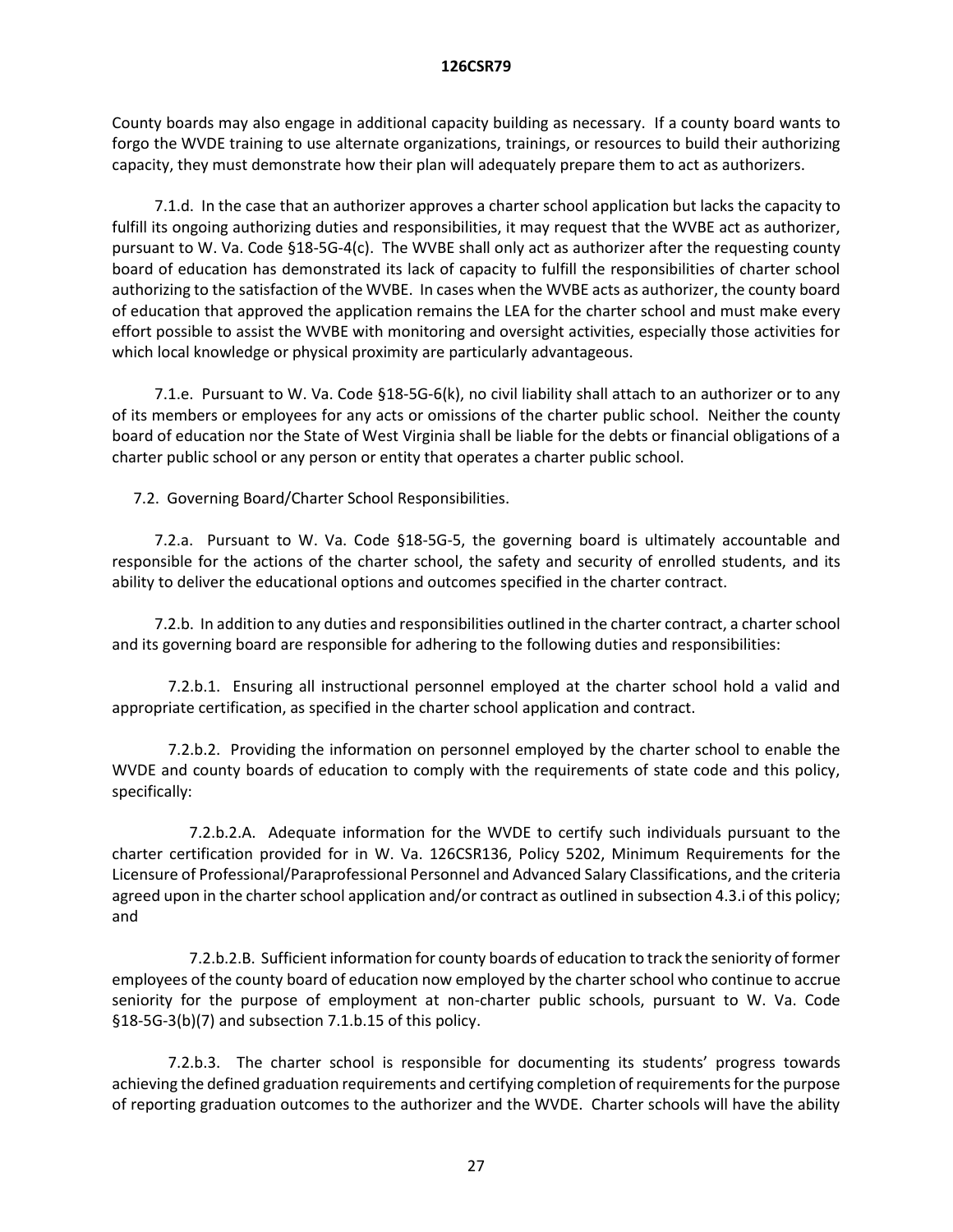to use the same electronic course scheduling and transcript platforms provided by the WVDE as non-charter schools.

7.2.b.4. Pursuant to W. Va. Code §18-5G-7(c), the governing board shall operate the charter school in accordance with the charter contract and under the oversight of the authorizer. To execute the educational mission and operational plans of the charter contract, the governing board holds powers as a public corporate body including, but not limited to those outlined in W. Va. Code §18-5G-7(c)(2):

7.2.b.4.A. Receive and disburse funds for school purposes;

7.2.b.4.B. Secure appropriate insurance and enter into contracts and leases;

7.2.b.4.C. Contract with an ESP, so long as the governing board retains final oversight and authority over the school;

7.2.b.4.D. Pledge, assign, or encumber its assets to be used as collateral for loans or extensions of credit.

7.2.b.4.E. Solicit and accept any gifts or grants for school purposes, subject to applicable laws and the terms of its charter.

7.2.b.4.F. Apply for federal funds that may be available for the implementation of charter school programs; and

7.2.b.4.G. Acquire real property for use as its facilities or facilities from public or private sources.

7.2.b.5. Pursuant to W. Va. Code §18-5G-7(c)(3), the governing board shall enroll students in the charter school pursuant to W. Va. Code §18-5G-11 and section 9 of this policy.

7.2.b.6. Pursuant to W. Va. Code §18-5G-7(c)(4), the governing board shall require any ESP the governing board is contracting with to timely provide a monthly detailed budget to the governing board.

7.2.b.7. Pursuant to W. Va. Code  $$18-5G-4(b)(6)(ix)$ , require any ESP the governing board is contracting with to provide an annual review of educational and operational practices that the ESP found particularly effective for delivering improved student outcomes. The governing board shall report these practices to its authorizer and the state as part of annual reporting on successful innovations as required by state code.

7.2.b.8. Pursuant to W. Va. Code §18-5G-7(c)(5), the governing board is required to comply with all federal and state laws, rules, and regulations, including Policy 2419. The precise responsibilities of the charter school are subject to the required section of the charter contract that outlines roles, responsibilities, and funding related to special education and related services as described in section 6 of this policy.

7.2.b.9. The governing board must timely provide information and data upon request by the authorizer or the WVDE so that those entities may fulfill federal and statutory reporting requirements. Such requests must give charter schools at least 14 days to fulfill such requests, except when such time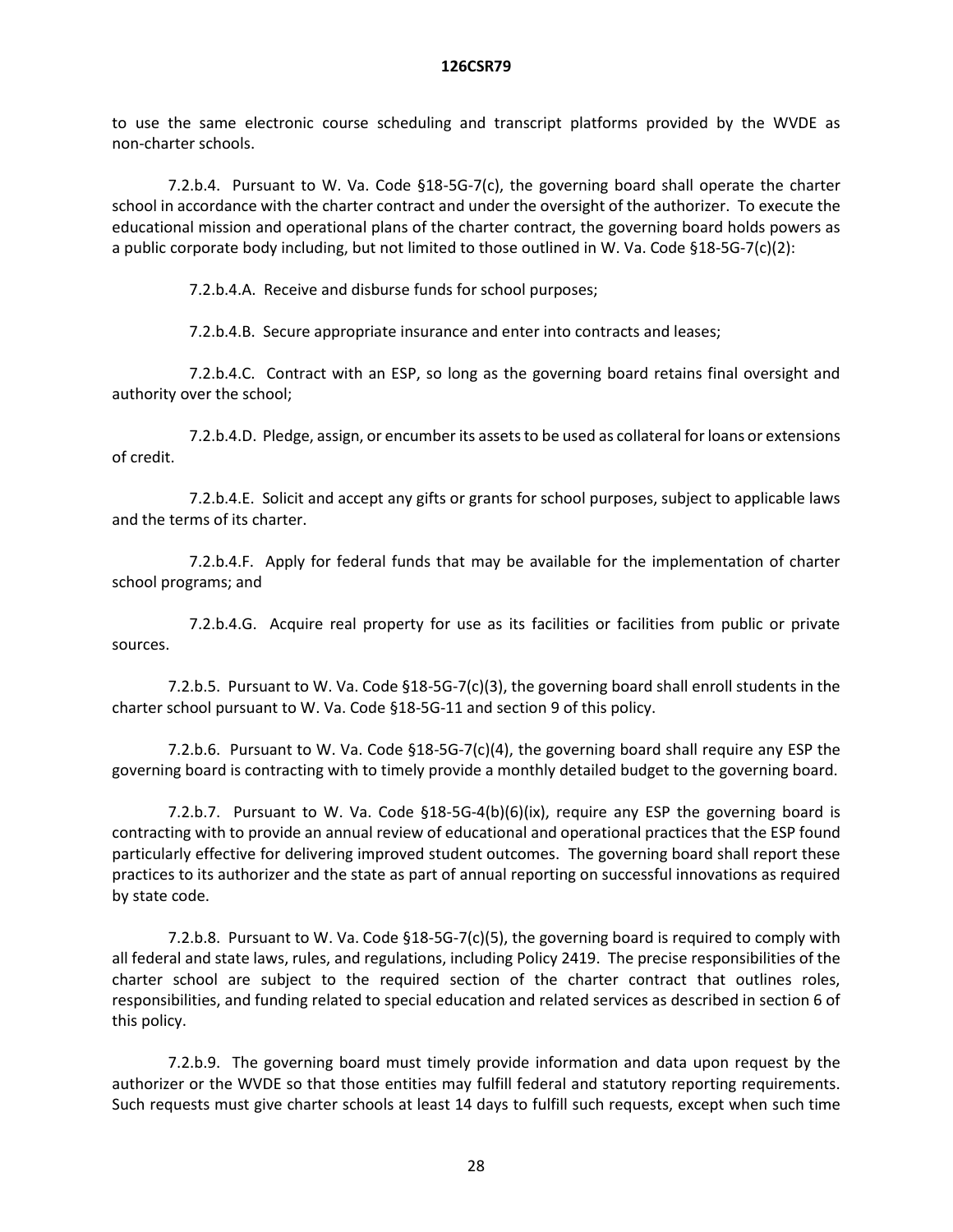period would cause non-compliance with legally required reporting or when standard reporting schedules allow charter schools to be aware of upcoming reporting requirements.

7.2.b.10. The governing board must timely respond and take appropriate action to correct any deficiencies identified by the authorizer.

7.2.b.11. The governing board must remit to the authorizer an oversight fee in accordance with W. Va. Code §18-5G-6(i) and section 12 of this policy.

7.2.b.12. The governing board must ensure that the primary financial official, the principal, and the governing board president are appropriately bonded using the requirements for equivalent positions at the county board of education level, which are contained in W. Va. 126CSR200, Policy 8100, Public School Finance.

7.2.b.13. The governing board shall hold an open public meeting at least once quarterly.

7.2.c. The charter school is responsible for facilities it uses during periods it is the primary user.

7.2.c.1. Pursuant to W. Va. Code §18-5G-12(c), if the charter school enters into a lease of public facilities, in part or in whole, the charter school is solely responsible for the direct expenses related to the public facility lease, including utilities, insurance, maintenance, repairs, and remodeling. The county board is responsible for any debt incurred or liens that are attached to the school building before the charter school leases the public facility.

7.2.c.2. If the charter school uses public facilities for individual events, the rental agreement shall define the responsibilities of each party and the costs to be reimbursed by the charter school.

7.2.c.3. Each charter school must, consistent with the requirements of the ADA and Section 504, ensure that individuals with disabilities are not excluded from programs, activities, or services at the school, even if their facility is not fully accessible. Each charter school shall make its program accessible to students with disabilities, as well as to parents and guardians, to school personnel, and to members of the public in accordance with Section 504. If the school has obtained a waiver from the authorizer due to undue burden or fundamental alteration, this information should be publicly available.

7.2.d. Governing boards and charter schools shall not harass, threaten, discipline, discharge, retaliate, or in any manner discriminate against any of its employees for participation or affiliation in a union or teacher organization.

# **§126-79-8. Process for Renewal and Revocation of Charter Contracts.**

8.1. Purpose. The renewal process is pivotal to ensuring that authorized charter schools continue to promote the aims of improved student outcomes, innovative educational methods, and expanded educational opportunities set forth in W. Va. Code §18-5G-1(b). The renewal process provides the charter school authorizer with the opportunity to review the practices and outcomes of a charter school and determine whether its continued operation supports these aims in the area within which it operates.

8.2. Renewal Review and Application Process.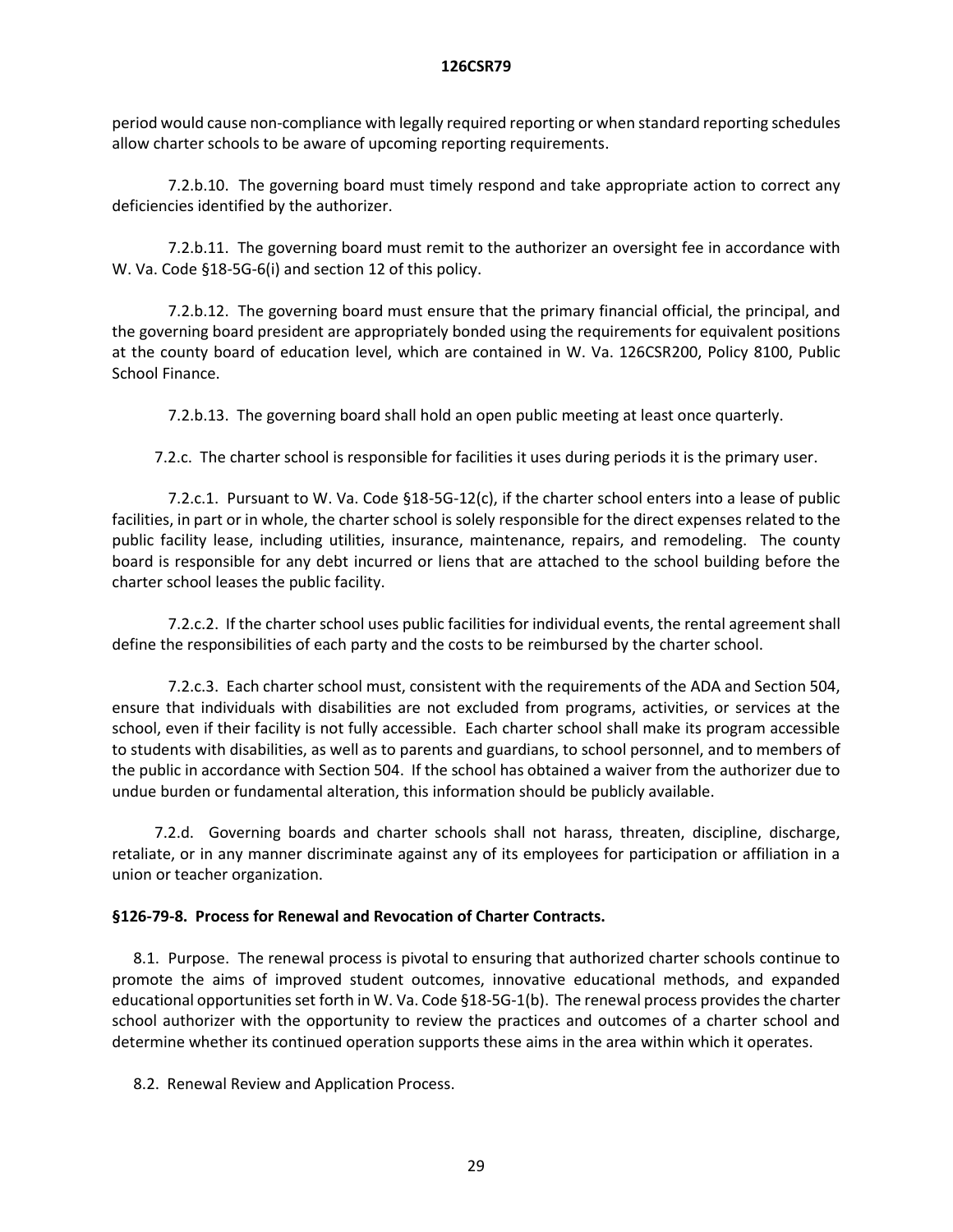8.2.a. Pursuant to W. Va. Code §18-5G-10(a), no later than June 30 preceding the final school year of a charter school's final year of its charter contract, the authorizer shall issue a performance report on the charter school. The performance report shall summarize the charter school's performance record to date, based on agreed data collection in the charter contract state law, and this policy, and shall provide notice of any weaknesses or concerns perceived by the authorizer concerning the school that may jeopardize its position in seeking renewal if not timely rectified. The school and the authorizer shall mutually agree to a reasonable time period for the charter school to respond to the performance report and submit any corrections for the report.

8.2.b. Pursuant to W. Va. Code §18-5G-10(b), no later than June 30 preceding the final school year of a charter school's final year of its charter contract, the authorizer shall provide contract renewal application guidance to the charter school. The renewal application guidance shall include or refer explicitly to the criteria and standards agreed upon in the charter contract and will guide the authorizer's renewal decisions. To assist authorizers, the WVDE will provide a standard renewal application template. Authorizers may use and/or modify the standard renewal application to the extent necessary to align the renewal process with the original contract and the educational mission of the charter school. The renewal application guidance that authorizers provide shall, at a minimum, require and provide an opportunity for charter school to:

8.2.b.1. Present evidence, beyond the data contained in the performance report, supporting its case for charter renewal;

8.2.b.2. Describe improvements undertaken or planned for the school; and

8.2.b.3. Detail the school's plans for the next charter term.

8.2.c. Pursuant to W. Va. Code §18-5G-10(c), no later than September 30 of a charter school's final authorized year of operation under a term of a charter contract, the governing board of the charter school seeking renewal shall submit a renewal application to the authorizer pursuant to the renewal application guidance offered by the authorizer.

8.2.d. Pursuant to W. Va. Code §18-5G-10(c), no later than 45 days after receiving a properly completed renewal application, an authorizer shall adopt a resolution in an open public meeting regarding the renewal application. In reaching a decision on the renewal application, the authorizer shall:

8.2.d.1. Pursuant to W. Va. Code §18-5G-10(c)(1), ground its decisions on a thorough analysis of evidence of the school's performance over the term of the charter contract in accordance with the terms and measures established in the accountability plan set forth in the charter contract and public input collected through the same means as other public comments on county board of education actions;

8.2.d.2. Pursuant to W. Va. Code  $$18-5G-10(c)(2)$ , ensure that data used in making renewal decisions are available to the charter school and the public;

8.2.d.3. Pursuant to W. Va. Code §18-5G-10(c)(3), include, as part of the resolution, a report summarizing the evidence basis and specific reasons for its decision; and

8.2.d.4. Pursuant to W. Va. Code §18-5G-10(c)(4), specifically, include one of the following rulings: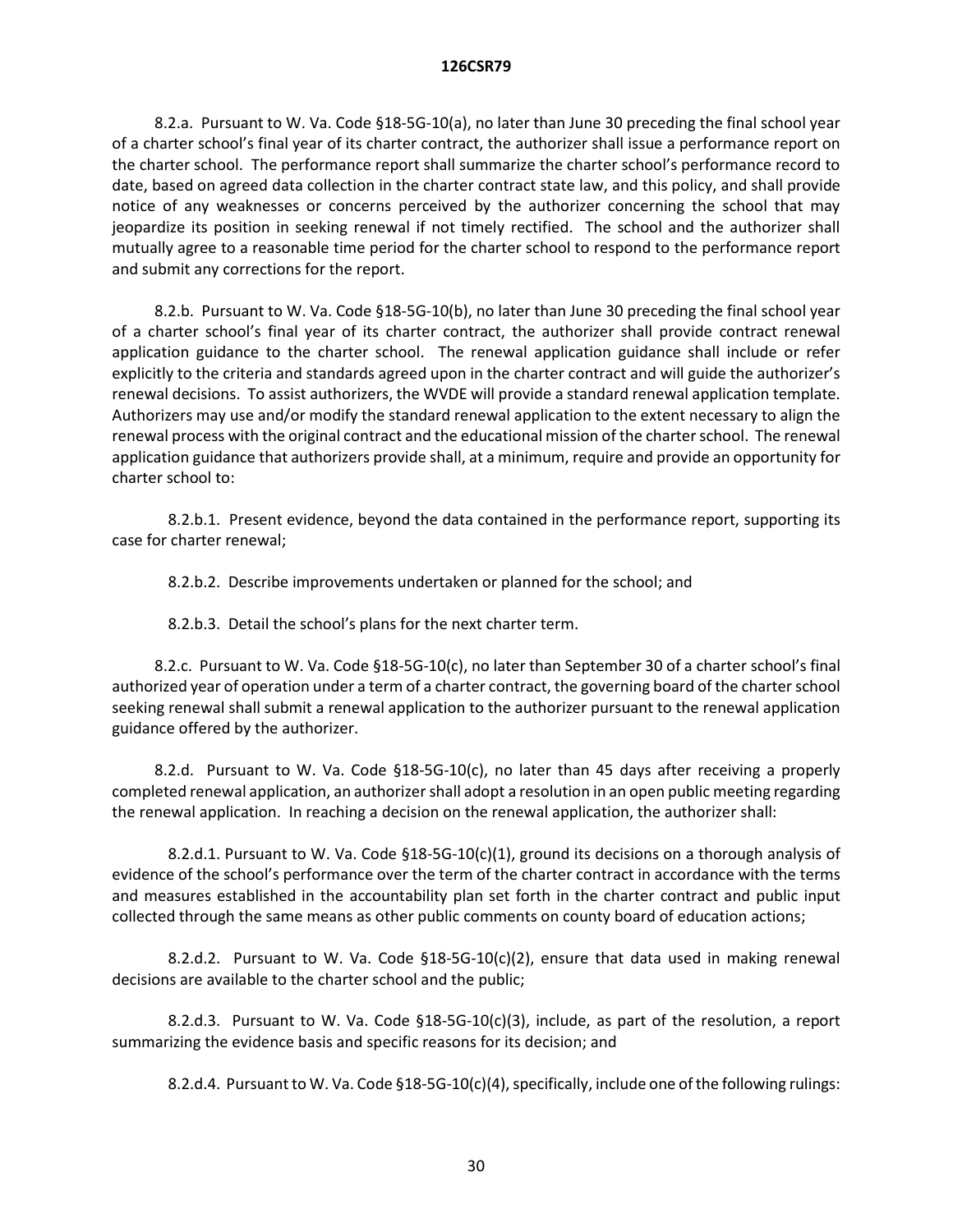8.2.d.4.A. Renew the charter contract for a specified term of years based on the school's performance data and demonstrated capacities of the charter school; or

8.2.d.4.B. Decline to renew the charter contract. Pursuant to W. Va. Code §18-5G-10(f), the authorizer may rely on any of the following reasons for not renewing a charter contract:

8.2.d.4.B.1. The health and safety of students attending the charter school is threatened;

8.2.d.4.B.2. The governing board and/or charter school failed to comply with the provisions of this policy, state code, or federal law;

8.2.d.4.B.3. The governing board and/or charter school committed a material violation of any of the terms, conditions, standards, or procedures required in the charter contract and/or provided false or fraudulent information, by omission or commission, on its charter school application;

8.2.d.4.B.4. The charter school failed to meet the performance expectations set forth in the charter contract;

8.2.d.4.B.5. The governing board and/or charter school failed to meet generally accepted standards of fiscal management;

8.2.d.4.B.6. The governing board and/or charter school violated any provision of law from which the charter school was not exempted; or

8.2.d.4.B.7. With supporting evidence and rationale, continued operation of the charter school would not be in the best interests of students.

8.2.e. Pursuant to W. Va. Code §18-5G-10(c)(4)(B), in the case of nonrenewal of a charter contract, the governing board of the charter school shall have 30 days to respond in writing to the authorizer's decision. The authorizer shall arrange for a public hearing, which shall be recorded, if timely requested by the governing board.

8.2.f. Pursuant to W. Va. Code §18-5G-10(c)(4)(B), no later than 40 days after rendering its initial decision on the renewal application, the authorizer shall render a final decision on the renewal application. The authorizer shall consider the governing board's response, testimony, and documentation, as well as the recorded public hearing, prior to rendering a final decision on the renewal application. Pursuant to W. Va. Code §18-5G-10(g), the authorizer's final decision, and the reasons supporting the final decision, must be clearly stated in a resolution adopted in an open public meeting.

8.2.g. Pursuant to W. Va. Code §18-5G-10(e), within 10 days of taking final action on a renewal application, the authorizer shall report the action taken and reasons for the decision to the school's governing board, the WVBE, and affected county board(s), as applicable. A copy of the report shall be submitted at the same time to the State Superintendent of Schools.

8.2.h. Pursuant to W. Va. Code §18-5G-10(d), the failure of the authorizer to act on a renewal application within the designated timeframes shall be deemed an approval of the renewal application.

8.3. Revocation of a Charter Contract.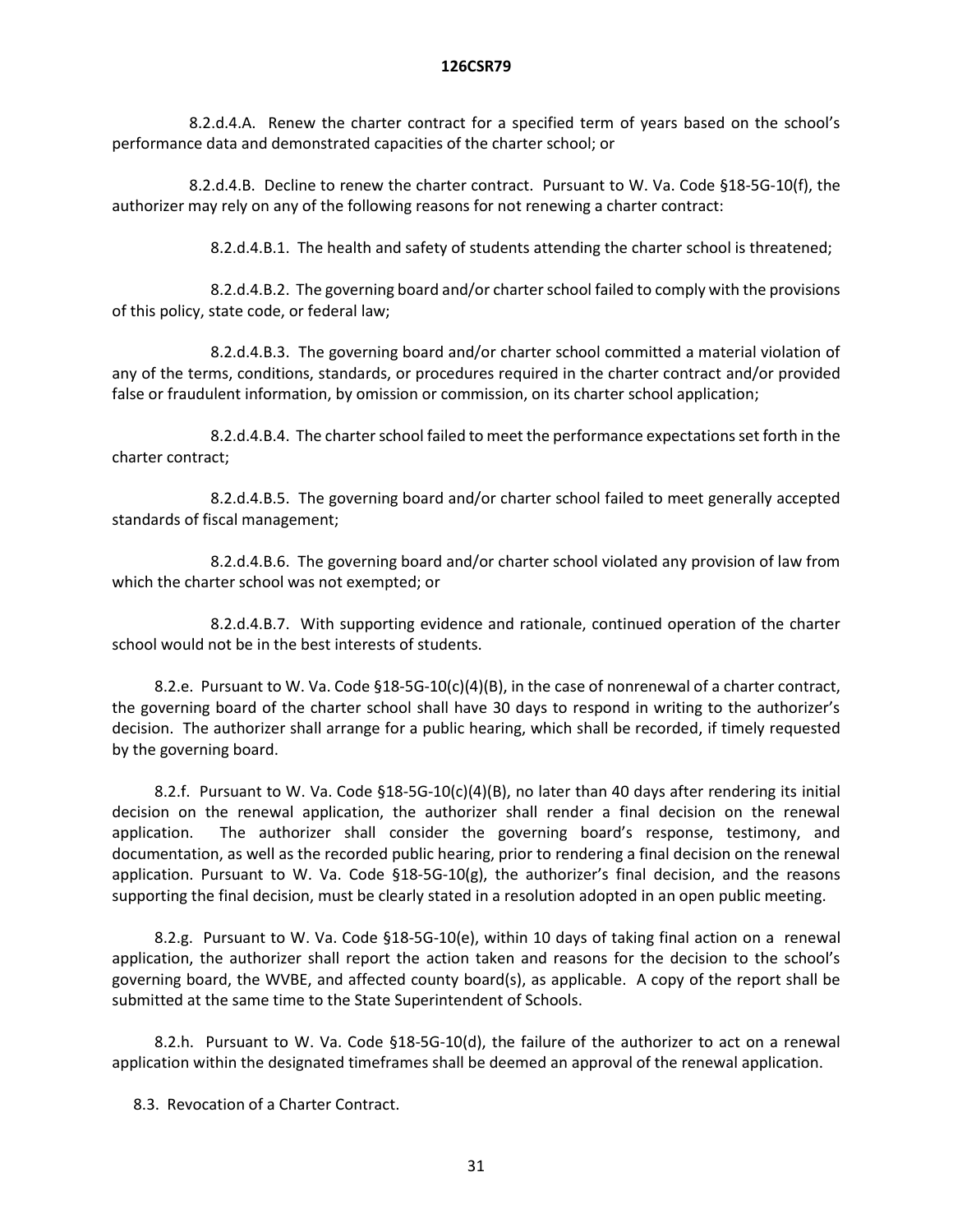8.3.a. Revocation Process. Pursuant to W. Va. Code §18-5G-10(f), a charter contract may be revoked at any time if the authorizer determines that:

8.3.a.1. The health and safety of students attending the charter school is threatened;

8.3.a.2. The governing board and/or charter school failed to comply with the provisions of this policy, state code, or federal law.

8.3.a.3. The governing board and/or charter school committed a material violation of any of the terms, conditions, standards, or procedures required in the charter contract and/or provided false or fraudulent information, by omission or commission, on its charter school application;

8.3.a.4. The charter school failed to meet the performance expectations set forth in the charter contract;

8.3.a.5. The governing board and/or charter school failed to meet generally accepted standards of fiscal management; or

8.3.a.6. The governing board and/or charter school violated any provision of law from which the charter school was not exempted.

8.3.b. Pursuant to W. Va. Code §18-5G-9(d), the authorizer and governing board shall include in the charter contract a procedural process to be followed if an authorizer determines revocation of the charter contract is warranted. At a minimum, that process shall include the following:

8.3.b.1. Information that must be included in authorizer's initial decision to revoke the charter contract;

8.3.b.2. How the authorizer will notify the governing board of the initial decision to revoke the charter contract and the reasons for the revocation;

8.3.b.3. The timeframe for the governing board to provide a written response, documentation, and testimony as to why the charter contract should not be revoked;

8.3.b.4. The process and timeframe for the governing board to request a public hearing;

8.3.b.5. A requirement that the authorizer will consider any written response, documentation, testimony, and recorded public hearing prior to rendering a final decision on the revocation of the charter contract;

8.3.b.6. The information that must be included in the authorizer's final decision on whether to revoke the charter contract; and

8.3.b.7. The timeframe for the authorizer to render a final decision on whether to revoke the charter contract.

8.3.c. Pursuant to W. Va. Code  $$18-5G-10(g)$  and (i), the rationale for revocation of a charter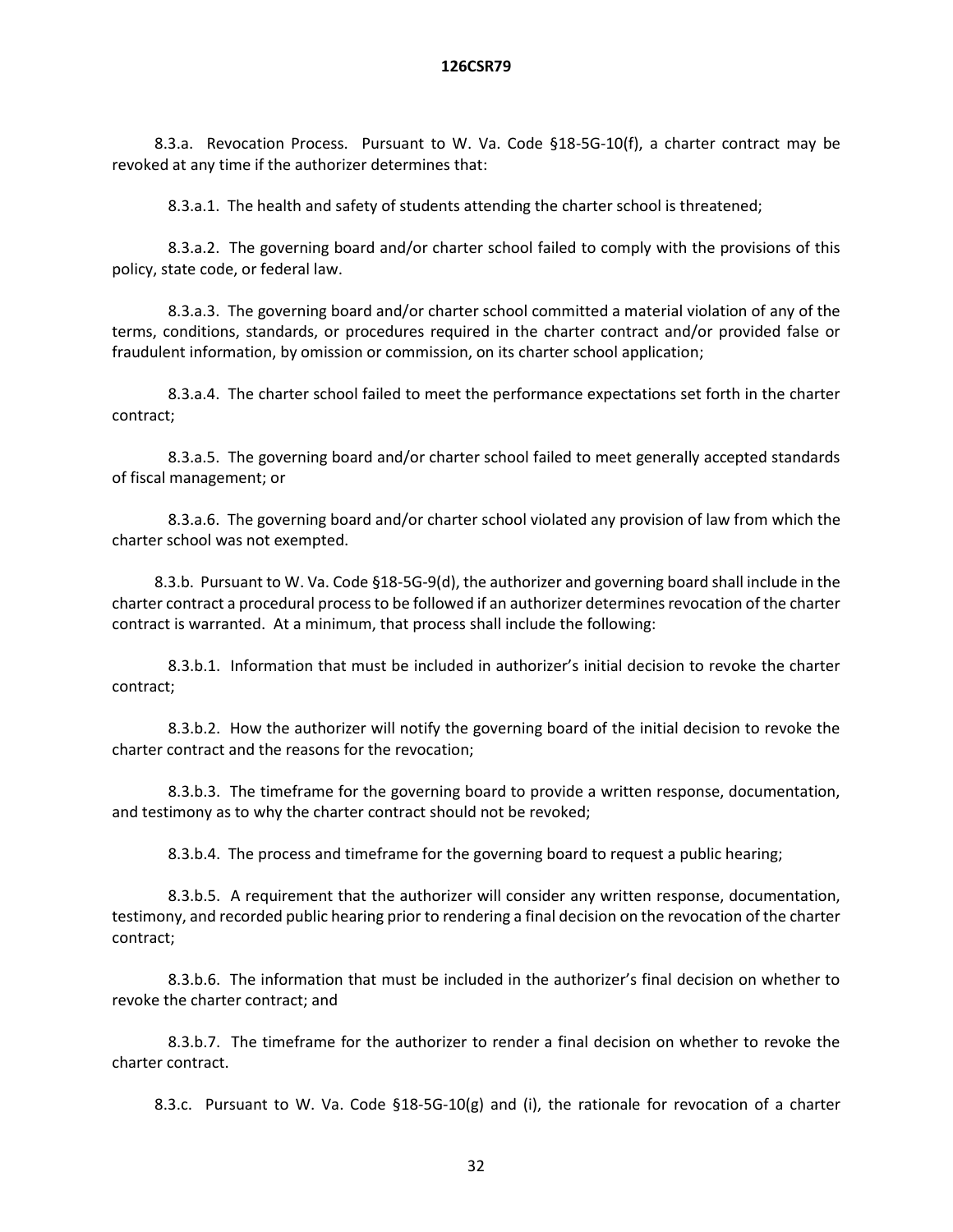contract and closure of the charter school shall be stated in a resolution adopted by the authorizer in an open public meeting and by resolution stating the reasons for the revocation. Notwithstanding, nothing in this section prevents or discourages an authorizer from taking immediate action to suspend a charter contract to protect the health, safety, and welfare of students.

8.3.d. Pursuant to W. Va. Code §18-5G-10(e), within 10 days of acting to revoke a charter contract, the authorizer shall report the action taken and reasons for the decision to the school's governing board, the WVBE, and any affected county board(s), as applicable. A copy of the report shall be submitted at the same time to the State Superintendent of Schools. The authorizer shall adopt a resolution in an open public meeting containing its decision to revoke the charter contract as well as the accompanying reasons for taking such action.

8.3.e. Pursuant to W. Va. Code §18-5G-10(h), following an authorizer's action to revoke a charter contract, the charter school shall be closed. Pursuant to state law, charter schools may not operate without a valid charter contract in place.

8.4. Suspension of a Charter Contract and Immediate Closure for Extraordinary Circumstances.

8.4.a. An authorizer may immediately suspend a charter contract when continued operation of the charter school presents a clear and immediate threat to the health and safety of students.

8.4.b. A charter school shall be closed while its charter contract is suspended and may not reopen until the authorizer formally reinstates the charter contract.

8.4.c. If the charter school and its governing board do not remedy the cause of suspension or develop a plan to remedy it that is acceptable to the authorizer within 30 days, the authorizer may revoke the charter contract.

8.4.d. Authorizers and suspended charter schools must collaborate to provide an alternate setting for students to receive adult supervision during the charter suspension.

8.5. Closure of a Charter School.

8.5.a. Pursuant to W. Va. Code §18-5G-10(j), in the event a charter school is closed for any reason, the authorizer and governing board shall follow the process outlined in the charter contract for closing the school. To ensure a smooth and orderly closure and transition for students and parents, the WVDE will oversee and assist where needed and appropriate in the closure process to ensure the following items are accomplished:

8.5.a.1. Timely notification to parents of the reason(s) and timeline for closure;

8.5.a.2. Orderly transition of students and student records to new non-charter or charter schools.

8.5.a.3. Pursuant to W. Va. Code §18-5G-10(j)(2), proper disposition of school funds, property and assets in the following order: (1) to satisfy outstanding payroll obligations for employees of the charter school; (2) to satisfy creditors of the charter school, and (3) remaining funds, property, or assets shall transfer to the authorizing county board. If the assets of the charter school are insufficient to pay all the parties to whom the charter school owes compensation, the prioritization of assets may be altered by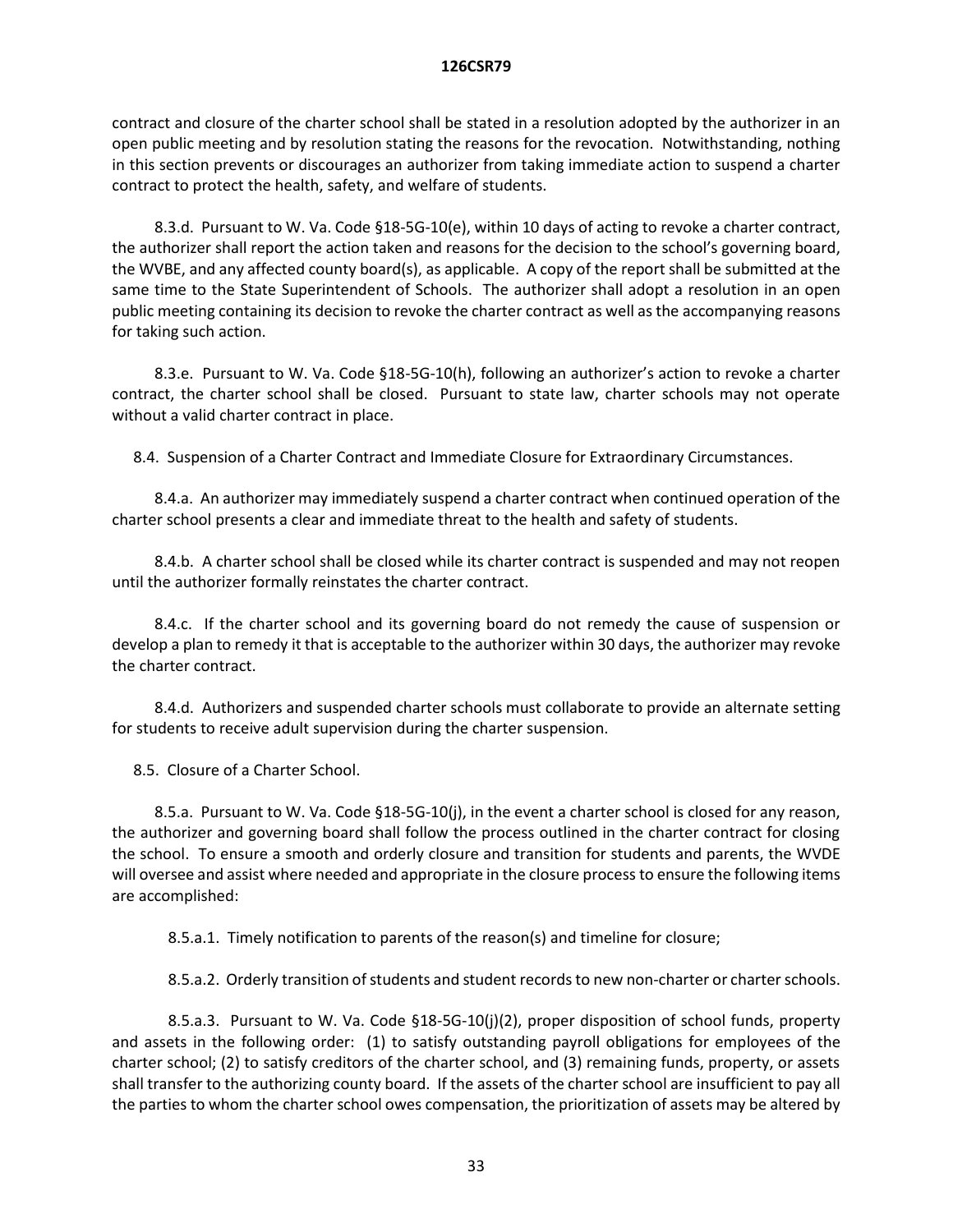decree of a court of law.

8.5.c. Pursuant to W. Va. Code §18-5G-10(h), when the charter is revoked or not renewed for a school that began as a conversion charter school, the county board with authority over the district in which the school is located may return it to non-charter public school status.

8.5.d. Pursuant to W. Va. Code §18-5G-10(k), if a charter school is subject to closure or transition back to a non-charter public school, an authorizer may remove at will at any time any or all of the members of the charter school governing board if deemed necessary to ensure a smooth and orderly closure or transition. If the authorizer removes members of the governing board such that it can no longer function, the authorizer shall be empowered to take any further necessary and proper acts connected with closure or transition of the charter school in the name and interest of the charter school.

# **§126-79-9. Enrollment, Recruitment, and Retention.**

9.1. Purpose.

9.1.a. To fulfill the legislative intent of W. Va. Code §18-5G-1 et seq., charter schools must remain an open and reasonable option to all students, except as identified in W. Va. Code §18-5G-11(a)(6) in the case of charter schools with an educational mission focused on serving students with special needs. Efforts to recruit, enroll, and retain students must align with this objective.

9.1.b. Students must have the ability to transfer between charter and non-charter public schools without impairing their ability to graduate high school on time. To this end, authorizers and governing boards are responsible for working collaboratively to translate student credits between the two schools and ensuring transferring students and parents understand what coursework will be required to graduate at the receiving school, be it a charter or non-charter public school. The determination of grade levels for transferring students shall be based on what is age and educationally appropriate.

9.1.c. The authorizer and governing board must agree to and include in the charter contract provisions, consistent with the requirements of this section, relating to a charter school's primary recruitment area, preferences to be used in a lottery, enrollment processes and timelines, and student transfer processes.

9.2. Recruitment and Retention.

9.2.a. Primary Recruitment Area.

9.2.a.1. Charter school applications must include a defined primary recruitment area. The primary recruitment area shall be based, pursuant to W. Va. Code §18-5G-11, on the charter school's estimated facility and program capacity. The primary recruitment area for a charter school may include territory from more than one county. When the primary recruitment area includes territory from more than one county, pursuant to W. Va. Code §18-5G-2(2), the county boards with concurrent jurisdiction over such territories must work together as the authorizer, subject to the following provisions:

9.2.a.1.A. When two or more county boards of education act together as authorizer, they collectively hold all the roles and responsibilities of an authorizer outlines in this policy, as well as state and federal law.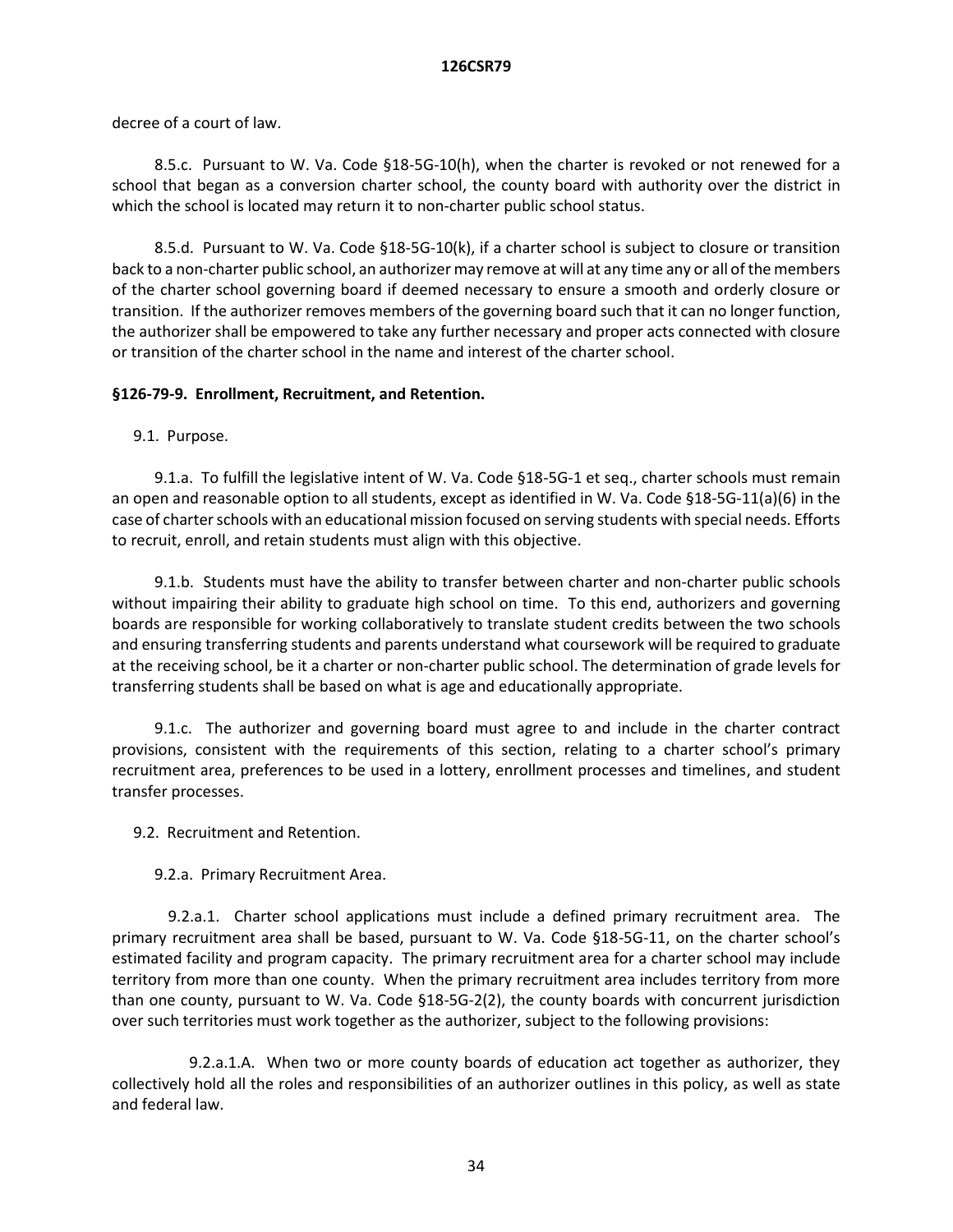9.2.a.1.B. When two or more county boards of education act together as authorizer, they may form a cooperating county charter authorizing board that consists of a subset of board members from cooperating county boards. The cooperating county charter authorizing board shall not have fewer than five members and shall not have fewer than two members from each individual county board. The cooperating county charter authorizing board shall act as authorizer, with all according roles and responsibilities, for all matters except those relating to charter school application approvals and charter contract renewals. For these decisions, the individual county boards of education must approve applications or renewal applications, though charter schools may submit a single set of materials.

9.2.a.2. Pursuant to W. Va. Code §18-5G-11, the primary recruitment area of a charter school is a geographic area within which students who reside in the primary recruitment area may receive preference for enrollment in the charter school as outlined in subsection 9.2.b. of this policy.

9.2.a.3. Pursuant to W. Va. Code §18-5G-11(a)(4), the primary recruitment area is defined in the charter contract based on the initial proposed primary recruitment area outlined in the application as required by W. Va. Code §18-5G-8(b)(7).

9.2.a.3.A. Pursuant to W. Va. Code §18-5G-11(a)(5), the primary recruitment area is open to annual revision based on the facility and program capacity of the charter school. The determination of said capacity is made by the governing board of the charter school in conjunction with its authorizer. The capacity determination shall define capacity by school, grade level, and/or special need preference category to the extent necessary to make it clear and transparent the number of enrollment slots available to a prospective student interested in a particular charter school.

9.2.a.3.B. The governing board and authorizer shall consider how any changes to the primary recruitment area will impact the ability of the charter school to execute its educational mission, provide required services to students, and ensure safe facilities. Changes in primary recruitment area must be made and agreed upon by the governing board of the charter school and its authorizer no later than January 1 of the year in which the change shall go into effect.

9.2.a.3.C. In determining the primary recruitment area, the governing board of the charter school and the authorizer shall consider the potential impact of the primary recruitment area on separation along the lines of student characteristics including, but not limited to, socioeconomic status, race, ethnicity, or prior academic achievement.

9.2.a.4. Notwithstanding the defined primary recruitment area included in a charter contract, if more than one-third of the students enrolled at the charter school are from a single county outside the jurisdiction of the authorizing county board of education, the county board of education with jurisdiction over such county shall be given the option to join as an authorizer of the charter school. If a county board does decide to join as an authorizer, the charter contract shall be modified to include the county board of education as a party and to otherwise update as necessary to make clear each party's duties and responsibilities.

9.2.b. Establishment of Enrollment Preferences.

9.2.b.1. Pursuant to W. Va. Code §18-5G-11(a)(9), a conversion charter school shall guarantee enrollment to all students who previously enrolled in the non-charter public school and shall adopt and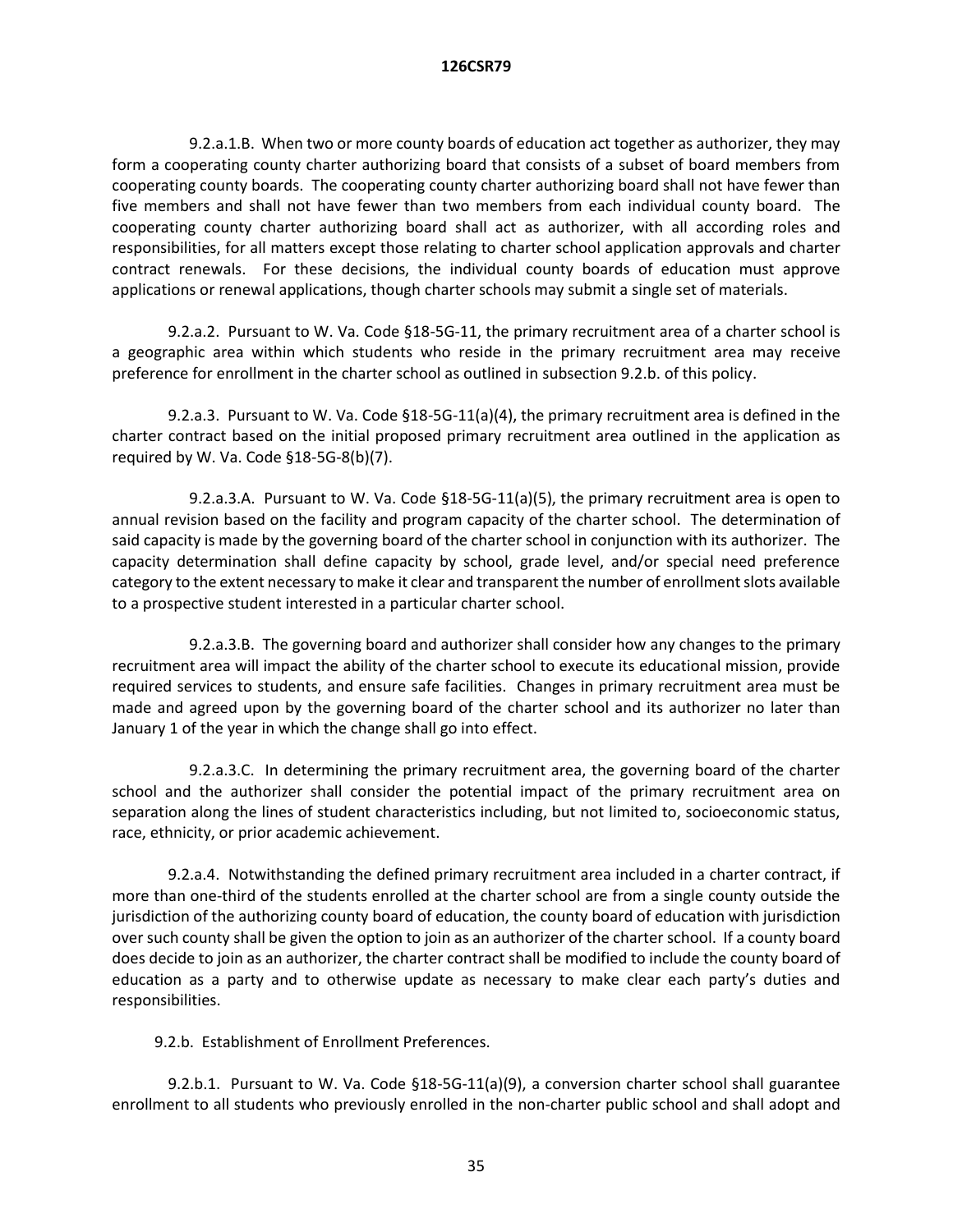maintain a policy that gives enrollment preference to students who reside within the attendance zone as established prior to the conversion of the school. Enrollment beyond guaranteed enrollment shall follow the enrollment process for all charter schools outlined below, subject to the above attendance area preference and other preferences in the charter contract.

9.2.b.2. The governing board of a charter school and its authorizer(s) shall agree to the specific preferences and the order of preferences in the charter contract.

9.2.b.3. A preference for students enrolled in the charter school in the previous school year must be included in the charter contract to provide educational stability for these students.

9.2.b.4. A preference for children who reside within the primary recruitment area must be included in the charter contract in line with the intent of W. Va. Code §18-5G-1 et seq. to expand the educational options available to students and families under the jurisdiction of the authorizer(s).

9.2.b.5. Pursuant to W. Va. Code §18-5G-11(a)(7), charter schools must establish enrollment preferences for:

9.2.b.2.A. Students enrolled in the charter school the previous school year; and

9.2.b.5.B. Children who reside within the school's primary recruitment area.

9.2.b.6. Pursuant to W. Va. Code §18-5G-11(a)(7), charter schools may establish enrollment preferences for:

9.2.b.6.A. Children who are siblings of students already enrolled in the charter school;

9.2.b.6.B. Children with special needs; and

9.2.b.6.C. Children of governing board members and full-time employees of the charter school as long as the number of students enrolled under this preference constitutes no more than five percent of the school's total student enrollment.

9.2.b.7. Preferences for students with special needs must define the documentation required to qualify for this preference. Documentation requirements must be minimally intensive to afford access to students with special needs and their families independent of their access to the resources necessary to complete documentation.

9.2.b.8. This section does not preclude the formation of a charter school whose mission is focused on serving students with disabilities. Charter schools with a mission to serve students with disabilities may prioritize recruitment and enrollment of students with a specific disability profile. In such cases, the agreement between authorizer and charter school on the provision of special education and related services, described in section 6 of this policy, shall reflect the charter school's mission.

9.2.c. Recruitment Activities.

9.2.c.1. Pursuant to W. Va. Code §18-5G-11(a)(1), the charter school shall engage in comprehensive publicity about the school throughout its primary recruitment area. Publicity shall include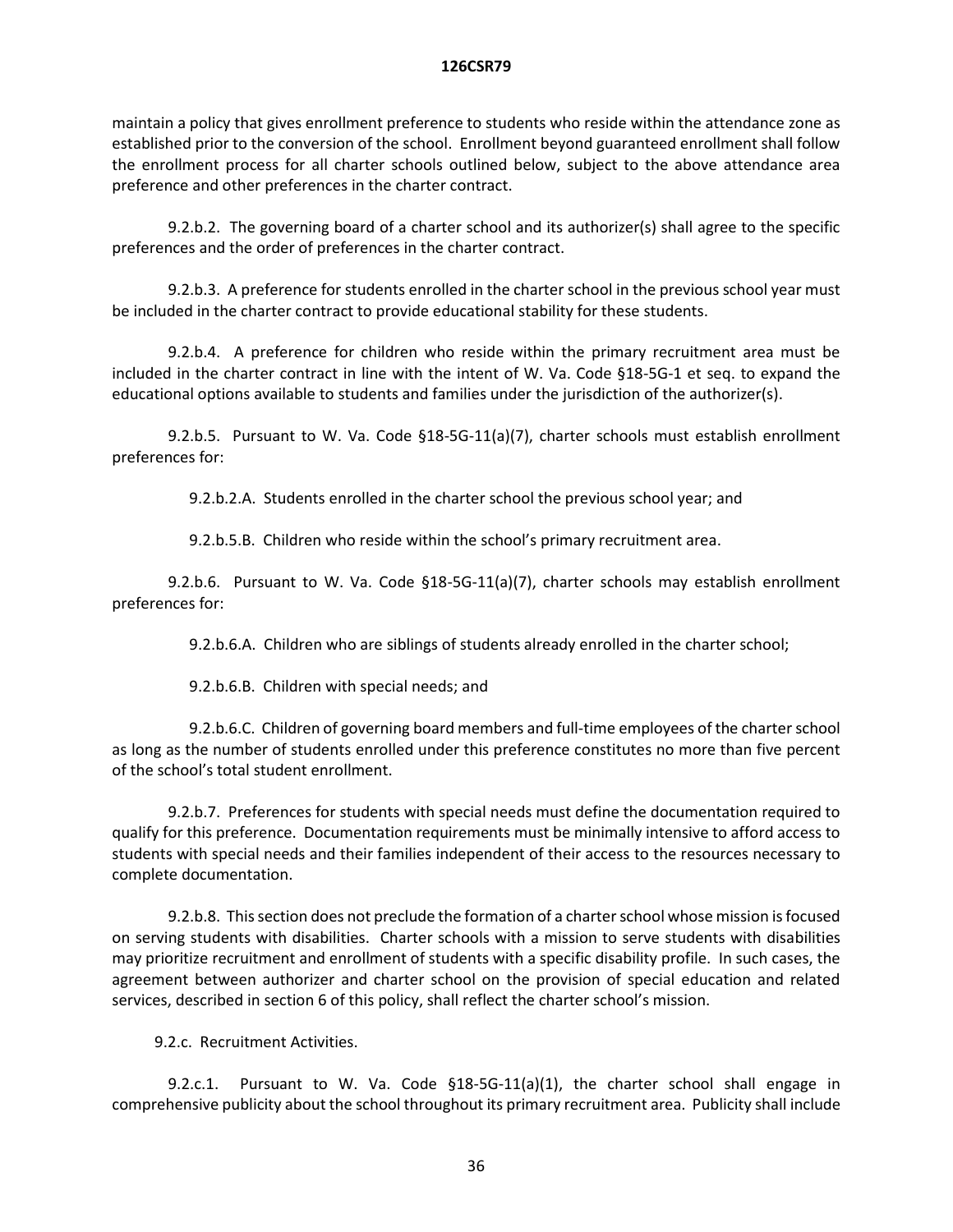easy-to-understand information about the school, its educational mission, its educational program, and any focus on students with special needs. The charter school shall make all reasonable efforts to reach students in or entering the grade levels it serves and their families. Publicity and other recruitment activities shall describe, in plain language, the processes and timelines for student enrollment application.

9.2.c.2. Charter schools must publicize their offerings and actively recruit students in their primary recruitment area annually. Publicity and recruitment activities must provide families in the primary recruitment area with ample opportunity to complete the required student enrollment application prior to the deadline.

9.2.c.3. Charter schools must prioritize outreach to students with special needs that qualify them for an enrollment preference at the charter school as well as their families.

9.2.c.4. Such activities shall be designed to welcome all students and families regardless of socioeconomic status, race, ethnicity, religion, home language, sex, gender identity, sexual orientation, disability, religion, other exceptionality, and prior academic performance and disciplinary record.

9.2.c.5. Pursuant to W. Va. Code §18-5G-11(a)(2), authorizers shall provide or publicize to parents and the general public information about charter schools with primary recruitment areas wholly or partially contained in the county as an enrollment option to the same extent and through the same means that the county provides and publicizes information about non-charter public schools in the county.

9.2.d. Enrollment and Retention Review.

9.2.d.1. On an annual basis, the governing board of a charter school and its authorizer shall review student enrollment, turnover, and transfer at the charter school. The purpose of the review is to ensure the school is providing a welcoming and positive educational environment for all students and their families within the primary recruitment area and/or eligible for enrollment preference based on special needs.

9.2.d.2. The enrollment review will compare the demographics of students enrolled in a charter school to surrounding non-charter public schools under the authorizer's jurisdiction. There are no hard benchmarks that trigger action and differences in student demographics are not themselves a reason for concrete actions. However, significant and persistent differences demand further exploration by the charter school in collaboration with its authorizer. These collaborative efforts should aim to guard against charter school enrollment contributing to nearby schools having divergent demographics, which runs counter to the spirit of W. Va. Code §18-5G-11(a)(6). Enrollment reviews will consider enrollment of subgroups defined by characteristics including, but not limited, socioeconomic status, sex, race, ethnicity, disability, other exceptionality, and prior academic performance and disciplinary record.

9.2.d.3. The turnover review will explore overall turnover rates and the turnover rates for student subgroups. Student turnover, where a student transfers out of a charter school in between school years, is an inherent characteristic of charter schools in which students and parents/families/caregivers exercise choice over enrollment. However, excessive turnover, either overall or among specific student subgroups, is a warning sign that the charter school is failing to provide a significant segment of students with a positive learning environment. The purpose of the review is to identify instances of excessive turnover among all students or specific subgroups and outline steps to remediate the situation. In instances of problematic turnover, the charter school must work with its authorizer to create a positive and welcoming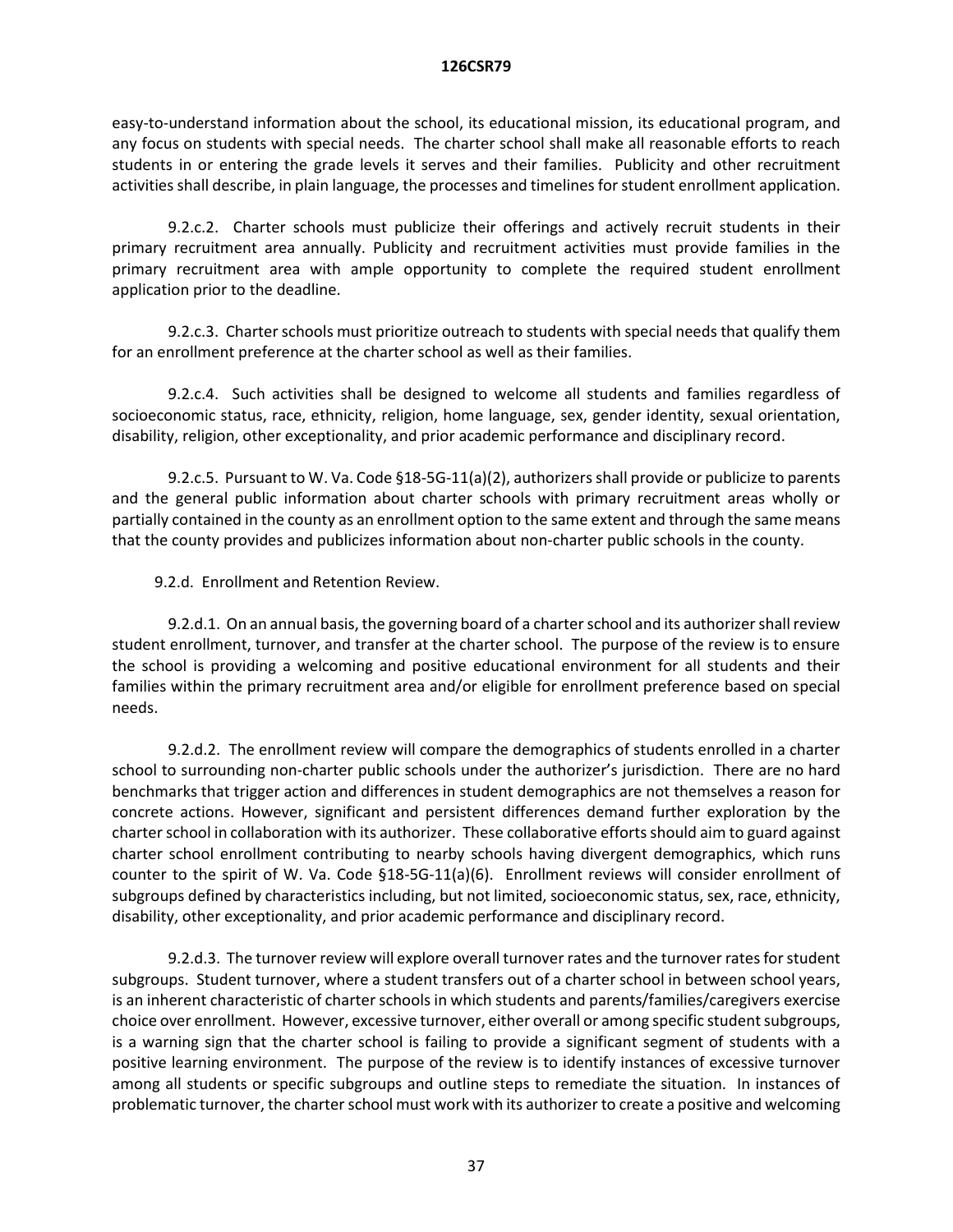learning environment for all students. The review shall consider turnover for all students and student subgroups.

9.2.d.4. The mid-year transfer review will explore overall rates of mid-year transfers from a charter school and this rate for different student subgroups. A mid-year transfer is any transfer into or out of a charter school that occurs during the instructional school year for that school or any sending or receiving school. A high rate of mid-year transfers is a sign that the charter school is failing to provide students with a positive, welcoming learning environment. Examining differential rates for various student subgroups helps ensure that average rates do not mask issues specific to certain subgroups at a charter school. The purpose of the review is to identify instances of excessive mid-year transfer among all students or specific subgroups and outline steps to remediate the situation. In instances of problematic mid-year transfer, the charter school must work with its authorizer to create a positive and welcoming learning environment for all students. The review shall consider mid-year transfers for all students and student subgroups defined characteristics including but not limited to socioeconomic status, race, ethnicity, home language, sex, gender identity, sexual orientation, disability, other exceptionality, or prior academic performance and disciplinary record, when applicable and subject to data availability.

9.2.d.5. As a result of the student enrollment, turnover, and mid-year transfer reviews, authorizers may request charter schools to prepare a CAP to remedy concerning trends for review and approval by the authorizer. Upon approval, the authorizer shall monitor the implementation of the plan by the charter school. If the charter school does not remedy the concerning student enrollment, turnover, and/or transfer trends through its CAP, the authorizer has the authority to take such action it deems as necessary to address the concerns and may recommend that the charter school appear before the WVBE to discuss the situation and develop appropriate remedies.

9.2.d.6. Authorizers who fail to faithfully uphold their responsibility to administer annual enrollment, turnover, and mid-year transfer reviews or take appropriate action when necessary may be subject to adverse consequences from the WVBE, including suspension of their role as authorizer.

9.3. Charter School Enrollment.

9.3.a. Annual target size announced by January 1 of each year.

9.3.a.1. Pursuant to W. Va. Code §18-5G-11(a)(5), the capacity of a charter school will be determined annually by the governing board of the charter school in conjunction with its authorizer. The capacity determination shall include both the overall enrollment capacity for a charter school as well as enrollment capacities by grade level within the charter school. The sum of sub-school capacities may exceed the overall capacity to account for variation in grade level enrollment. To allow for planning for both the charter school and public schools, the enrollment capacity must be agreed upon by the governing board of the charter school and its authorizer no later than January 1 of the year for which it will go into effect. Notwithstanding this annual deadline, the governing board of a charter school and its authorizer(s) may engage in cooperative planning to set multi-year target enrollments to guide long-term strategy and decision-making.

9.3.b. The Enrollment Timeline and Process.

9.3.b.1. The governing board of the charter school and its authorizer(s) shall agree upon an initial and annual enrollment process in their charter contract, pursuant to W. Va. Code §18-5G-8(b)(7). This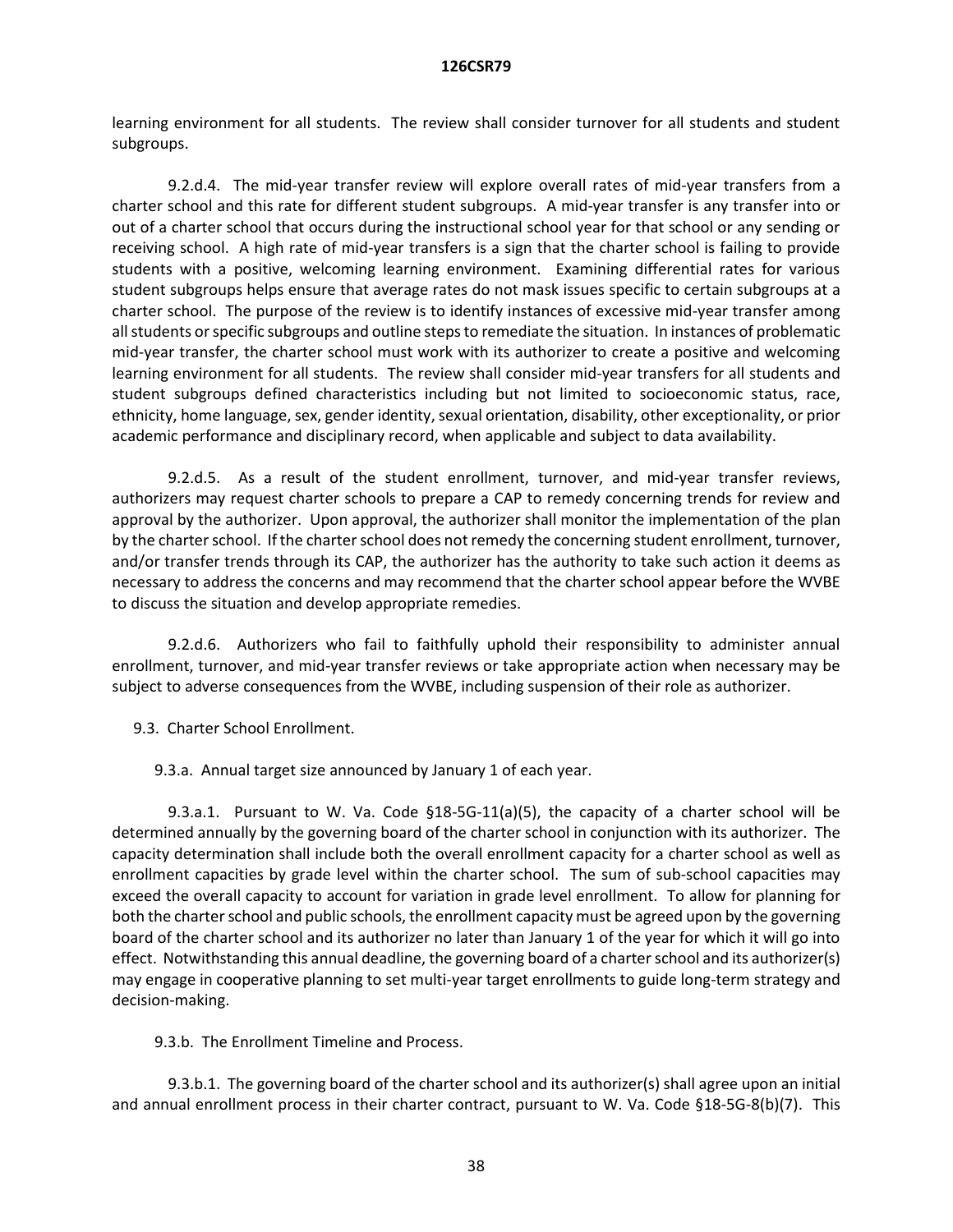agreement shall clearly define the responsibilities of the charter school when it comes to managing the enrollment process, verifying student enrollment preferences, and conducting the enrollment lottery, if necessary, as well as the role of the authorizer in overseeing these processes.

9.3.b.2. For the initial year (charter schools opening in 2021-2022), the primary round of charter school student enrollment applications, lottery, and enrollment shall conclude by April 15, 2021. This date attempts to balance the timeline for the first application review process with the needs of both charter and non-charter public schools to plan appropriately for the upcoming year. In the 2021-2022 school year, this also establishes an initial enrollment to use project funding levels. Subsequent enrollments for a given school year shall be subject to available capacity, student transfers, etc.

9.3.b.2.A. In the event that the number of student enrollment applications approved statewide does not exceed the statutory limit, the deadline for enrollment shall be April 1, 2021, to provide additional time for charter schools and county boards to plan for the upcoming school year based on a more accurate projection of enrollment at charter schools.

9.3.b.3. For every subsequent year, the primary round of charter school student enrollment applications, lottery, and enrollment shall conclude by February 15 of each year to allow charter and noncharter public schools to plan appropriately for the upcoming year. In the initial year of a charter school's operation, this round of enrollment also establishes an initial enrollment to use to project funding levels. Subsequent enrollments for a given school year shall be subject to available capacity, student transfers, etc.

9.3.b.4. A charter school must make its student enrollment application available to the public at least 60 days prior to the application deadline.

9.3.b.4.A. The purpose of the student enrollment application is to allow students and parents to declare their desire to enroll in a charter school. The student enrollment application should promote an application process that is accessible to all students and families.

9.3.b.4.B. The student enrollment application is open to all students of the appropriate age or grade level in West Virginia, though some students will have preferences that make it more likely they will be able to enroll.

9.3.b.4.C. The student enrollment application must collect basic student information necessary for enrollment as well as to identify and document enrollment preferences.

9.3.b.4.D. The student enrollment application cannot include essay questions, admissions tests, or other barriers to enrollment that demand the demonstration of high achievement. Academic, discipline, or other education-related data may only be collected for schools with a preference for students with special needs that need to use such data to determine student eligibility for the preference.

9.3.b.4.E. The admissions process of a charter school shall be blind to disability status, except that the school may request that parents applying for enrollment disclose whether their child has an IEP if and only if the sole purpose of such disclosure is to apply an enrollment preference for such students, as permitted by W. Va. Code §18-5G-11(a)(7)(C). In this case, parents shall be provided information on the enrollment preference before being asked to disclose their child's disability status. Any such disclosure shall be voluntary; parents shall not be required to provide information as to special education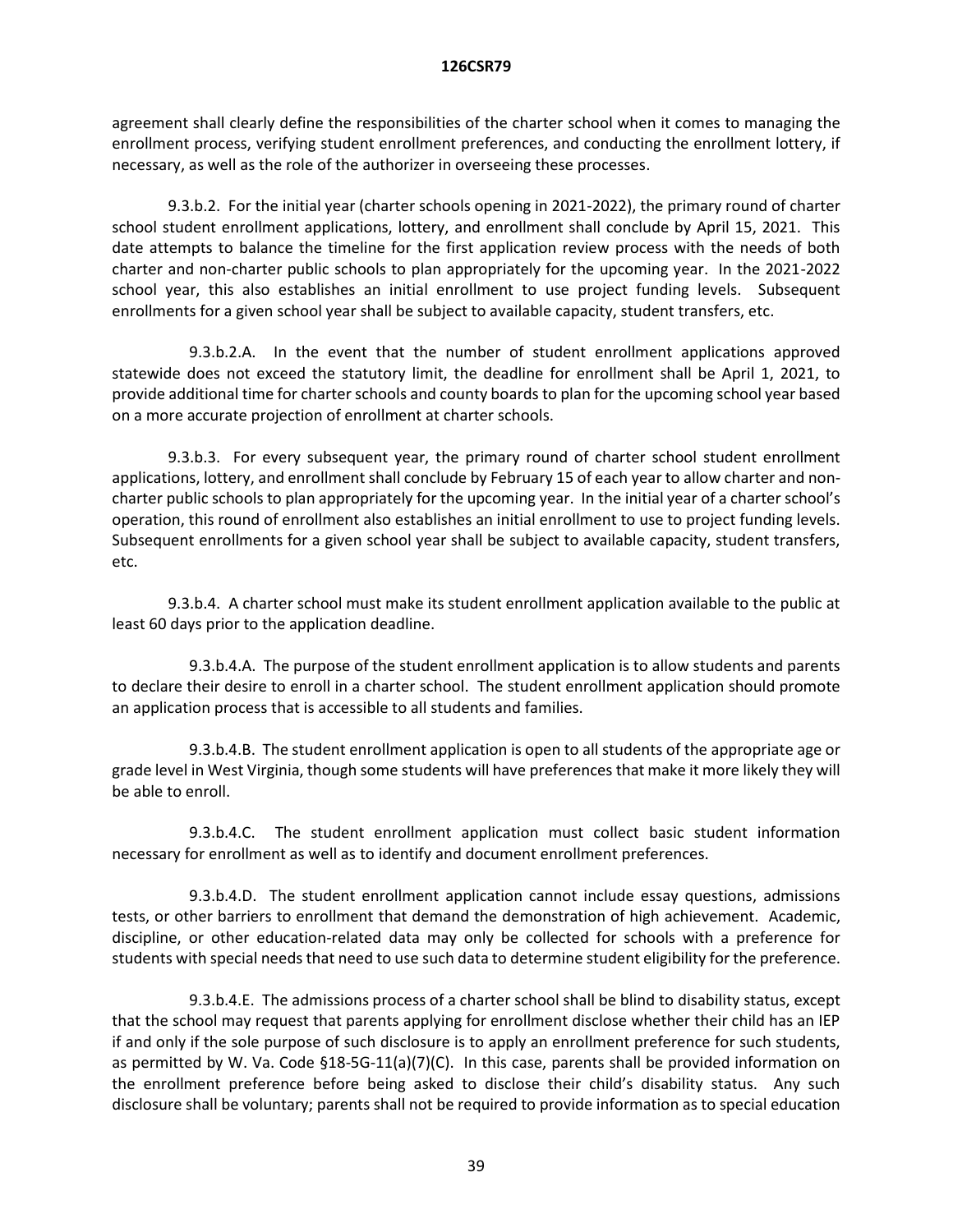status when applying for admission, but students will not be eligible for an enrollment preference tied to disability if disability status information is not provided. Any school utilizing an enrollment preference benefiting students with disabilities shall include information about such a preference and the number of students utilizing it as part of its annual report to its authorizer.

9.3.b.4.F. Students and families must be able to complete the student enrollment application electronically or by using a paper hard-copy. Applications submitted electronically and by paper must be maintained for audit purposes.

9.3.b.4.G. The WVDE shall provide a student enrollment application template that meets the criteria above that charter schools in West Virginia may choose to use.

9.3.b.5. Student applicants shall be offered enrollment at the charter school if:

9.3.b.5.A. The number of qualified student applicants to a charter school for a particular grade level is less than the capacity for that grade level; and

9.3.b.5.B. The number of overall student applicants to a charter school is less than its overall enrollment capacity.

9.3.b.6. If these conditions are met, student enrollment at the charter school is open. All student applicants shall be offered enrollment. Additional students (i.e., those who did not apply prior to the application deadline) may enroll based on space availability and the order in which they apply.

9.3.b.7. If either of the above conditions is not met, an enrollment lottery shall determine the order in which additional students are offered enrollment.

9.3.b.8. Pursuant to W. Va. Code §18-5G-11(a)(8), enrollment lotteries shall be conducted in open public meetings and involve procedures and timelines that support equal and open access for all students.

9.3.b.8.A. Enrollment lotteries may be conducted using computer-based randomization software. If randomization software is used, it must produce audit records verifiable by the WVDE.

9.3.b.8.B. The outcome of the random lottery is a priority ordering for students for enrollment in a charter school.

9.3.b.8.B.1. The random lottery shall occur during the open public meeting with the results announced and displayed publicly.

9.3.b.8.B.2. Students apply for enrollment in particular grade levels within a charter school. As such, enrollment lotteries will be separate for each grade level but must be conducted at one time in an open public meeting.

9.3.b.8.B.3. To incorporate the enrollment preferences in the charter contract, the random lottery will be stratified by grade level and enrollment preferences, including those without preference.

9.3.b.8.B.4. Within a given grade level, students are placed in the enrollment preference group with the highest level of preference as defined in the charter contract. Within each group, they are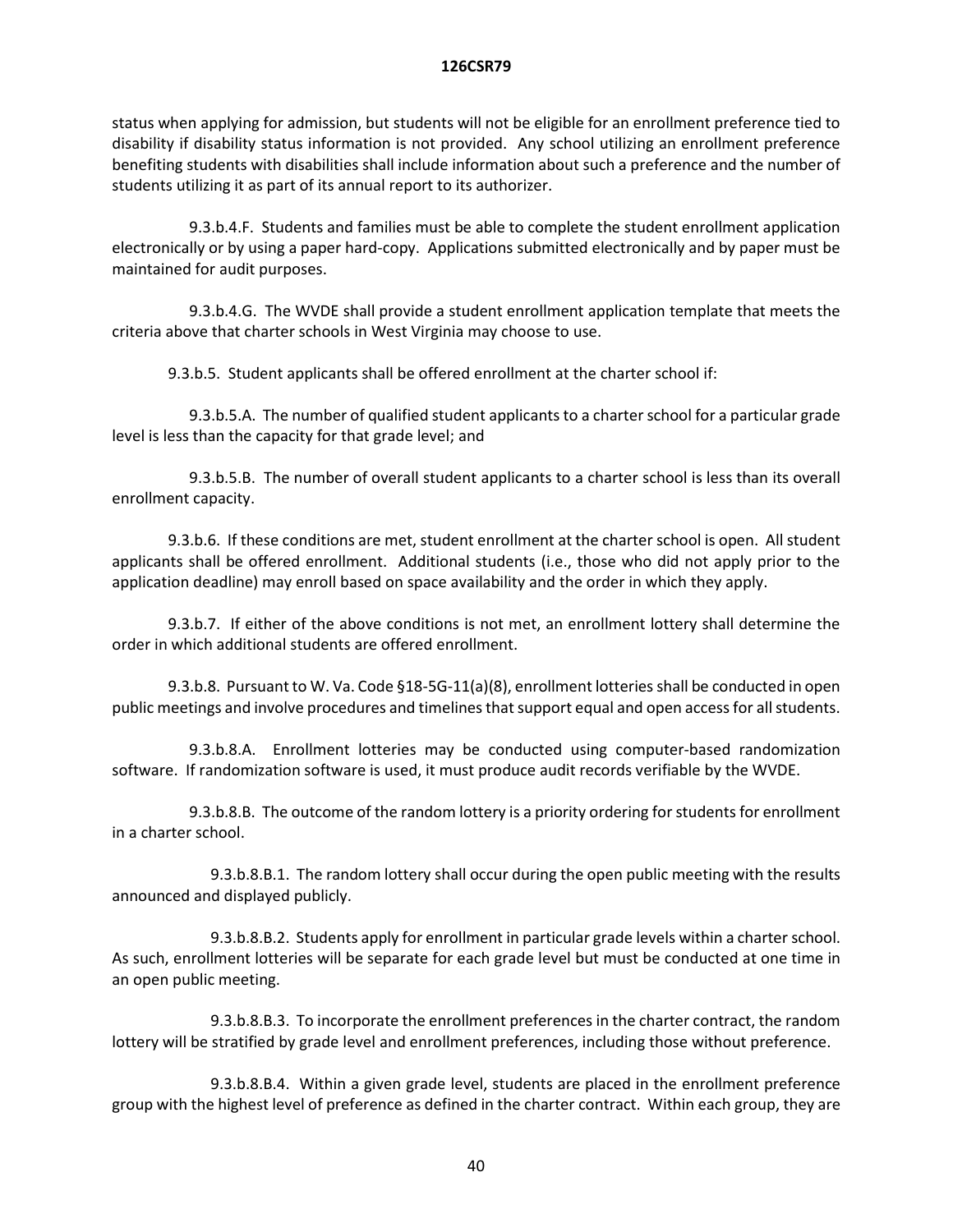ordered by random lottery. Each preference group is then added to the enrollment order starting with the highest preference group to form the enrollment list.

9.3.b.8.B.5. Students who have a number on the list less than or equal to the capacity of the grade level are added to the preliminary enrollment pool.

9.3.b.8.B.6. If the number of students in the preliminary enrollment pool is less than or equal to the overall school capacity, all students in the preliminary enrollment pool will be offered enrollment.

9.3.b.8.B.7. If the number of students in the preliminary enrollment pool exceeds the overall school capacity, students in the preliminary pool enter a random lottery within students in their preference group but not combining students across grade levels.

9.3.b.8.B.8. Within preference groups, students are ordered by random lottery. Students are then added to the final enrollment list in this order starting with the students in the highest preference group.

9.3.b.8.B.9. Students with a number on the final enrollment list less than or equal to the capacity of the school are added to the final enrollment pool and will be offered enrollment.

9.3.b.8.B.10. Students not initially offered enrollment are added to the top of the waitlist in their random lottery order.

9.3.b.8.B.11. Each student offered enrollment has the ability to opt out of enrollment. As students opt out of enrollment, students on the waitlist are offered enrollment, beginning with the first student at the top of the waitlist.

9.3.c. Each charter school shall enroll students without regard to disability status.

9.3.c.1. Following selection via the lottery, the IEP of any student with a disability shall be immediately reviewed. The review may result in adjustments to the IEP and/or the charter school's program necessary to ensure the student receives FAPE in the LRE.

9.3.c.2. In rare instances where an IEP Team determines that the charter school is not the appropriate LRE, the authorizer shall take responsibility for the student and determine his or her placement. If a charter school is repeatedly unable to provide students with disabilities with FAPE in the LRE, the authorizer may choose to address the issue in the annual enrollment review, request corrective action to address the limitations, and/or consider the situation as a factor in its renewal decision.

9.4. Student Discipline.

9.4.a. Charter schools shall define and publicize their own student behavior and discipline policies as approved by their governing boards. Provisions concerning student expulsion and out-of-school suspension must be incorporated into the charter contract.

9.4.b. Student expulsions from a charter school shall be approved by the governing board of the charter school. Charter schools must provide students facing expulsion with appropriate due process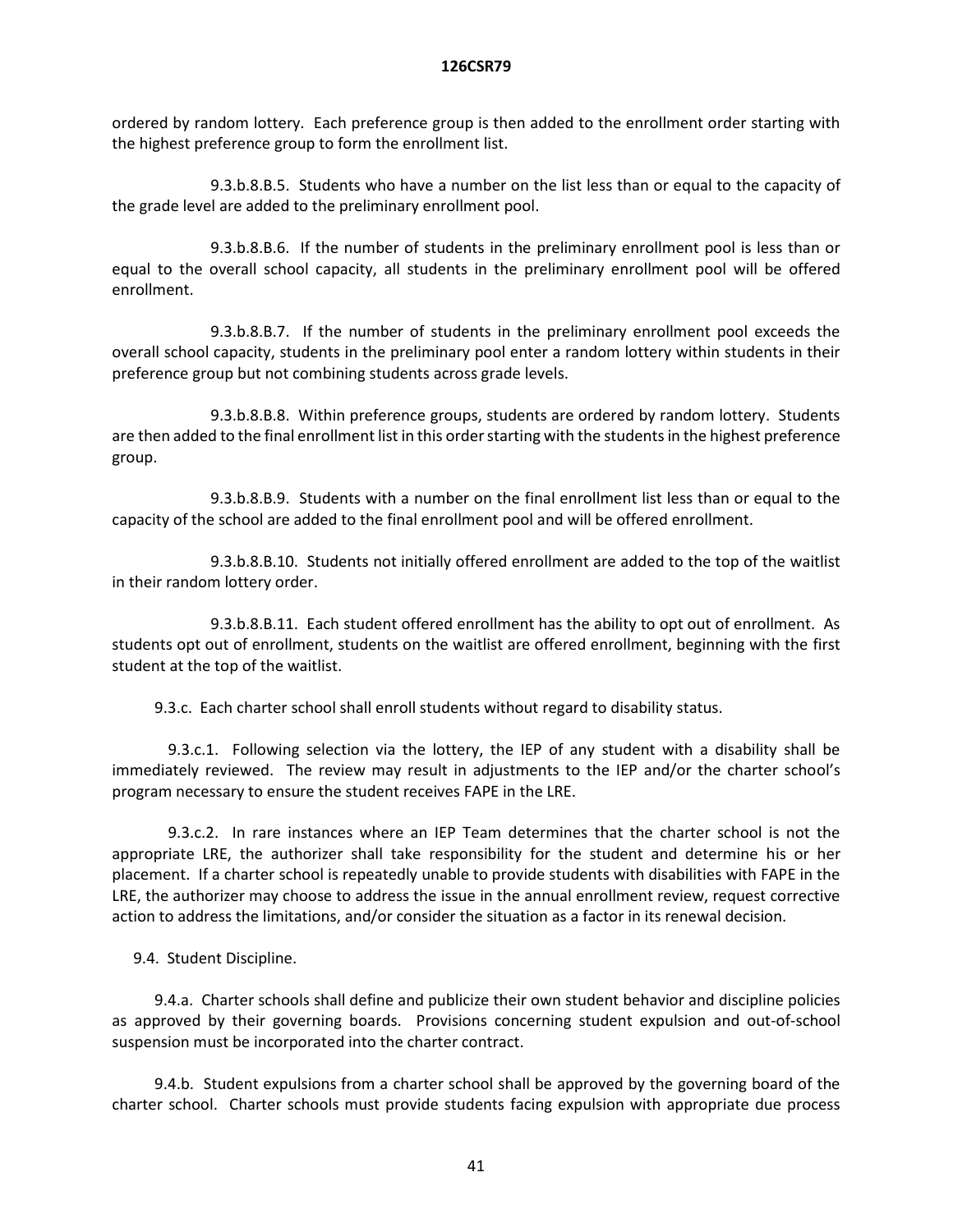rights. In accordance with federal law, students with disabilities must be provided procedural safeguards and due process rights and procedures in accordance with IDEA and Policy 2419.

9.4.b.1. Students expelled from the charter schools remain the responsibility of the charter school. The charter school is responsible for providing the student with educational instruction and other legally required services to expelled students.

9.4.b.2. Charter schools may contract with county school boards to provide students expelled from charter schools with instruction and other legally required services at alternative education settings operated by the county school board. In such cases, the charter schools have the affirmative obligation to provide the receiving county school districts and alternative education settings with reports on students' academic and disciplinary standing as well as potential instructional materials to reduce the academic disruption for the students before their return to the charter schools.

9.4.b.3. When a student returns from a period of expulsion from a charter school, the student has the right to return to the expelling charter school. The student may also choose to return to a non-charter public school at the end of their expulsion.

9.4.c. Students receiving out-of-school suspensions from charter schools must continue to receive educational instruction and other legally required services during the term of their suspension. The charter school remains responsible for these services.

9.4.c.1. Charter schools may contract with county school boards to provide their students with instruction and other legally required services at alternative education settings operated by the county school board. In such cases, the charter schools have the affirmative obligation to provide the receiving county school district and alternative education setting with a report on the student's academic program and standing and disciplinary circumstances as well as potential instructional materials to reduce the academic disruption for the student before their return to the charter school. Any services for which a charter school contracts with a school district shall be provided by the district at cost and may be negotiated as a separate agreement from the charter contract.

9.4.c.2. Charter schools must provide students receiving out-of-school suspensions lasting more than 10 days with procedural safeguards and appropriate due process rights. In accordance with federal law, students with disabilities must be provided procedural safeguards and due process rights pursuant to IDEA and Policy 2419.

9.5. Transfers to/from a charter school.

9.5.a. Transfers to charter schools.

9.5.a.1. Students who wish to transfer to charter schools between school years will follow the enrollment process defined in the above subsection 9.3 of this policy.

9.5.a.2. Students who wish to transfer to charter schools mid-school year must complete the charter school application. If enrollment at the charter school is below capacity overall and in the grade level to which the student is applying, the charter school shall offer enrollment to the student. If the school or grade is at capacity, the student shall be added to the bottom of the waitlist.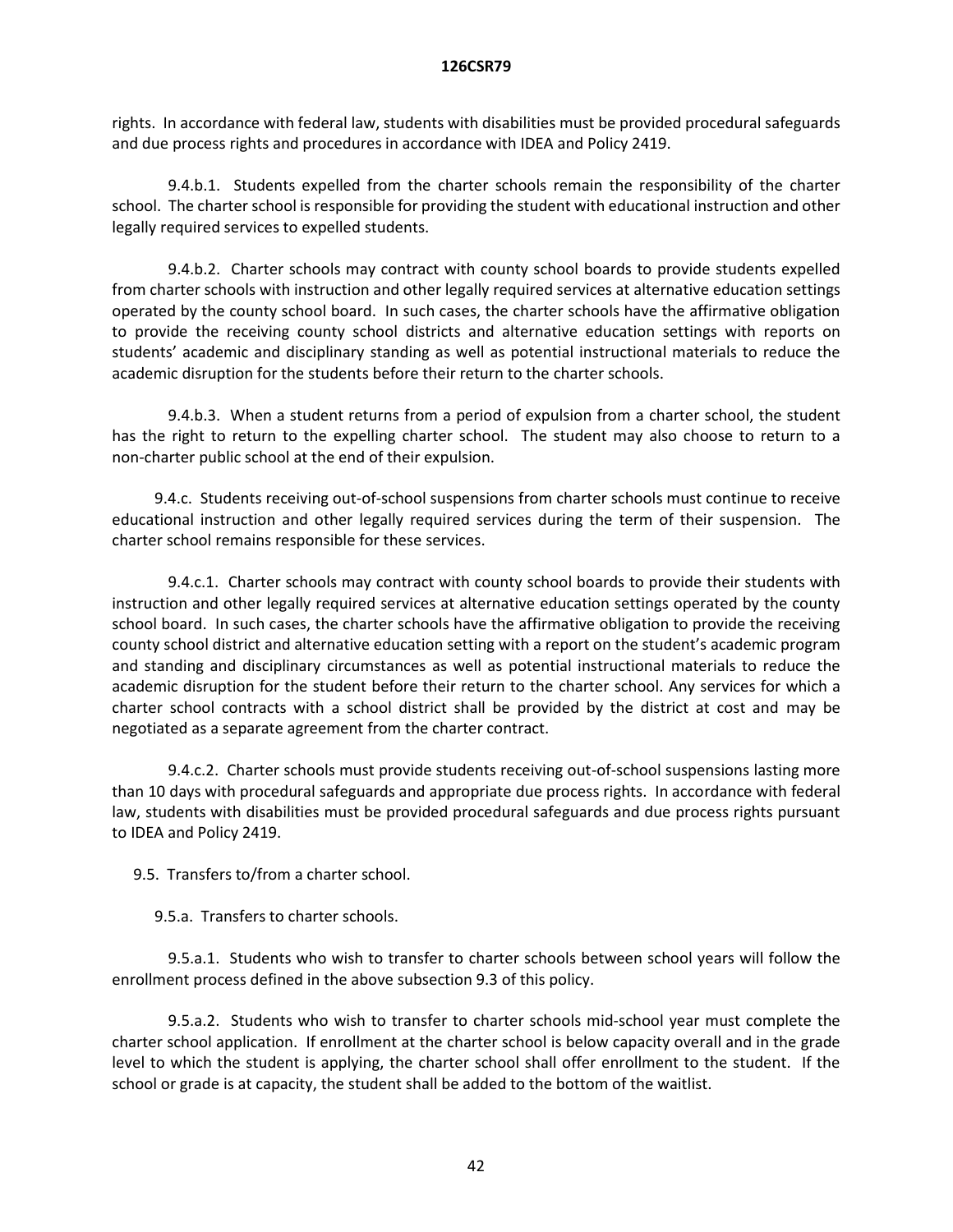9.5.b. Transfers from charter schools.

9.5.b.1. Students who wish to transfer from a charter school to a non-charter public school between school years shall be enrolled at a non-charter public school based on the standard enrollment process, considering both school attendance zones and open enrollment policies.

9.5.b.2. Students who wish to transfer from a charter school to a non-charter public school during the school year shall be enrolled at a non-charter public school based on the standard enrollment process, considering both school attendance zones and open enrollment policies.

9.5.c. Responsibilities of sending and receiving schools.

9.5.c.1. When students transfer between charter public and non-charter public schools, educators at both schools have an affirmative responsibility to collaborate to smooth the transition for students.

9.5.c.2. Electronic records in WVEIS shall automatically transfer to the receiving school. Sending schools shall compile other relevant educational records and transfer them to the receiving school in a manner compliant with the Family Educational Rights and Privacy Act (FERPA), 20 U.S.C. §1232g; 34 CFR Part 99, state law regarding student privacy and data protection, and Policy 4350.

9.5.c.3. Receiving schools shall make every effort to accept and recognize in progress grades and credits earned at sending schools based on the demonstrated achievement and education needs of transferring students.

9.5.c.3.A. Pursuant to W. Va. §18-5G-11(b), non-charter public schools shall accept grades and credits earned by the student in courses or instructional programs at the charter school in a uniform and consistent manner and according to the same criteria that are used to accept academic grades and credits from other non-charter public schools or that consider content competency when appropriate due to differences in curriculum delivery, instructional methods and strategies, or course designations and sequence.

9.5.c.3.B. In the spirit of furthering the best interests of students, charter schools shall accept transfer credits from non-charter public schools or other charter schools using similarly uniform and consistent processes as those outlined above.

# **§126-79-10. Educational Reporting Requirements.**

10.1. Flexibility, innovation, and accountability are the key underpinnings to fulfilling the charter schools' promise of increasing educational options in order to improve student outcomes. To hold a charter school accountable, its authorizer must have access to relevant evidence about the charter school's results. Straightforward reporting requirements and processes allow this access with minimum burden on authorizers and charter schools. This access helps ensure that charter schools are held accountable to their educational mission, their ability to improve student outcomes, and their promise of developing successful strategies for diffusion across public schools.

10.1.a. In order to achieve the requirements above, charter schools shall comply with reporting requirements, specifications, processes, and timeline set annually by the WVDE.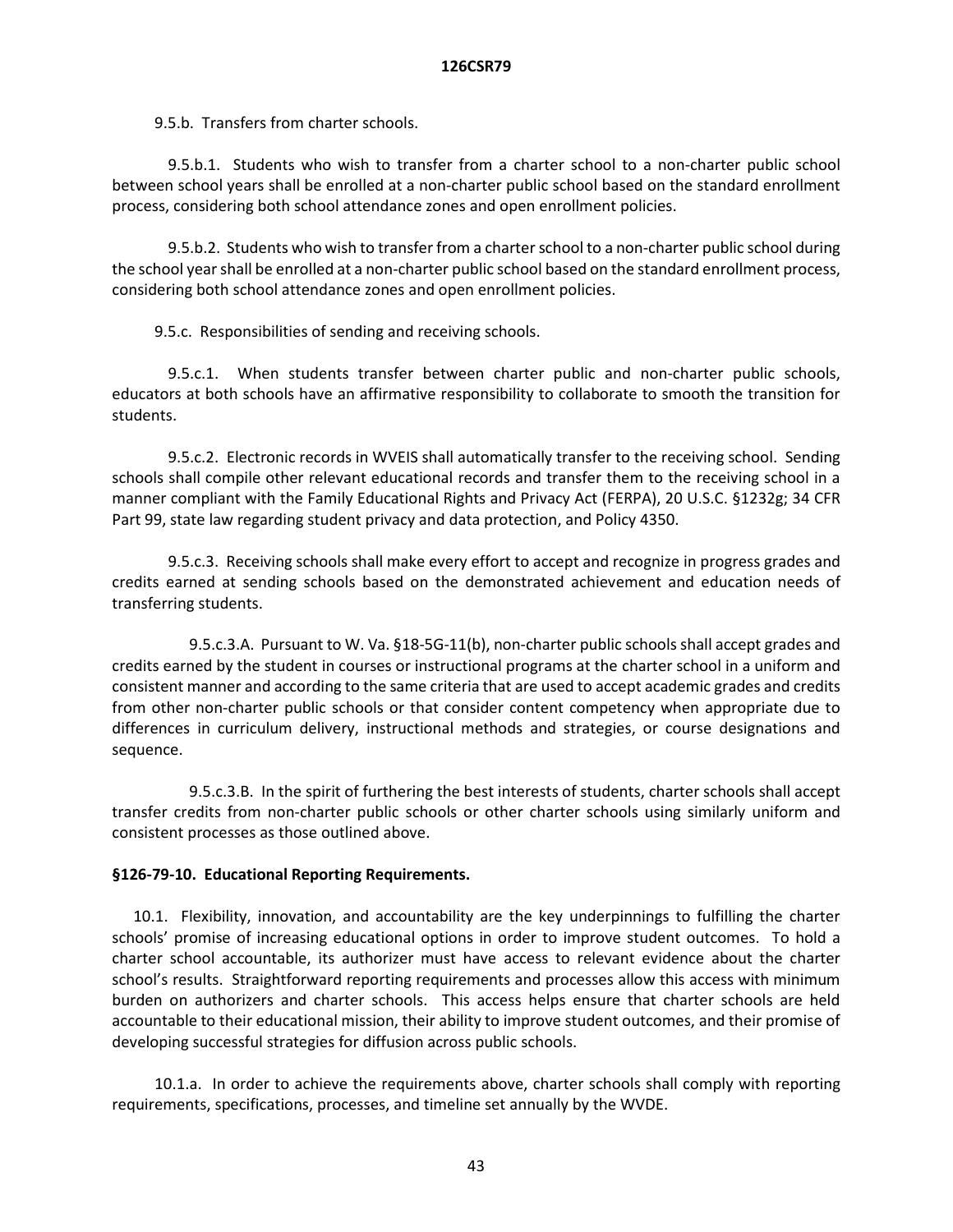### 10.2. Student data.

10.2.a. Pursuant to W. Va. Code §18-5G-3(c)(7) and §18-5G-11(c), charter schools must comply with The Student Data Accessibility, Transparency, and Accountability Act pursuant to W. Va. Code §18-2-5h and Policy 4350.

10.2.b. Pursuant to W. Va. Code §18-5G-3(c)(8) and §18-5G-11(c), charter schools will have access to and shall use WVEIS, and any successor electronic education information system, maintained by the WVDE for the purpose of reporting required information.

10.2.c. Pursuant to W. Va. Code §18-5G-11(d), charter schools shall certify the following data to the WVDE and to the county board of the school districts in which the charter school is located: student enrollment; average daily attendance; student participation in the national school lunch program, special education, vocational education, CTE, gifted education, advanced placement and dual credit courses, and federal programs; and other education data in the same manner as county boards of education.

10.2.d. Pursuant to W. Va. Code §18-5G-3(c)(6), charter schools shall administer the same student assessments required of non-charter public schools. However, in accord with W. Va. Code §18-5G-3(c)(6) and W. Va. Code  $\S18-5G-3(c)(9)$ , nothing in this policy precludes charter schools from establishing additional student assessment measures or other student or school performance measures.

10.2.e. Pursuant to W. Va. Code §18-5G-3(c)(9) and §18-5G-11(c), charter schools shall report information on student and school performance to parents, policy-makers, and the general public in the same manner as non-charter public school utilizing the electronic format established by the WVDE. This includes reporting all data necessary to participate in the state's accountability system.

10.2.f. Consistent with the requirements of federal law, including the Elementary and Secondary Education Act, Pub.L. 114-95, as amended by The Every Student Succeeds Act of 2015. as well as applicable state law, authorizers shall collect, maintain, annually access, disseminate and make publicly available date pertaining to students with disabilities in the charter schools for which they have oversight authority. To facilitate compliance, authorizers and charter schools shall use the Online IEP system provided by the WVDE.

10.2.g. In order to execute the monitoring, oversight, and accountability responsibilities established in W. Va. Code §18-5G-6, authorizers will have electronic access to the same set of records in WVEIS and any subsequent replacements as county school districts would have for non-charter public schools in their jurisdiction. This access extends to authorizers even when a charter school is located outside the geographic boundaries of the authorizer, as in the case of co-authorized charter schools.

10.2.h. Any school utilizing an enrollment preference, including those benefiting students with disabilities, shall include information about such a preference and the number of student utilizing it as part of its annual reporting to its authorizer.

10.3. Educational Practices and Innovations Reporting.

10.3.a. Pursuant to W. Va. Code §18-5G-1(b), establishing charter schools in West Virginia is intended to both promote innovative educational methods, practices, and programs and encourage the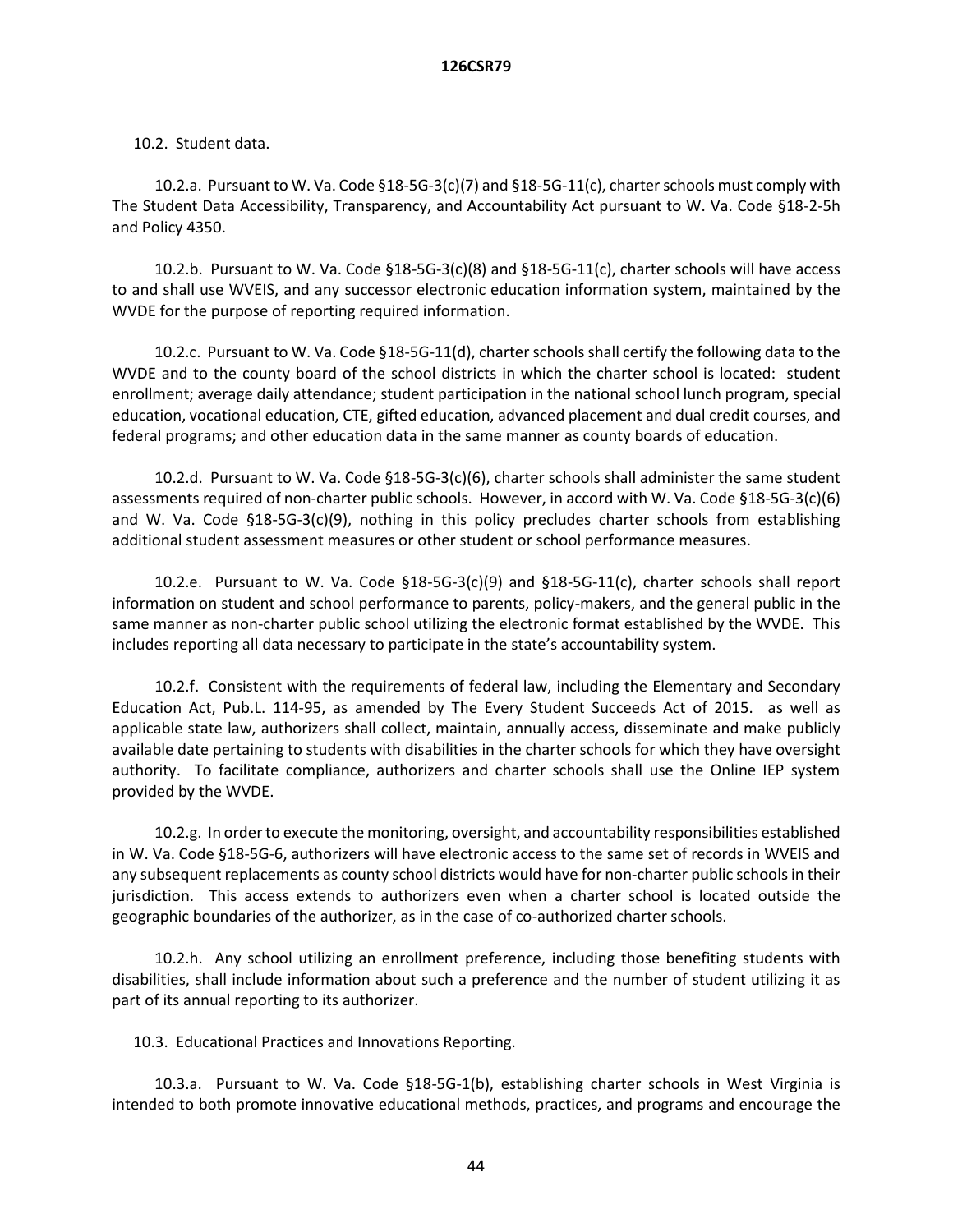replication of successful strategies from charter schools.

10.3.b. Pursuant to W. Va. Code §18-5G-4(b)(6), the WVBE is required to report on successful innovations applied in authorized charter schools which may be replicated in non-charter public schools as well as how non-charter public schools may implement these innovations.

10.3.c. In order to achieve these aims, the WVDE will develop and maintain a system for recording innovative educational practices. Charter schools must complete required reporting within this system annually in order to fulfill the legislative intent noted above.

### **§126-79-11. Education Service Providers.**

11.1. Purpose. The role of an ESP is to manage the day-to-day education of students in charter schools. The specific functions performed by an individual ESP are defined by its contract with an authorized charter school's governing board. Notwithstanding any contrary provision in the ESP's contract, pursuant to W. Va. Code §18-5G-7(c)(2)(C), the governing board retains final authority and oversight over the charter school.

11.2. Pursuant to W. Va. Code §18-5G-8(c), if a charter applicant intends to contract with an ESP to be involved with the operations of its proposed charter school, the charter school application must include the following information relating to the ESP:

11.2.a. Evidence of success in serving student populations similar to the targeted population, including demonstrated academic achievement and growth as well as successful management of nonacademic school functions, if applicable;

11.2.b. Student performance data and financial audit reports for all current and past charter schools;

11.2.c. Documentation of and explanation for any actions taken, legal or otherwise, against any of its charter schools for academic, financial, or ethical concerns;

11.2.d. The proposed duration of the ESP's intended contract with the charter school's governing board;

11.2.e. The proposed annual fees and any other amounts to be paid to the ESP;

11.2.f. The roles and responsibilities of the governing board, the charter school staff, and the ESP;

11.2.g. The scope of services and resources to be provided by the ESP;

11.2.h. Performance evaluation measures and timelines;

11.2.i. Methods of contract oversight and enforcement by the governing board;

11.2.j. Investment disclosure, including, but not limited to:

11.2.j.1. Any interests or entanglements in the ESP, its parent companies, or subsidiaries held by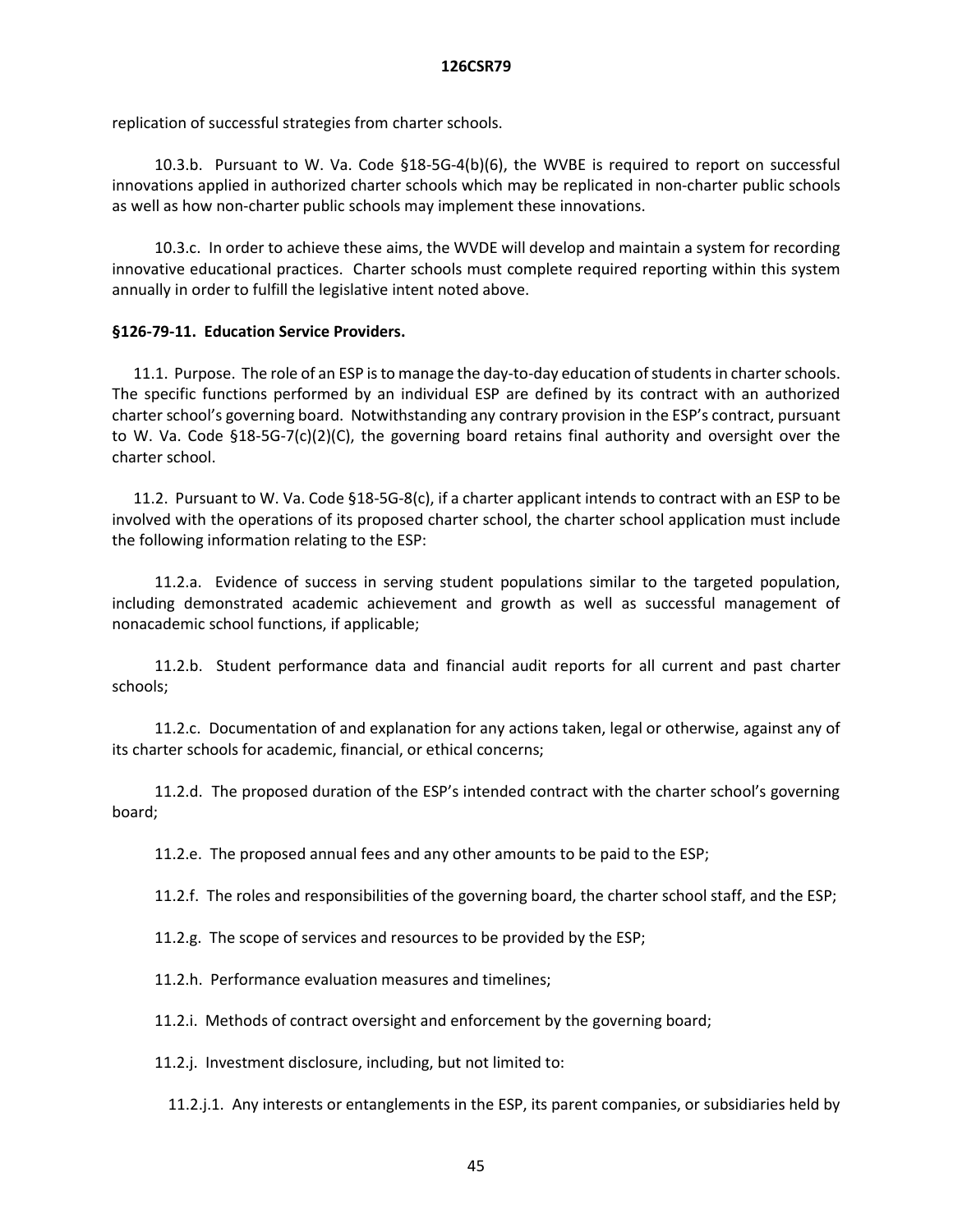members of the governing board;

11.2.j.2. Any investors, interest holders, subsidiaries, etc. in the ESP;

11.2.j.3. Conditions for renewal and termination of the ESP contract; and

11.2.j.4. Disclosure and explanation of any existing or potential conflicts of interest between the governing board and the proposed ESP or any affiliated business entities.

11.2.k. As part of the evaluation of charter school applications, authorizers shall consider the information provided in determining whether the ESP is reasonably likely to succeed in their context. In doing so, the authorizer may consider the following:

11.2.k.1. The ESP'S demonstrated success in improving student outcomes relative to other students with similar incoming achievement and demographics to those it serves in existing schools;

11.2.k.2. The ESP'S demonstrated ability to successfully manage school operations and finances;

11.2.k.3. The ESP's involvement in part of a charter school network or network of networks that has demonstrated success improving student outcomes relative to similar students;

11.2.k.4. The ESP's experience serving students and communities similar to the one it plans to serve;

11.2.k.5. The ESP's identification of key members of its school leadership team (e.g., instructional leader, operational leader, etc.) and whether those leaders possess the experience, qualifications, and past success that make them reasonably likely to succeed;

11.2.k.6. The ESP and governing board's adequate address of any past actions, legal or otherwise, against the ESP or any schools or other entities that it operates;

11.2.k.7. The ESP and governing board's tailoring of adequate educational and business plans to the local context in which it will operate to create a reasonable likelihood that the school will achieve its educational mission;

11.2.k.8. The governing board's plans to provide adequate educational, operational, and financial services not provided by the ESP;

11.2.k.9. If the ESP is or is a subsidiary of a for-profit entity, the terms of the contract that generate profits are not excessive;

11.2.k.10. The governing board's draft of reasonable oversight and accountability methods to address performance concerns prior to issues rising to the attention of the authorizer; and

11.2.k.11. The ESP and governing board's establishment of adequate additional oversight and monitoring plans if the proposed charter school relies heavily on virtual, asynchronous instruction.

11.3. Reporting Requirements for ESPs.

46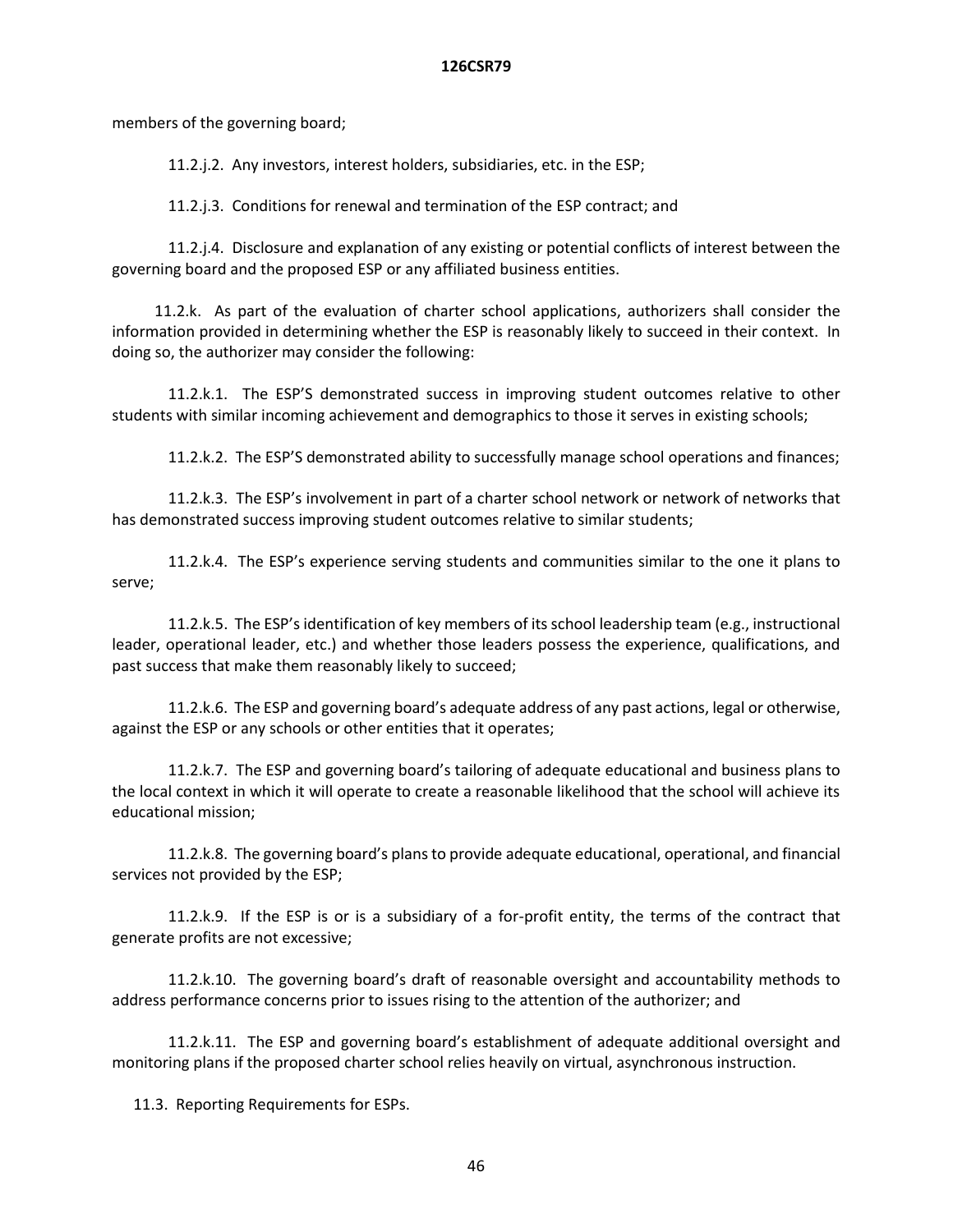11.3.a. Pursuant to W. Va. Code §18-5G-7(c)(4), ESPs shall provide monthly detailed budgets to the charter school's governing board.

11.3.b. Pursuant to W. Va. Code §18-5G-4(b)(6)(ix), ESPs shall provide the charter school's governing board with an annual review of educational and operational practices that the ESP found particularly effective for delivering improved student outcomes. The governing board shall report these practices to its authorizer and the state as part of annual reporting on successful innovations as required by state code.

# **§126-79-12. Finances.**

12.1. Purpose.

12.1.a. W. Va. Code §18-5G-5 outlines the funding of charter schools as well as tools to mitigate the fiscal impact on county school districts. Clearly articulating the financial rules and processes for charter schools will help applicants complete thorough applications and county boards determine the financial viability of applications and plan for the fiscal effects on county school districts where charter schools operate.

12.2. Portion of Net Enrollment (W. Va. Code §18-5G-5(a)).

12.2.a. In accordance with W. Va. Code §18-5G-5(a), 90 percent of the per pupil total basic foundation allowance follows the student to the charter school. The per pupil total basic foundation allowance amount is calculated annually by the WVDE by dividing each county's total basic foundation allowance (Step 8 of the Public School Support Plan (PSSP)) by the county's adjusted net enrollment for state aid funding purposes. This amount differs by county board of education and changes annually.

12.2.b. State aid funding for county boards of education is based on the prior year enrollment. For example, funding for the 2020-2021 school year is based on student enrollment in the 2019-2020 school year.

12.2.c. In the initial year of existence for a charter school, the charter school will receive 90 percent of the per pupil total basic foundation allowance for each pupil based on a projected enrollment count for the initial year as determined by the primary round of charter school enrollment (see section 9 of this policy).

12.2.c.1. County boards of education may begin distributing funding based on projected enrollment counts starting on July 1. The exact payment schedule shall be negotiated by the authorizer and charter school as described in subsection 12.2.f of this policy. The payment schedule and amounts shall later be adjusted based on the charter school's certified October 1 (second month) student enrollment full-time equivalency count to provide the appropriate total funding for the school year.

12.2.c.2. To determine which county board of education is responsible to pay the per pupil allocation to the charter school, the WVDE will determine the actual county of enrollment for each enrolled pupil for the prior school year and will calculate the amount to be paid by each county board of education to the charter school based on the student's full time enrollment (FTE) status at the charter school. If the student was not enrolled in a county school system the prior year, no county board of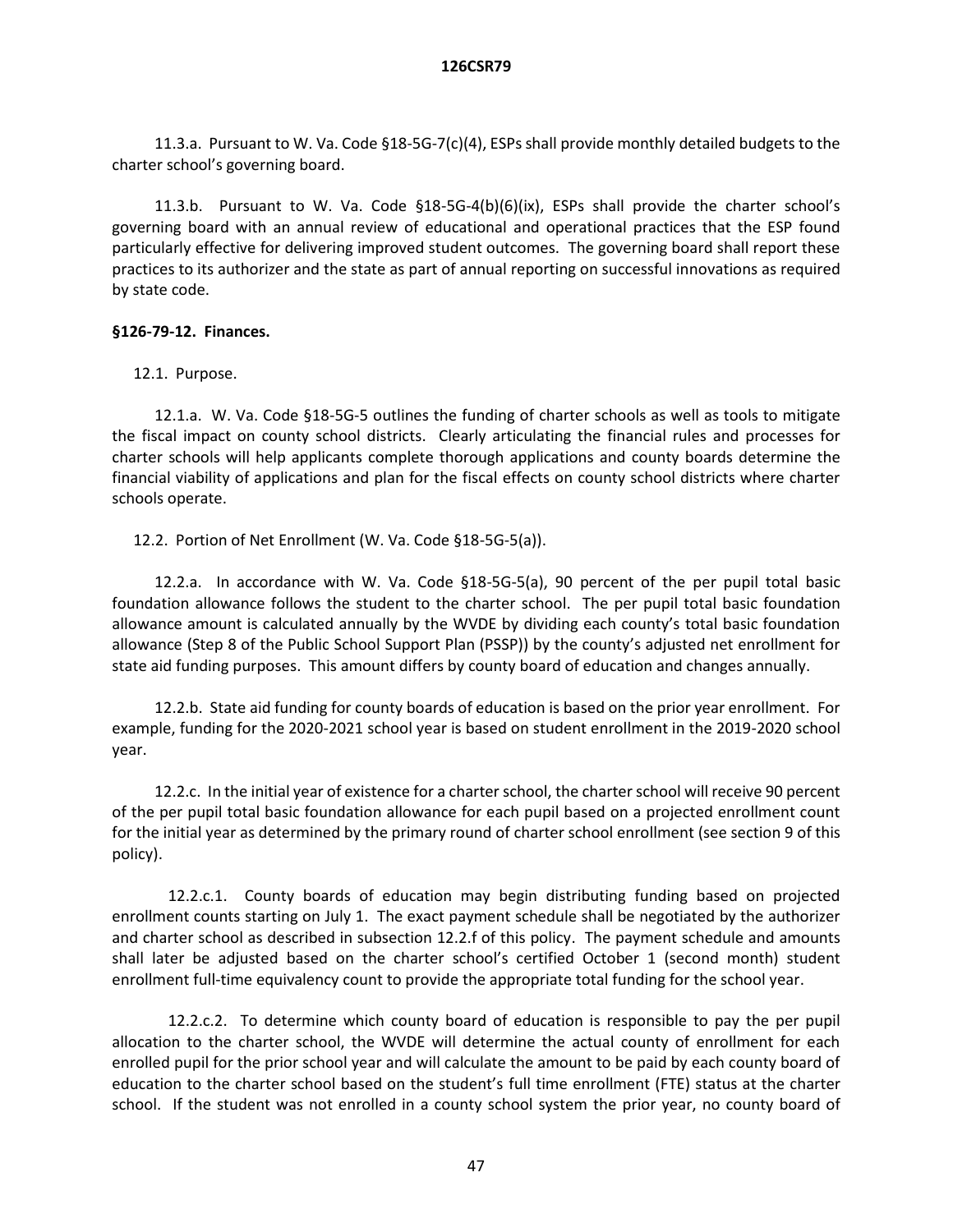education received state aid funding for that pupil for the initial year of existence for the charter school. Although no state aid funds were received for the student, the county of residence for the student did receive property tax funding for the pupil and therefore must pay 90 percent of the local share amount per pupil to the charter school.

12.2.c.3. If a county board of education authorizes a charter school to open the first year possible, 2021-2022, the county board of education will not receive a solid estimate of the projected enrollment until as late as April 15, 2021, when the initial enrollment process must conclude. However, the county board of education will have information available from the charter school application including, but not limited to, enrollment capacity, grade levels, and primary recruitment area prior to receipt of the projected enrollment count in April. The county board of education shall consider that information for initial personnel and budgetary planning for the 2021-2022 school year. Planning ahead will be critical given the condensed timeline of the first year.

12.2.d. Once a student is enrolled in a charter school, that student will be included in the charter school's certified October 1 (second month) student enrollment count moving forward. All charter schools are considered a school under a specific county board of education, so after the initial year of operations, the state aid funding will flow through the PSSP to the county board of education.

12.2.d.1. Accordingly, after the initial year of operations of the charter school, the payment of the 90% of the per pupil total basic foundation allowance will be made by that county board of education to the charter school based on the charter school's student enrollment count included in the PSSP calculations for the particular school year. For example, if the charter school reported a student enrollment of 100 FTE in the initial year of operations, the state aid funding calculations for the second year of operations of the charter school were based on that enrollment count and the county board of education will only receive funds from the state based on that 100 FTE count. The per pupil allocation paid to the charter school in the second year of operations will be based on 100 students, regardless of the charter school's actual student enrollment in the second year since that is all the funding that the county board of education will have received on behalf of the charter school. County boards of education are not expected to provide funding that they have not received to a charter school.

12.2.d.2. After the initial year, 2021-2022, initial enrollment activities for charter schools will conclude by February 15. This schedule will provide more time for county boards of education to make financial and personnel plans based on projected charter school enrollment. Even prior to the receipt of the projected enrollment, county boards of education will have key information available, including but not limited to, primary recruitment area, charter school capacity by grade, and enrollment preferences, to start planning as early as possible for the impact of the charter school enrollment on their budgets.

12.2.e. Under the provisions of W. Va. Code §18-9A-15, county boards of education are eligible for increased enrollment funding if they experience an increase in net student enrollment over the previous year. Eligibility for the increased enrollment funding shall also be extended to charter schools. The calculations under W. Va. Code §18-9A-15 will be modified in a manner such that each county board of education's eligibility for the increased enrollment funding will be determined exclusive of any charter school student enrollment for their county. Each charter school shall be evaluated for eligibility based on the charter school's net student enrollment for the current year as compared to the prior year. Any increased enrollment funding allocation calculated for a charter school shall be added to the amount of the allocation for the authorizing county board of education.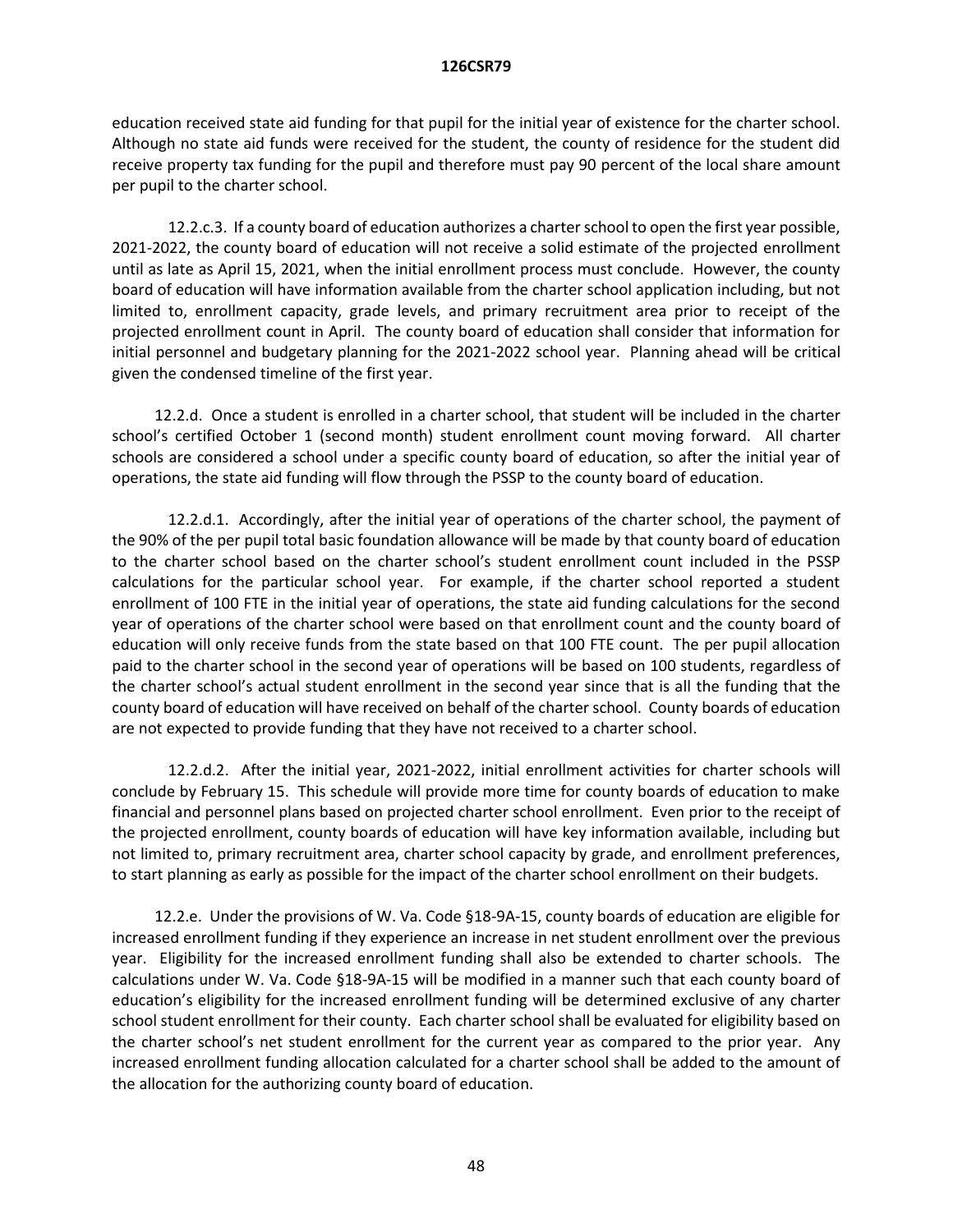12.2.e.1. Once the increased enrollment funds are distributed to the county board of education, the county board of education will transmit 90 percent of the total state aid allowance amount to the charter school within 30 days of receipt of the funds from the WVDE. The county board of education shall also be responsible for transferring 90 percent of the local share amount per pupil to the charter school for the FTE increase in the charter school's net student enrollment for the current year as compared to the prior year, but those local share amounts shall be spread over the remainder of the school year in accordance with the disbursement timing schedule of the charter contract.

12.2.f. County boards of education receive state aid funding annually from the WVDE in accordance with the expenditure schedule approved by the West Virginia State Budget Office. The payments are generally sent four times per month and the monthly totals vary based on the cash flow outlook for the State of West Virginia. County boards of education also receive regular levy tax collections monthly from the county sheriff, but the amounts fluctuate greatly between months based on the property tax due dates for taxpayers. Because of the timing of these sources of funds, authorizers generally would not have the cash flow to pay the total per pupil amounts due to the charter schools in one lump sum at the beginning of the school year. Accordingly, the timing of the payments to the charter school shall be negotiated by the charter school and the authorizer county board of education, and a disbursement timing schedule should be placed in the charter contract so that both parties can accurately project cash flow.

12.2.f.1. During their early years of operation, charter schools often have planned capacity expansions, such as adding a new grade each year. In such situations and to the extent that is if financially feasible for the authorizer, the agreed upon disbursement timing schedule should consider the projected additional enrollment and the anticipated resulting increase enrollment funding and aim to provide the funds necessary for a charter school to operate prior to the distribution of increased enrollment funding based on October 1 enrollment.

12.3. Transportation Allowances (W. Va. Code §18-5G-5(a)(a)).

12.3.a. The calculation of the allowance for student transportation under W. Va. Code §18-9A-7 is based largely on the actual student transportation expenditures incurred by the county board of education. By requiring county boards of education to provide 90 percent of the per pupil total basic foundation allowance to the charter school, which includes the allowance for student transportation, county boards of education are required to provide funds to the charter school without a corresponding reduction in their actual transportation expenses. W. Va. Code §8-5G-5(a)(1) provides that the calculations under W. Va. Code §18-9A-7 may be modified to account for these situations to provide additional funding to the county boards of education.

12.3.b. The calculations under the PSSP in W. Va. Code §18-9A-7 will be modified by adding to the county board's total allowance for student transportation the equivalent of the authorizer's prior year transportation allowance per pupil multiplied by the charter school FTE student enrollment being utilized in the PSSP calculations for the current fiscal year, if either of the following conditions is met:

12.3.b.1. The charter school does not provide transportation to students but the county board of education must provide 90 percent of the transportation allowance to the charter school; or

12.3.b.2. The county boards of education provides the transportation on behalf of the charter school but must still provide 90 percent of the transportation allowance to the charter school.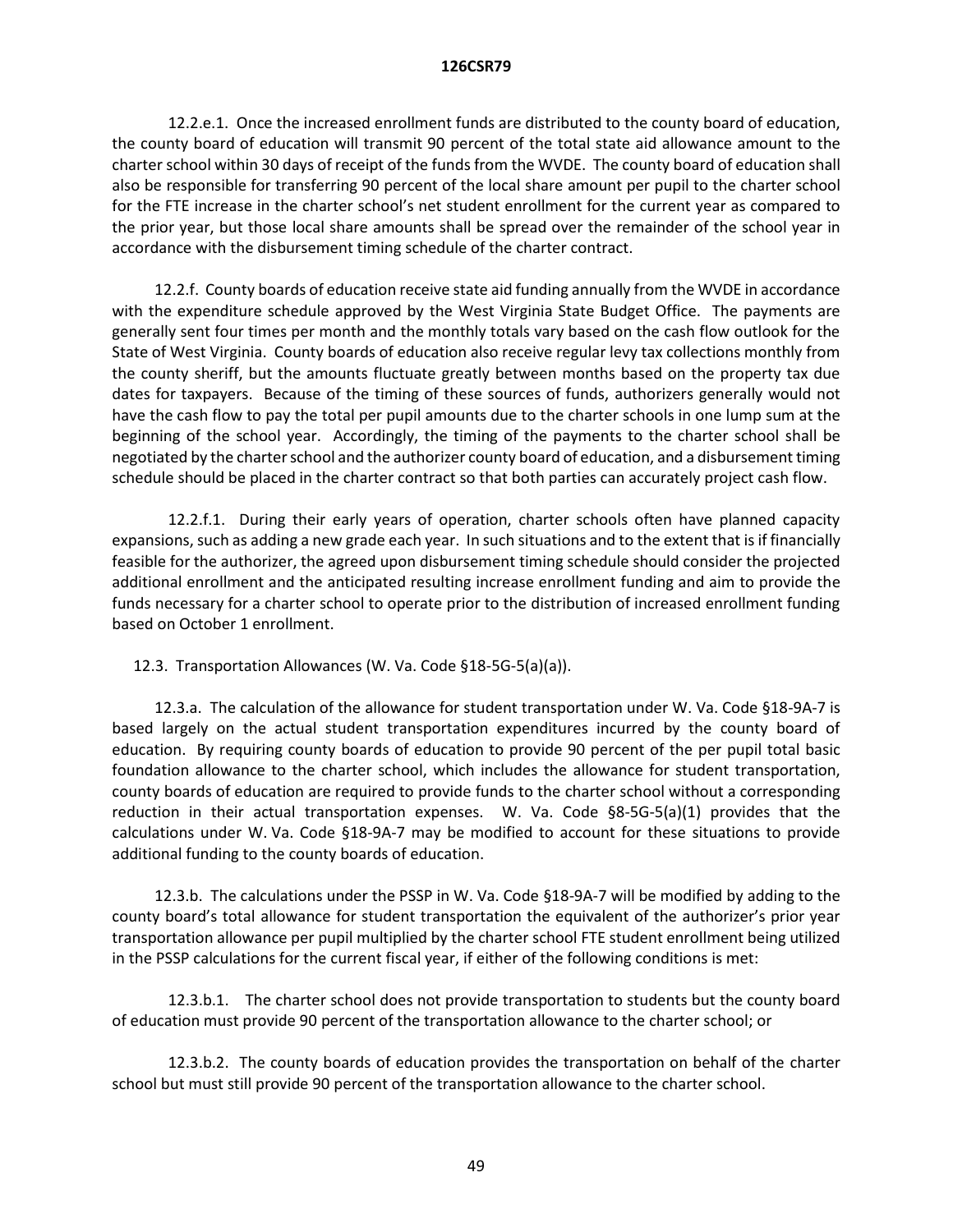12.3.c. In situations where the charter school provides transportation to students through means other than the county board, the calculations in W. Va. Code §18-9A-7 will be modified to add the charter school's actual transportation expenditures to those of the county board in the allowance for student transportation calculation.

### 12.4. Current Expenses Allowances (W. Va. Code §18-5G-5(a)(1)).

12.4.a. The calculation of the allowance for current expense under W. Va. Code §18-9A-9(1) is based largely on the actual current expenses (operations and maintenance expenditures) incurred by the county board of education. By requiring the county board of education to provide 90% of the per pupil total basic foundation allowance to the charter school, which includes the allowance for current expense, county boards of education are required to provide funds to the charter school without a corresponding reduction in their actual current expenses. W. Va. Code §18-5G-5(a)(1) provides that the calculations under W. Va. Code §18-9A-9(1) may be modified to account for these situations to provide additional funding to the county boards of education.

12.4.b. The calculation of the allowance for current expense under the PSSP contained in W. Va. Code §18-9A-7 will be modified to add the charter school's actual operations and maintenance expenditures to those of the county board of education and to add the square footage of the charter school to the square footage of the county board of education in the allowance for current expense calculation. Inclusion of the charter school's expenditures and square footage in the calculation ensures consistency with the student enrollment utilized in the calculation, which will also include the charter school student enrollment.

12.5. Public Employees Insurance Agency (PEIA) Funding.

12.5.a. W. Va. Code §18-5G-5(e) permits the WVBE to address unforeseen circumstances in the implementation of charter schools. While the provisions of W. Va. Code §5-16-2 were modified to allow charter schools to participate in the PEIA and the statutory language in W. Va. Code §18-5G-3(a)(7) allows the charter school to manage employee participation in insurance plans, the Legislature has not addressed funding for PEIA insurance for charter school employees. The funding for county board of education employees to participate in PEIA is outside of the total basic foundation allowance under the PSSP and is provided directly to PEIA by the WVDE pursuant to W. Va. Code §18-9A-24 on behalf of the county boards of education, so the funds being remitted by the county board of education to the charter school do not include funding for PEIA.

12.5.b. If a charter school elects to provide health insurance coverage to employees using PEIA, the WVDE will calculate the amount of PEIA funding which is attributable to the students enrolled in the charter school and provide an allocation on behalf of the charter school directly to PEIA in the same manner in which the allocations are provided to PEIA on behalf of the county boards of education.

12.5.c. In the initial year of operation of a charter school, the WVDE will calculate the amount of PEIA funding which is attributable to the students enrolled in the charter school in the following manner:

12.5.c.1. Determine the number of charter school students who were enrolled in each county board of education in the previous year.

12.5.c.2. Calculate the total number of professional educator positions, service personnel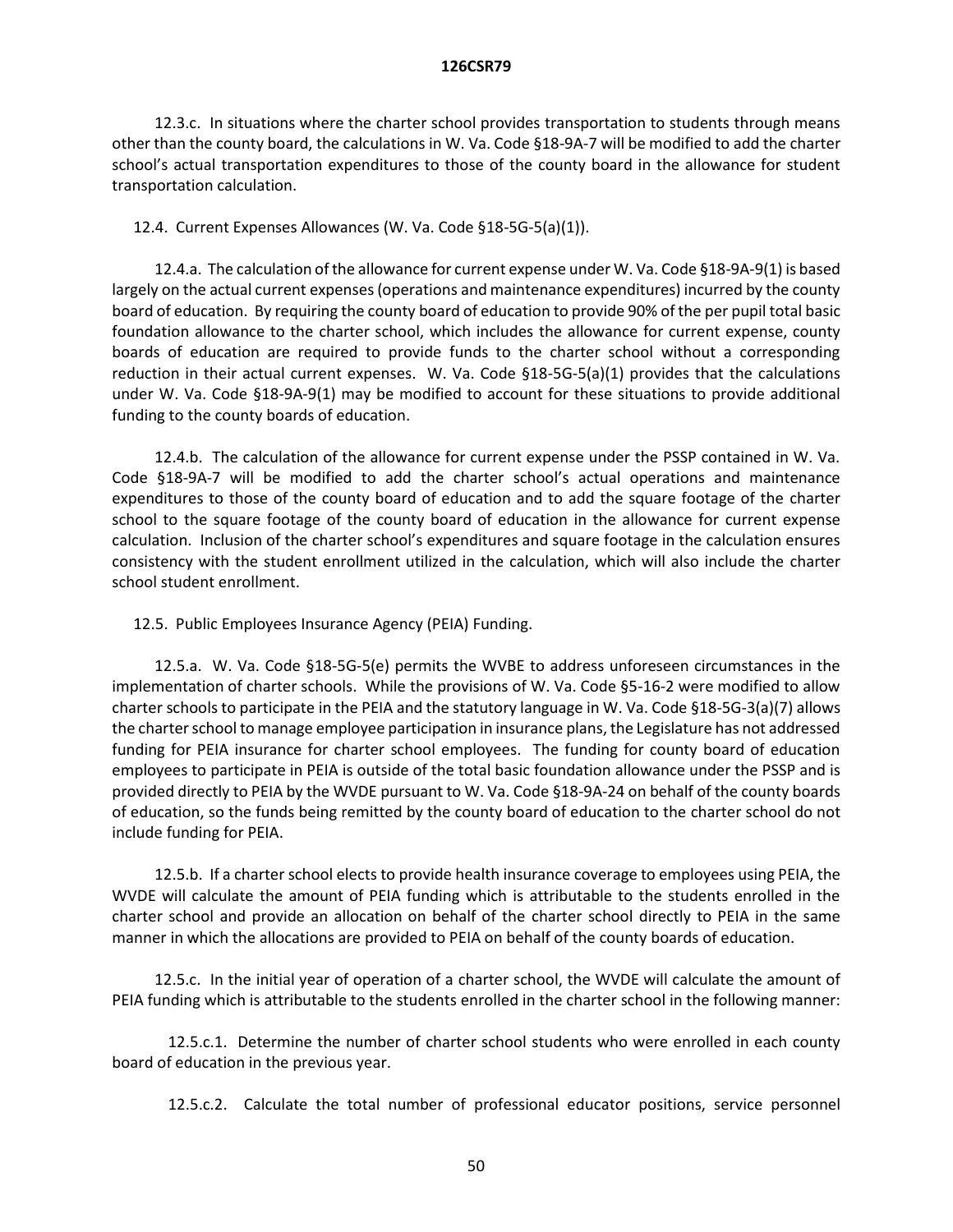positions, and professional student support personnel positions that were attributed to the charter school students based on each county's population density category.

12.5.c.3. Multiply the number of total positions attributable to the charter school students by the average employer PEIA premium for the county board of education.

12.5.c.4. Multiply the subtotal from subsection 12.5.c.3 of this policy by 90 percent.

12.5.c.5. Reduce the county board of education's calculated PEIA allowance by the amounts derived in subsection 12.5.c.4 of this policy.

12.5.c.6. The charter school's PEIA allowance is the total of the amount derived in subsection 12.5.c.4 of this policy for all county boards of education that had charter school students enrolled in the previous year.

12.5.c.7. The PEIA allowance for the charter schools is subject to the same annual reallocation process based on updated employer premium rates as the county boards of education.

12.5.d. In subsequent years, the WVDE will calculate the amount of PEIA funding which is attributable to the students enrolled in the charter school in the following manner:

12.5.d.1. Determine the number of charter school students who were enrolled in the authorizing county board of education in the previous year.

12.5.d.2. Calculate the total number of professional educator positions, service personnel positions, and professional student personnelsupport positions that were attributed to the charter school students based on the authorizer county's population density category.

12.5.d.3. Multiply the number of total positions attributable to the charter school students by the average employer PEIA premium for the authorizer county board of education. The calculation of the average employer premium for the authorizing county boards of education shall also consider insured persons employed by charter schools.

12.5.d.4. Multiply the subtotal from subsection 12.5.d.3 of this policy by 90 percent.

12.5.d.5. Reduce the authorizer county board of education's calculated PEIA allowance by the amount derived in subsection 12.5.d.4 of this policy.

12.5.d.6. The charter school's PEIA allowance is equal to the amount of the reduction made to the authorizer county board of education from subsection 12.5.d.5 of this policy.

12.5.d.7. The PEIA allowance for the charter schools is subject to the same annual reallocation process based on updated employer premium rates as the county boards of education.

12.5.e. If a charter school does not elect to participate in PEIA, the unspent allocation for the charter school shall be treated by the WVDE the same as any unspent allocation for the county boards of education.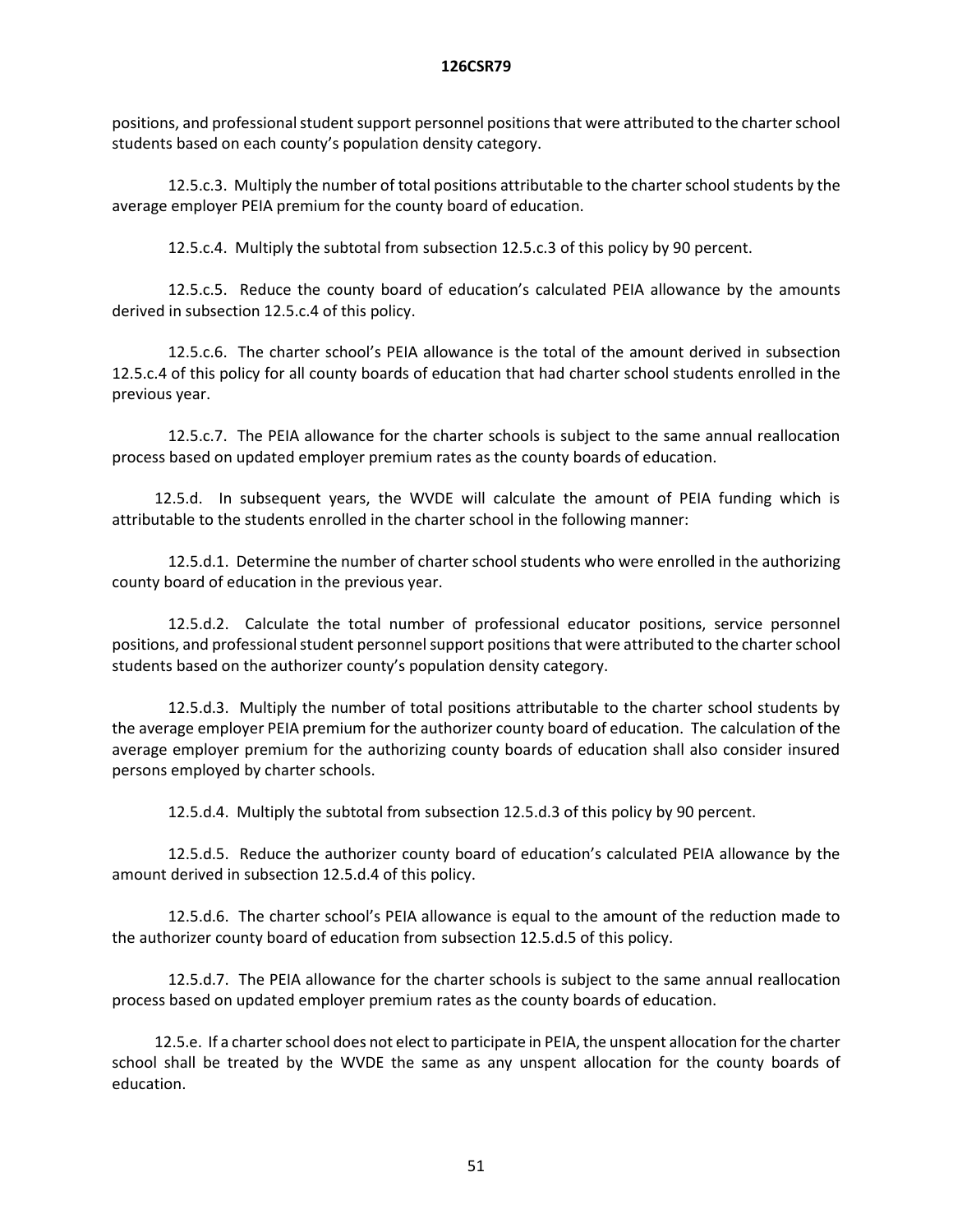### 12.6. Retirement Funding.

12.6.a. W. Va. Code §18-5G-5(e) permits the WVBE to address unforeseen circumstances in the implementation of charter schools. While the provisions of W. Va. Code §18-7A-3 and §18-7B-2 were modified to allow charter schools to participate in the Teachers' Retirement System (TRS) and the Teachers' Defined Contribution Retirement System (TDC) and the statutory language in W. Va. Code §18-5G-3(a)(7) allows the charter school to manage employee participation in retirement, the Legislature has not addressed funding for retirement contributions for charter school employees. The funding for county board of education employees to participate in retirement is outside of the total basic foundation allowance under the PSSP and is provided directly to the West Virginia Consolidated Public Retirement Board (CPRB) by the WVDE pursuant to W. Va. Code §18-9A-6a(b)on behalf of the county boards of education, so the funds being remitted by the county board of education to the charter school do not include funding for retirement.

12.6.b. If a charter school elects to participate in the TRS and TDC retirement plans provided by the CPRB, the WVDE will calculate the amount of retirement funding which is attributable to the students enrolled in the charter school and provide an allocation on behalf of the charter school directly to the CPRB in the same manner in which the allocations are provided to the CPRB on behalf of the county boards of education.

12.6.c. In the initial year of operation of a charter school, the WVDE will calculate the amount of retirement funding which is attributable to the students enrolled in the charter school in the following manner:

12.6.c.1. Determine the number of charter school students who were enrolled in each county board of education in the previous year.

12.6.c.2. Calculate the total number of professional educator positions, service personnel positions, and professional student support personnel positions that were attributed to the charter school students based on each county's population density category.

12.6.c.3. For each category of personnel, multiply the number of positions calculated in subsection 12.6.c.2 of this policy by the average state minimum salary of the county and county's average retirement contribution rate.

12.6.c.4. Add the total calculated in subsection 12.6.c.3 of this policy for each category of personnel to determine the total estimated retirement contribution attributable to charter school students.

12.6.c.5. Multiply the total from subsection 12.6.c.4 of this policy above by 90 percent.

12.6.c.6. Reduce the county board of education's calculated retirement allowance by the amount derived in subsection 12.6.c.5 of this policy.

12.6.c.7. The charter school's retirement allowance is the total of the amounts derived in subsection 12.6.c.5 of this policy for all county boards of education that had charter school students enrolled in the previous year.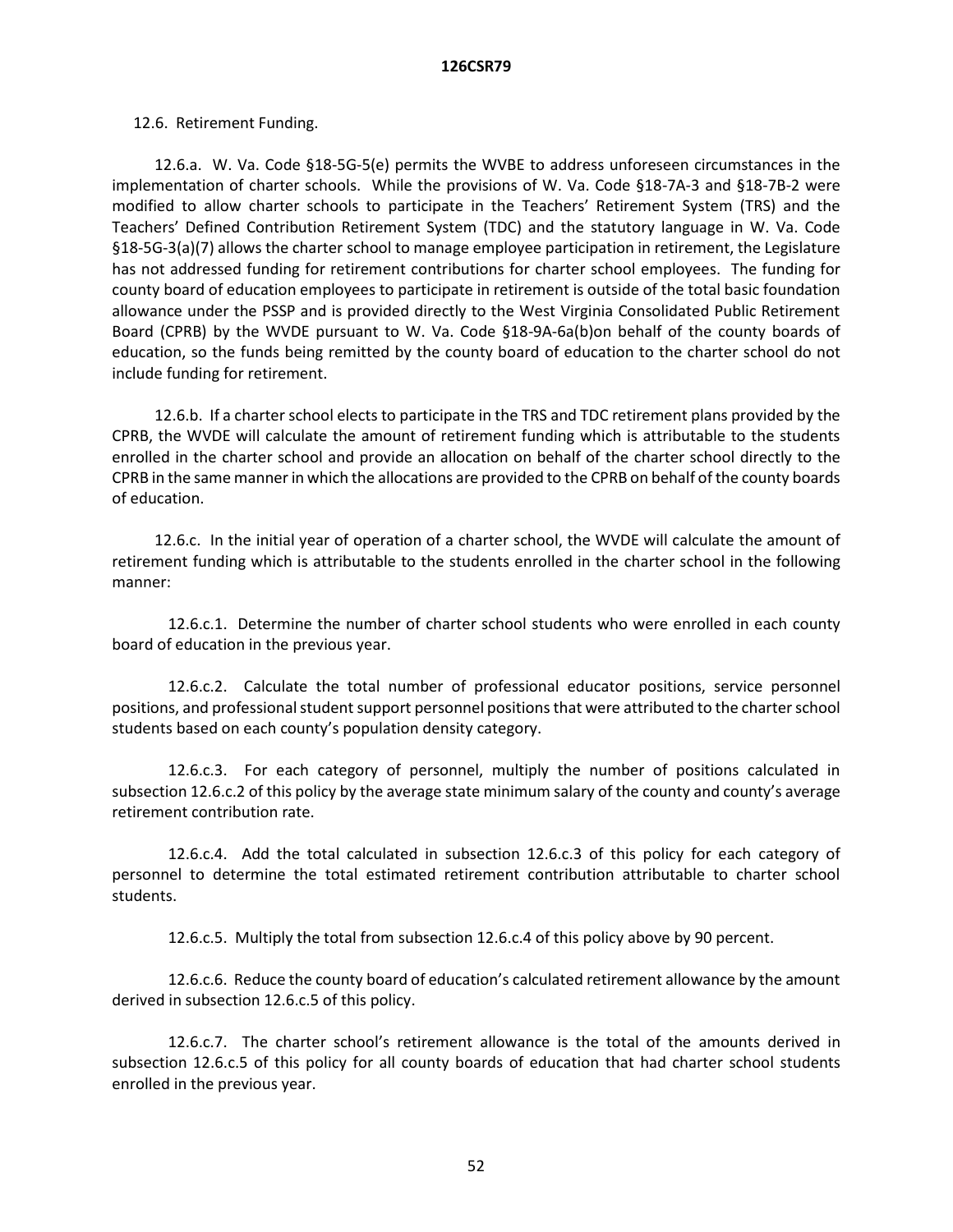12.6.d. In subsequent years, the WVDE will calculate the amount of retirement funding which is attributable to the students enrolled in the charter school in the following manner:

12.6.d.1. Determine the number of charter school students that were enrolled in the authorizer county board of education in the previous year.

12.6.d.2. Calculate the total number of professional educator positions, service personnel positions, and professional student support personnel positions that were attributed to the charter school students based on the authorizer county's population density category.

12.6.d.3. For each category of personnel, multiply the number of positions calculated in subsection 12.6.d.2 of this policy by the average state minimum salary for the authorizer county board of education and the authorizer county's average retirement contribution rate.

12.6.d.4. Add the total calculated in subsection 12.6.d.3 of this policy for each category of personnel to determine the total estimated retirement contribution attributable to the charter school students.

12.6.d.5. Multiply the total from subsection 12.6.d.4 of this policy by 90 percent.

12.6.d.6. Reduce the authorizer county board of education's calculated retirement allowance by the amount derived in subsection 12.6.d.5 of this policy.

12.6.d.7. The charter school's retirement allowance is equal to the amount of the reduction made to the authorizer county board of education's retirement allowance determined in subsection 12.6.d.5 of this policy.

12.6.e. If a charter school does not elect to participate in the TRS and TDC plans sponsored by the CPRB, any unspent retirement allowance for the charter school shall be transferred to the CPRB to apply to the TRS unfunded retirement liability.

12.7. Federal Funds (W. Va. Code §18-5G-5(a)(3)).

12.7.a. The WVDE will follow all federal regulations with regards to funding for charter schools. The WVDE issues grants and provides federal funds for various federal programs, and the treatment of charter schools under the federal regulations varies depending on the specific federal program. Federal regulations also change on a regular basis. Accordingly, the specific treatment of charter schools under each federal program will not be included in WVBE policy to allow the WVDE to comply promptly with any changes in federal regulations related to charter schools. Authorizers and charter schools should develop processes in their charter contract for disbursing federal funds appropriately and for adjusting disbursement based on updates to federal regulations.

12.7.b. Pursuant to W. Va. Code §18-5G-4(b)(4), the WVDE will make a good faith effort to obtain Charter School Program grant funds from the United States Department of Education.

12.8. Authorizer Costs (W. Va. Code §18-5G-5(d)).

12.8.a. In accordance with W. Va. Code §18-5G-6(i), each charter public school shall remit to its